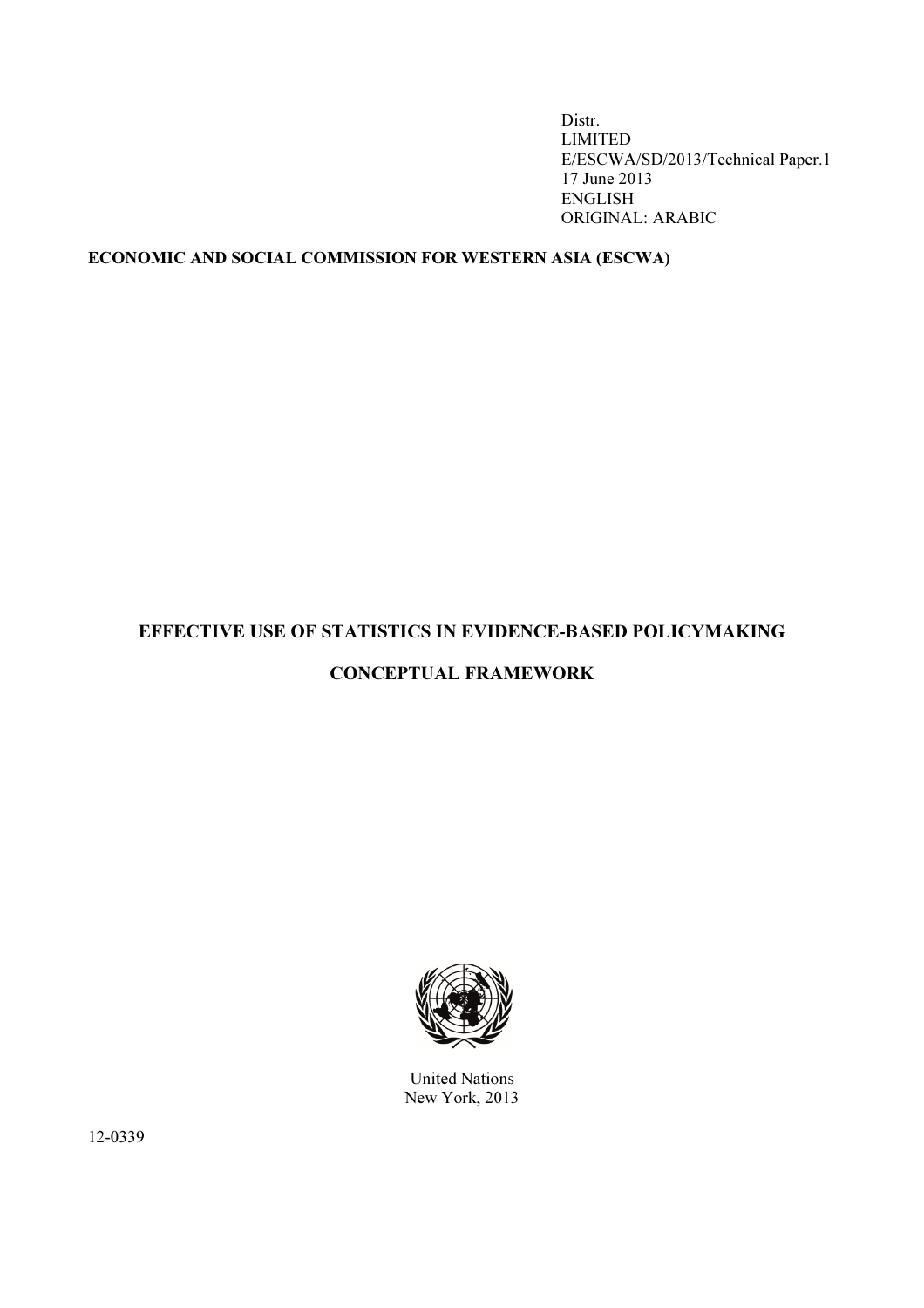#### Acknowledgements

 The Economic and Social Commission for Western Asia (ESCWA) is pleased to set out the conceptual framework for enhancing the effective use of statistics in evidence-based policymaking. The framework was prepared under the project for strengthening statistical capacity and cooperation between institutions in the field of statistics, funded by the United Nations Development Account, to review the Millennium Development Goals and stimulate regional cooperation and knowledge-sharing.

 The framework was diligently prepared through the meticulous methodological work of Mr. Ahmed Hussein and the valuable input from a team of experts that reviewed the framework and made valuable suggestions to enrich its content, in particular Mr. Abdulaziz Mohammad Farah Ali, Mr. Ziad Obeidat and Mr. Noureldin ibn Sina. Moreover, ESCWA staff members, notably Ms. Nada Ja'far, worked tirelessly to coordinate and monitor the project, and review and finalize the framework.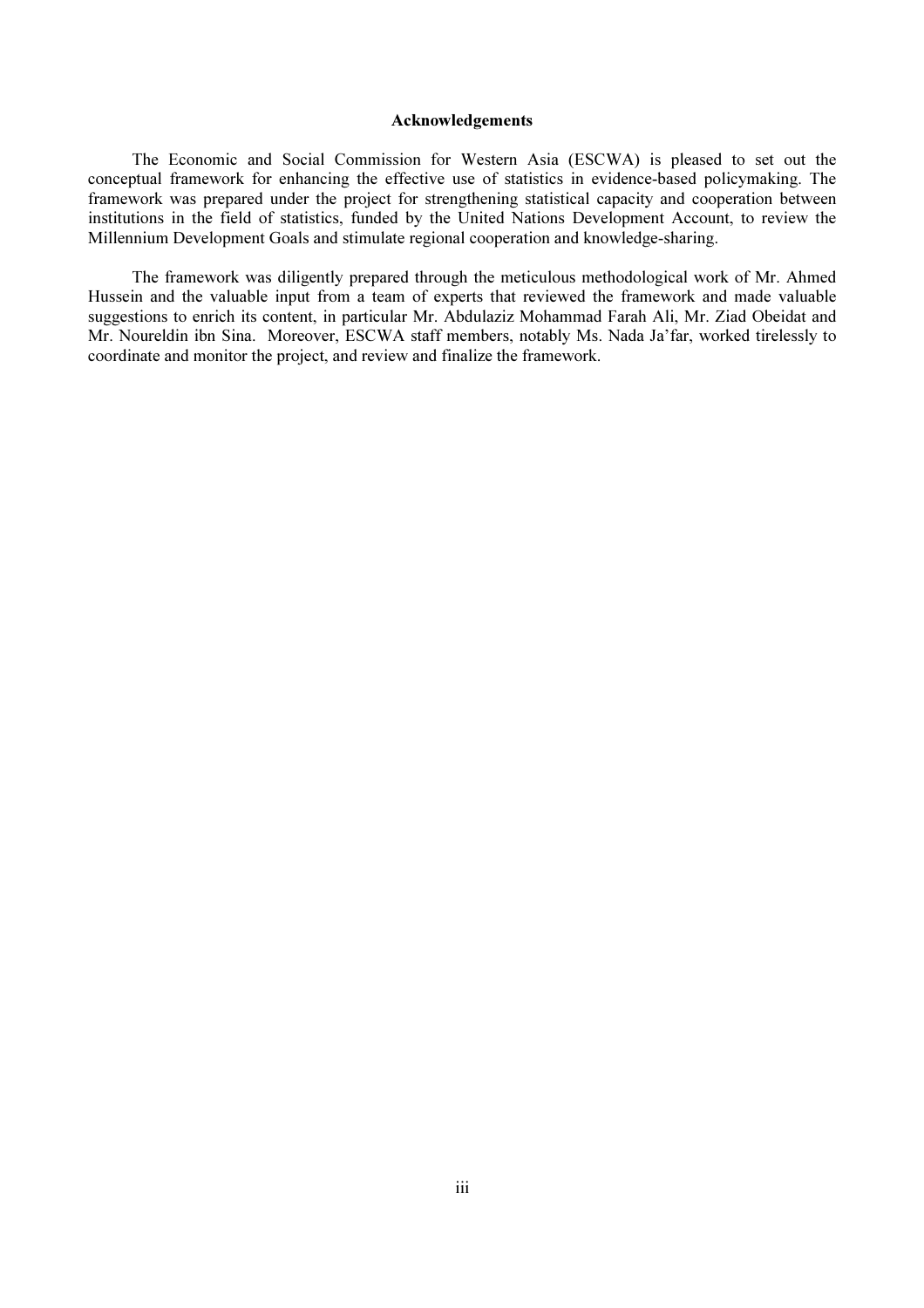| Chapter |                                                             |
|---------|-------------------------------------------------------------|
| L       |                                                             |
|         |                                                             |
| П.      |                                                             |
|         |                                                             |
| Ш.      | <b>PRIORITY ISSUES FOR THE EFFECTIVE USE OF STATISTICS</b>  |
|         |                                                             |
| IV.     | CONDUCTING RESEARCH, POLICYMAKING AND                       |
|         |                                                             |
| V.      |                                                             |
|         |                                                             |
|         | D. Developing and activating a results-based monitoring and |
| VI.     | DEVELOPMENT POLICIES AND THE MILLENNIUM                     |
|         |                                                             |
| VII.    | <b>RAISING AWARENESS ON THE IMPORTANCE OF</b>               |
|         |                                                             |

# **CONTENTS**

Page

 $\frac{1}{1}$ 

 $\overline{3}$ 

 $\begin{array}{c} 3 \\ 3 \\ 4 \end{array}$ 

 $\overline{5}$ 

 $\begin{array}{c} 5 \\ 5 \\ 5 \end{array}$ 

 $\overline{7}$ 

 $\begin{array}{c} 7 \\ 7 \\ 9 \end{array}$ 

 $11$  $\frac{1}{12}$ 

 $16$ 

 $16$  $16$ 

18

18 18 18

19

22

 $\begin{array}{c} 22 \\ 22 \end{array}$ 

24

24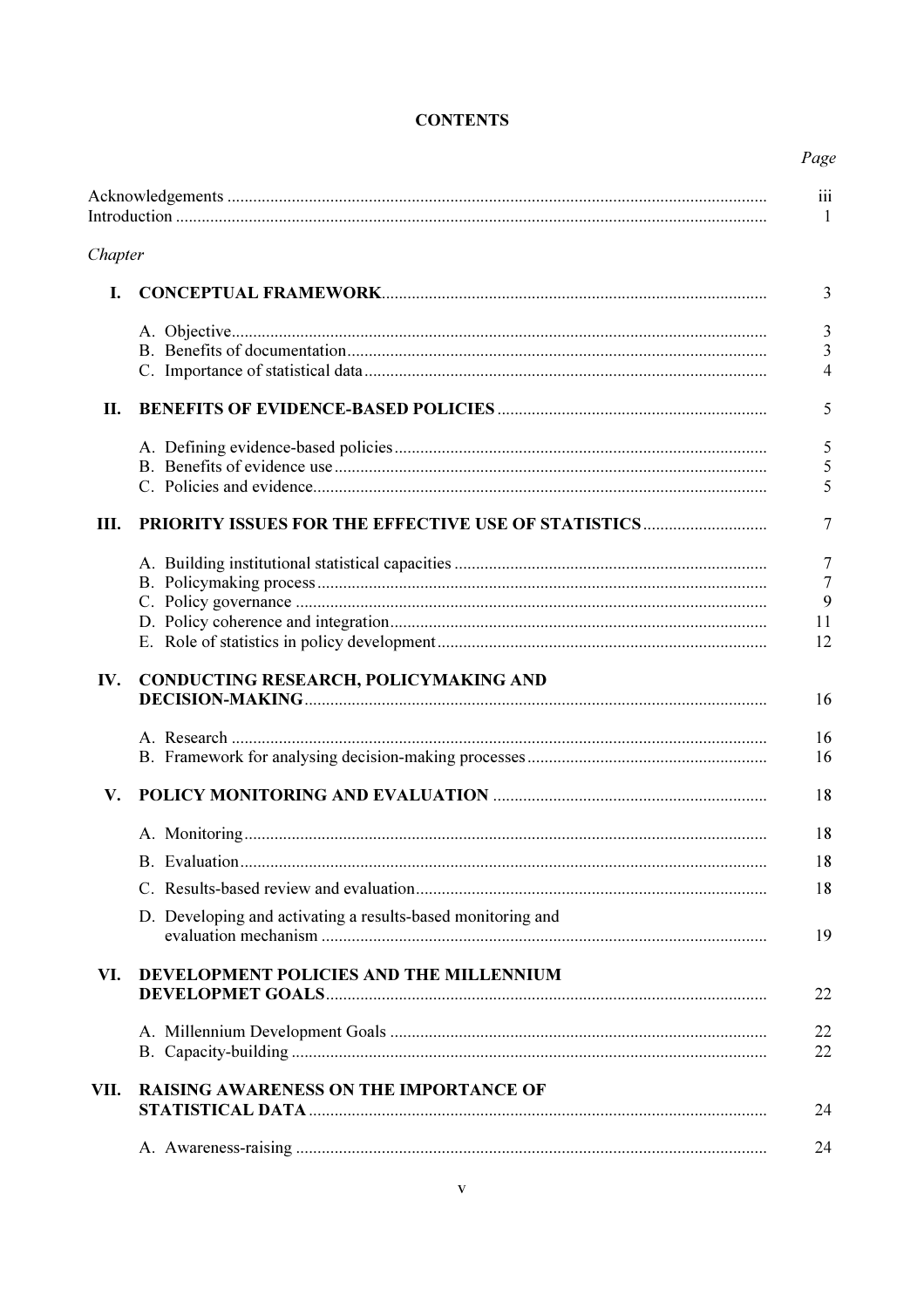# CONTENTS (*continued*)

*Page* 

|       |                                                                                                       | 24             |
|-------|-------------------------------------------------------------------------------------------------------|----------------|
|       | C. Developing a strategic plan for awareness-raising and advocacy                                     | 24             |
| VIII. | <b>GUIDING PRINCIPLES FOR DETERMINING BEST PRACTICES</b>                                              | 26             |
|       |                                                                                                       | 26<br>26<br>26 |
| IV.   |                                                                                                       | 28             |
|       |                                                                                                       | 29             |
|       | <b>LIST OF FIGURES</b>                                                                                |                |
| I.    |                                                                                                       | 6              |
| П.    |                                                                                                       | 8              |
| III.  |                                                                                                       | 8              |
| IV.   |                                                                                                       | 12             |
| V.    |                                                                                                       | 15             |
| VI.   | General conceptual framework considering health research as an integral part<br>of institutional work | 17             |

| VII. Logic model for describing the implementation stages of a national | 19 |
|-------------------------------------------------------------------------|----|
| VIII. Developing and activating an evidence-based monitoring and        | 20 |

# IX. Jordanian Executive Development Programme 2011-2013 ..................................................... 21

### LIST OF BOXES

|    | Fundamental premises of the National Strategy for Poverty Reduction in Iraq | 11 |
|----|-----------------------------------------------------------------------------|----|
|    | Cooperation between data producers and users in Egypt to prepare human      | 15 |
| 3. | Programme summary on assessing development strategies to achieve            |    |

# ANNEXES

|  | 31 |
|--|----|
|  | 34 |
|  | 36 |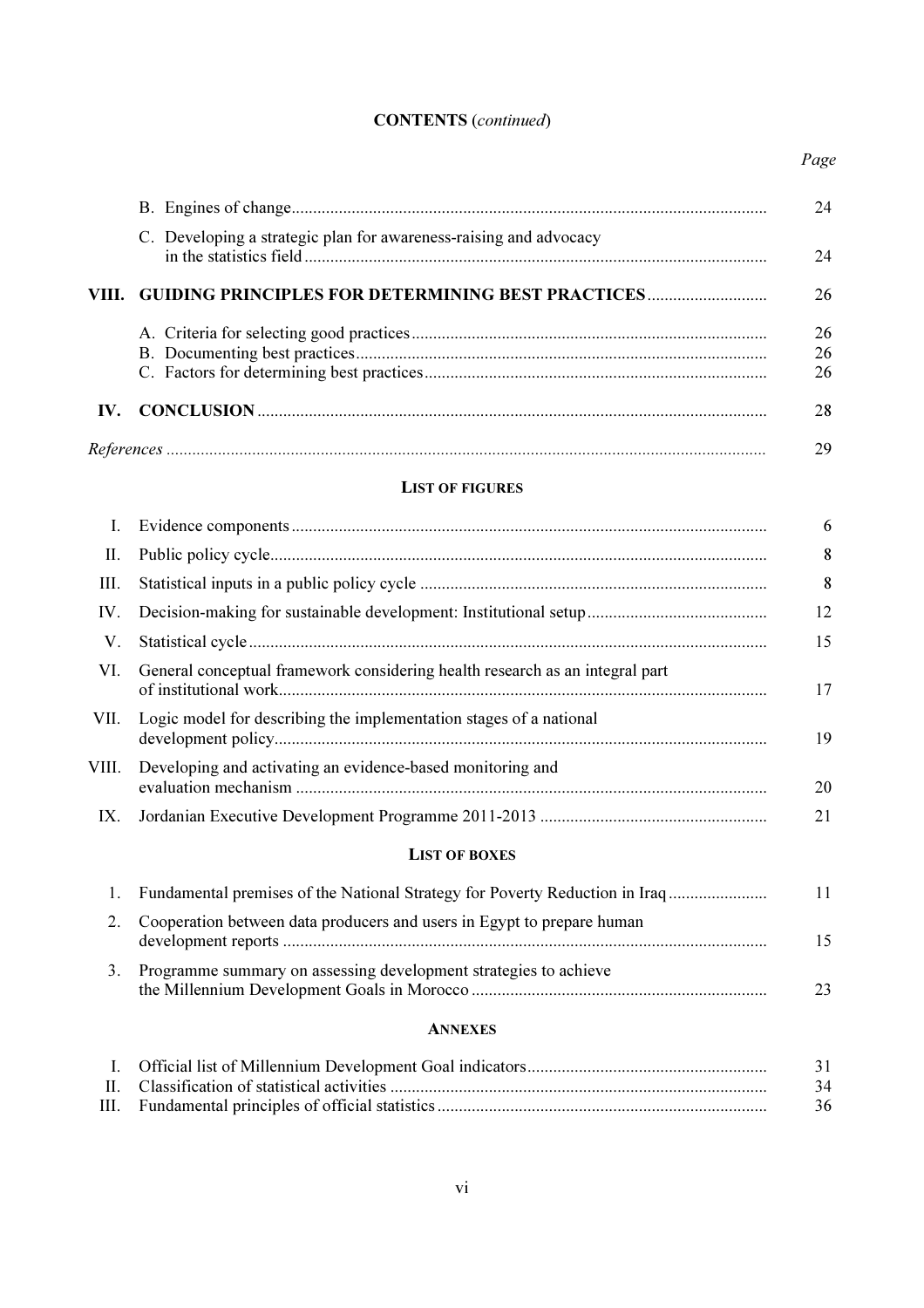#### **Introduction**

 Policymakers and decision-makers are well aware that the effective use of statistical data is vital to good decision-making, contributing to comprehensive and sustainable development objectives. The Millennium Development Goals, comprising eight goals, 21 targets and 60 indicators developed to assist in Goal achievement by 2015, are an indication of increasing international interest in the use of statistics in various development areas.

 Although many efforts have been made to build statistical capacities in member States of the Economic and Social Commission for Western Asia (ESCWA), the use of statistics in policymaking requires further development, with special focus on tackling shortfalls in statistical processes and their role in public policy formulation and monitoring, and finding quick solutions to related problems. It is therefore beneficial to review and strengthen solutions developed by various countries to realize achievements in the field of statistics, as done by several developed countries. National statistical mechanisms in the ESCWA region (tasked with data collection, analysis, publication and distribution to decision-makers for the preparation of national development strategies) are an intrinsic part of the institutional framework of ESCWA countries, responsible for meeting statistical data needs for national development.

 The United Nations Statistics Division, in collaboration with the regional commissions, analyses the Millennium Development Goal Indicators using approaches developed in cooperation with the Inter-Agency and Expert Group on Millennium Development Goals Indicators, and by preparing an annual assessment of the global and regional progress made towards achieving the Goals. Information from countries indicates the levels and direction of such progress and the Millennium Development Goals Progress Chart compares a country's progress to that of its region. The United Nations assessment conducted in 2011 showed that a large number of countries would not achieve the Goals by 2015.

 Data indicate disparities between national and international data, which could be attributed to timing, the approach adopted in preparing data or to the use of estimations in the absence of national data. It is therefore necessary to strengthen coordination between countries and international agencies and provide broad metadata on indicators, so as to reduce disparities between data and explain their sources.

 The present study is the first of its kind at the regional level. It sets out the conceptual framework for developing the effective use of statistics in evidence-based policymaking at all levels, and monitoring and evaluating their implementation, so as to establish guiding principles to assist experts in determining, preparing and documenting good practices in this field to build an information knowledgebase on successful practices in the Arab region.

 The conceptual framework was developed under the project for strengthening statistical capacity and cooperation between institutions to monitor the implementation of the Millennium Development Goals through regional cooperation and knowledge-sharing, funded by the Development Account and implemented by the ESCWA Statistics Division, in collaboration with the other regional commissions. The project aims to achieve the following: provide new comparable data on achieving the Goals at the national, regional and international levels; strengthen statistical capacities and statistical coordination efforts to stimulate the development of Millennium Indicators; and reduce inconsistencies between national, regional and international sources regarding the Millennium Indicators.

 Examining countries' achievements in this field has several benefits, including establishing national statistical mechanisms and clarifying ways to realize and benefit from them. Propagating such experiences and expertise assists individuals and statistical mechanisms to strengthen statistical capabilities and provide comprehensive data, so as to include reliable statistics on development planning in national databases. However, the adoption of successful statistical policies requires the use of statistical evidence at all stages and the undertaking of research to equip decision-makers with the necessary skills to identify effective and beneficial evidence when offering guidance to Governments.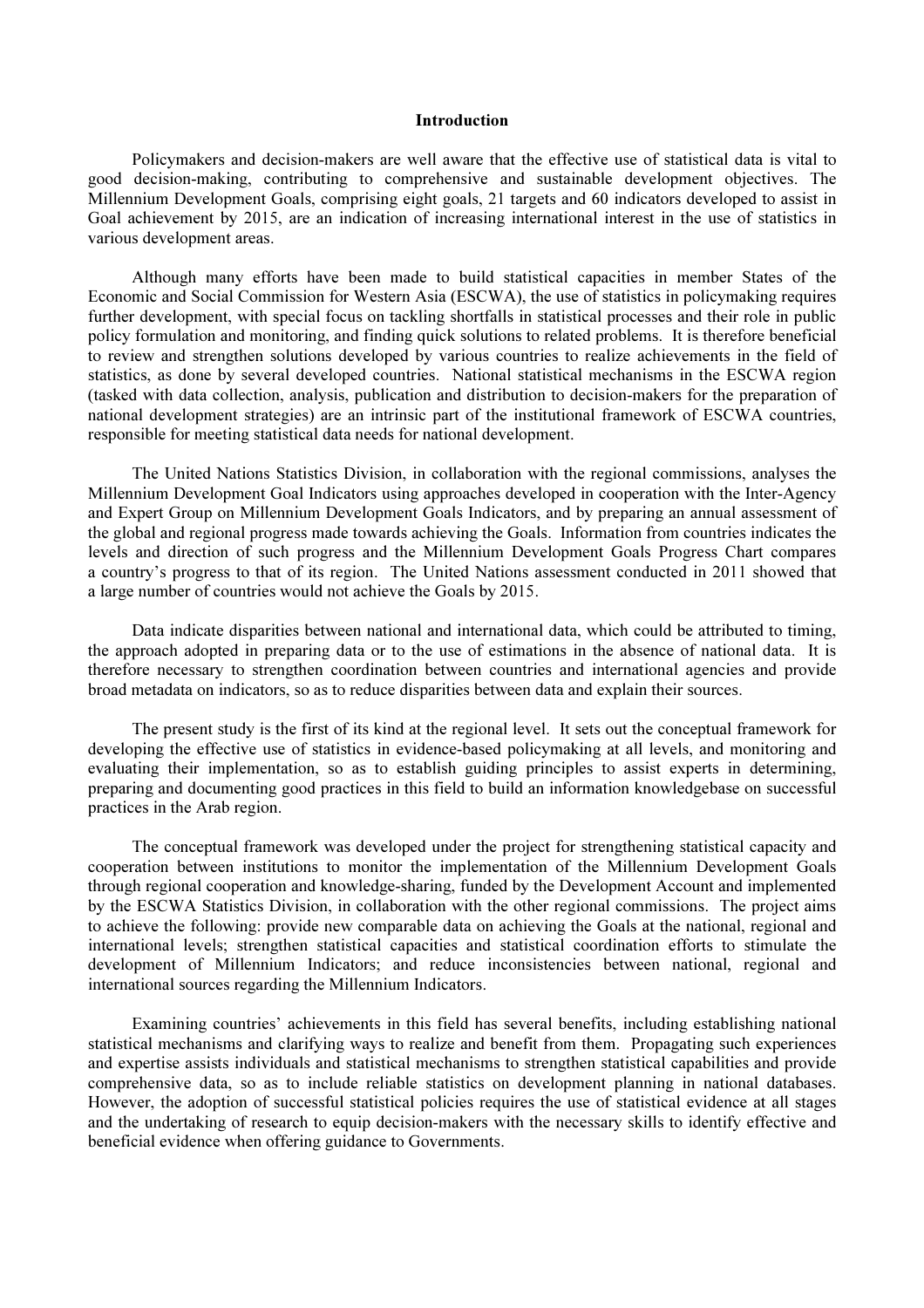The framework defines evidence-based policymaking and its main components; identifies the conditions for its success; and highlights the importance of understanding policymaking and the data needed by policymakers, to allow statistical mechanisms to determine data collection, analysis and publication priorities. The framework also sets out the relationship between statistics and policies on the one hand, and the requirements for statistical capacity-building in accordance with international standards, on the other hand, so as to ensure that statistical outputs are effectively used in development policymaking. Moreover, the framework explains the use of statistical indicators at every stage of policy formulation, monitoring and evaluation, and ways to develop and implement monitoring and evaluation mechanisms aimed at measuring results and impact. The framework also identifies standards for selecting successful practices and guiding principles to produce literature containing good practices for the efficient use of statistics in policymaking.

 It should be noted that the ESCWA Statistical Committee, at its tenth session held in Cairo, on 30 and 31 January 2013, adopted the framework as a conceptual document and agreed to develop it periodically. It also requested the secretariat to organize a series of activities aimed at building the statistical capacities of ESCWA member States in using statistics in policymaking, and monitoring and evaluating their developmental effects.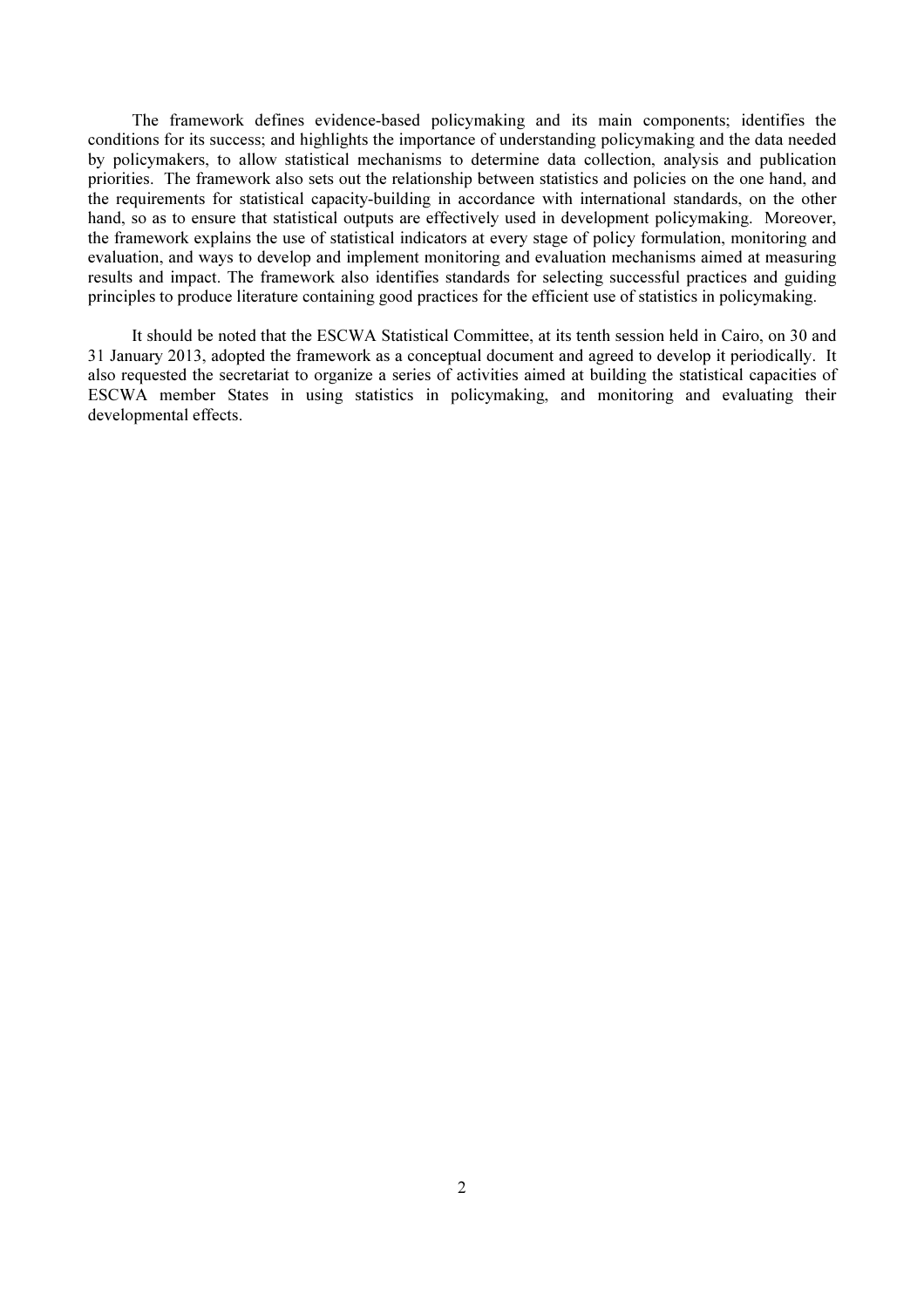### I. CONCEPTUAL FRAMEWORK

#### A. OBJECTIVE

 The conceptual framework to enhance the effective use of statistics in policymaking aims to highlight the importance of the following: statistics' role in policymaking, analysis and performance monitoring and evaluation; strengthening statistical capacity to develop necessary indicators for monitoring the Millennium Development Goals and national development goals; developing an accessible and easy-to-use knowledgebase to document successful national practices in the use of statistics that allows users to explore, learn and exchange information; and taking good decisions using statistics gathered, analysed and published in accordance with the United Nations Fundamental Principles of Official Statistics<sup>1</sup> and international data quality standards.

#### B. BENEFITS OF DOCUMENTATION

 The following points outline the benefits of sharing success stories and adopting them as approaches for national capacity-building:

 (a) Enabling statistical mechanisms to gather and file national achievements to enhance their ownership and encourage their monitoring, overcome comparable challenges with more confidence and build trust in national statistical capabilities and their advancement. To achieve this and to tackle unfamiliar statistical challenges, it is necessary to identify and carefully analyse the factors that contributed to realizing those successes. This does not mean applying the same solution to different statistical problems but rather learning the approaches used to arrive at those solutions, although statistical mechanisms in the Arab region generally face similar problems;

 (b) Gathering successful experiences and expertise to analyse problems and find solutions leads to the establishment of a knowledgebase that includes fundamental information on experiences in the effective use of statistics in policymaking. Libraries contain various documents and reports on the importance of statistics in analysing policies and monitoring progress in their implementation, but they do not set out the necessary procedures for the effective use of statistics in formulating and analysing development policies;

 (c) Successful experiences are founded on statistics collected, analysed and published in accordance with the United Nations Fundamental Principles of Official Statistics and international data quality standards, meaning that they are comprehensive and accessible to users and national statistical systems responsible for publishing data transparently and adopting international standards, such as the General Data Dissemination System and the Special Data Dissemination Standard used by the International Monetary Fund, containing metadata on practices used to produce, publish and improve data. The success of these experiences also depended on the establishment of interactive databases, geographic information systems and global geospatial information management.<sup>2</sup> Disseminating data through modern means is important as it directly contributes to the effective use of statistical data in evidence-based policymaking and formulating successful strategies. Moreover, providing disaggregated data by age, gender and geographical location, among other socioeconomic categorizations, contributes to the development of effective plans to allocate resources to target groups.

 $\ddot{\phantom{a}}$ 

<sup>&</sup>lt;sup>1</sup> The Fundamental Principles of Official Statistics were issued by the United Nations Statistical Commission in 1994. The Commission requested member States to disseminate statistical data transparently and increase user access to them for their use in decision-making and research.

<sup>&</sup>lt;sup>2</sup> It is possible to benefit from the successful experiences of developed countries, including those of the Australian Bureau of Statistics that excelled in using modern technology to disseminate data, especially to publish the results of the 2005 census (see www.abs.gov.au).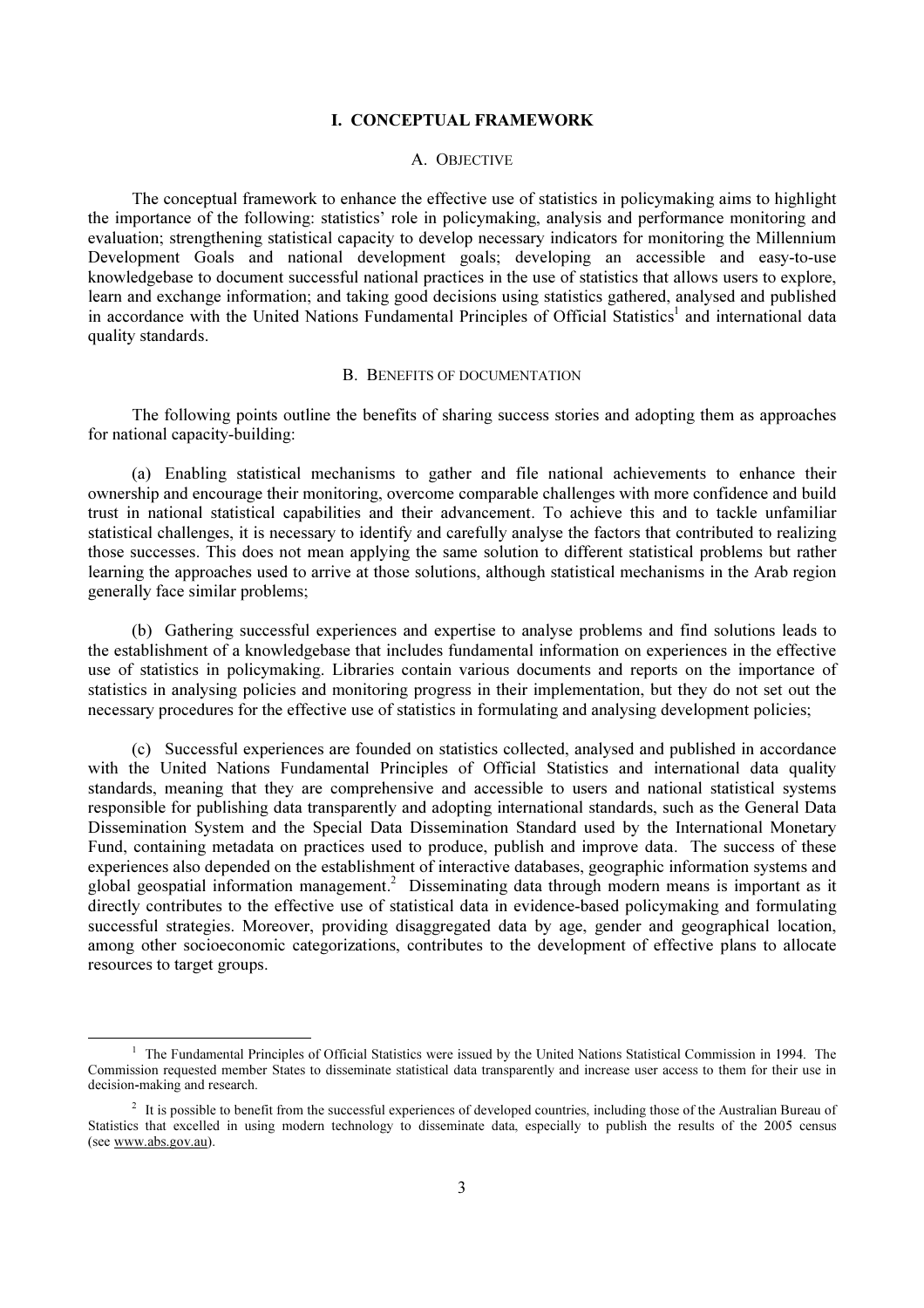#### C. IMPORTANCE OF STATISTICAL DATA

 Available information indicates that statistical mechanisms are in possession of large amounts of unpublished national statistical data, which have not yet been gathered from files or are not accessible to users, because their importance has been underestimated or because of a lack of publishing capacity. This highlights the importance of building statistical capacities to develop necessary indicators and highlight the importance of research and analysis, which depend on cooperation between national statistical mechanisms, universities and research centres. Weak cooperation among these entities means that national statistical mechanisms do not benefit from user opinions and comments that could assist in improving statistical data quality, identifying priority issues for researchers and academics and providing a solid foundation for decision-makers to develop evidence-based solutions and policies that can be monitored and evaluated. However, statistics alone cannot guarantee the effective implementation or effects of policies, as this requires the adoption of institutional procedures, such as enhancing accountability, using policy reviewers and encouraging stakeholder participation, which are not covered by the framework.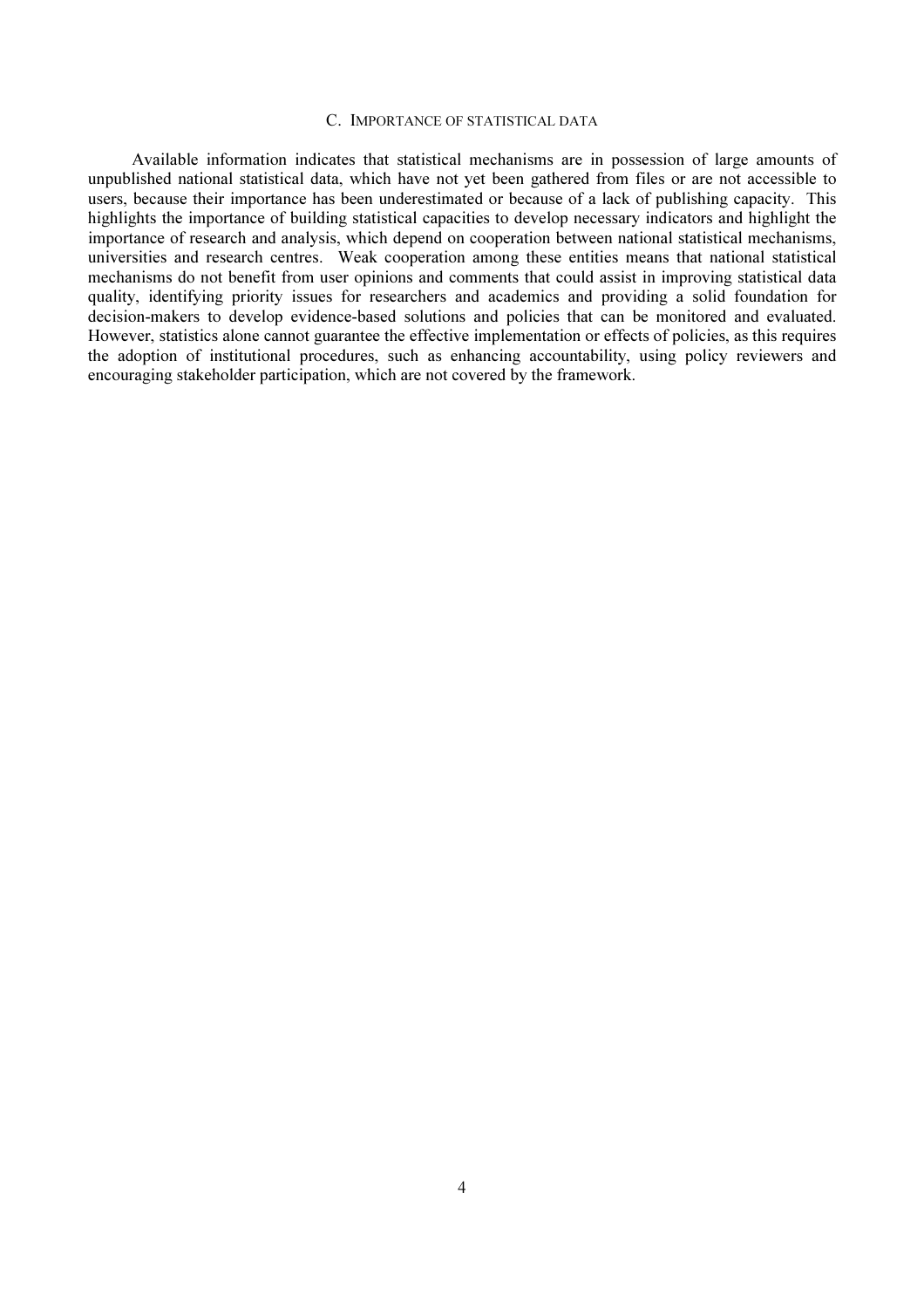#### II. BENEFITS OF EVIDENCE-BASED POLICIES

#### A. DEFINING EVIDENCE-BASED POLICIES

 Evidence-based policies assist stakeholders in making effective decisions regarding public policy, programmes and projects, by offering the best available evidence to policymaking and implementation.<sup>3</sup> They shed light on the working mechanism of policies rather than their direct effects on final objectives. The implementation of these policies entails methodological and scientific work.

 Effective evidence-based policies require the use of evidence during all stages of policymaking, statistical data collection and research, so as to equip decision-makers with the necessary skills to identify effective and beneficial evidence. In the absence of such evidence, policy stakeholders cannot give good guidance to Governments. For evidence to be effective, it must reflect reality and be accurate, objective, timely, available, relevant to policies, accessible and easy to use.

#### B. BENEFITS OF EVIDENCE USE

The use of strong evidence plays the following five roles in policymaking:

 (a) *Shedding light on policy-related issues*: which takes place when statistical data and evidence are used to highlight latent or recent socioeconomic issues. This allows the public sector, civil society organizations, development agencies and the media to tackle those issues and demand solutions through new policies and programmes;

 (b) *Policy formulation and selection*: following the identification and analysis of an issue, its nature and dimensions are determined, and its effects are understood. It is vital to relate this approach to statistical applications to facilitate the selection of recommendations covered by a policy;

 (c) *Predicting policy future effects*: evidence helps predict the future effects of policies if they continue to be implemented. This outlook, provided by statistical models, increases the possibility of achieving policy goals on schedule. This applies to the envisaged effects of achieving the Millennium Development Goals;

 (d) *Monitoring policy implementation*: statistical data can assist in monitoring the progress of policy programmes and projects by developing integrated monitoring systems on the basis of various indicators that measure progress towards desired goals. Reports on those monitoring systems should be periodically prepared for review by decision-makers and should contain work mechanisms that cover inputs, outputs and results;

 (e) *Evaluating policy results*: Standard means should be selected from the start of the process to evaluate expected policy results.

#### C. POLICIES AND EVIDENCE

 Effective evidence-based policies require the use of evidence during all stages of policymaking, including data collection and research investment. Policymakers should be equipped with skills to differentiate between accurate and inaccurate evidence. The following seven conditions must be met for evidence-based policies to succeed: adopting the correct analytical approach, given that not identifying the nature of a problem leads to policy failure; availability of accurate and consistent data; data objectivity, regardless of founding hypotheses; timely availability of data; availability of qualified human resources; independent evaluation of technical research; and ability to integrate data in policymaking.

<sup>&</sup>lt;sup>3</sup> Sutcliffe and Court, 2005.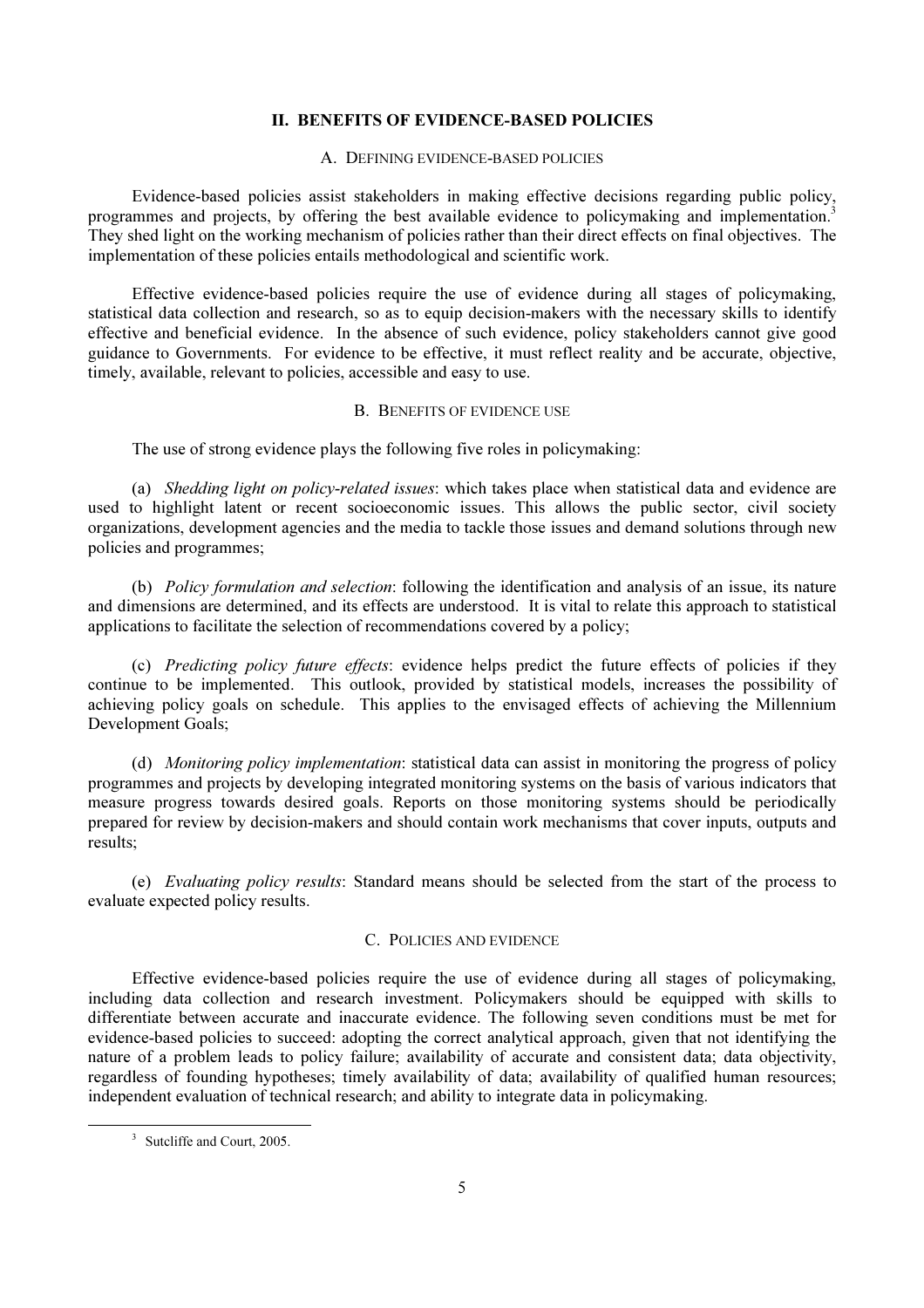### Figure I. Evidence components



Source: Banks, 2009.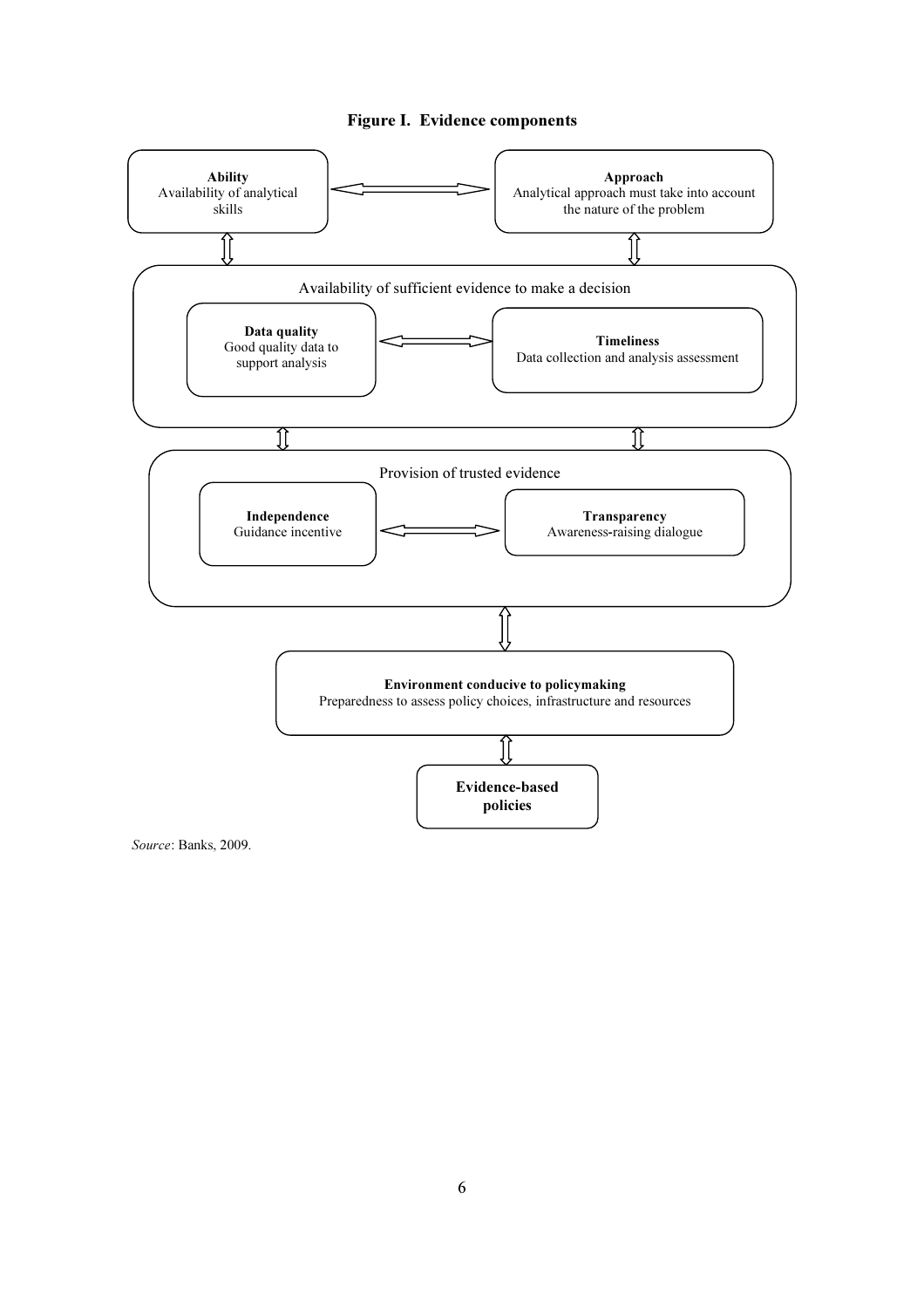### III. PRIORITY ISSUES FOR THE EFFECTIVE USE OF STATISTICS

 To identify priority issues regarding the effective use of statistics, it is necessary to determine institutional capacity-building components; policymaking processes; policy governance; policy consistency and integration; statistical processes; and policies.

### A. BUILDING INSTITUTIONAL STATISTICAL CAPACITIES

 The principal objective of highlighting successful practices is to effectively use statistical data in evidence-based policymaking. It is thus important to know the statistical capacities of national statistical mechanisms, which are the official source of statistical data, in accordance with domestic law. The main responsibility of those mechanisms therefore is collecting and publishing statistical data related to economic, social and environmental aspects; making them available to national and international users; and facilitating access to them, with the support of metadata. The statistical capacities of national mechanisms and statistical systems as a whole can be ascertained by assessing the viability of the following nine components: national strategies to develop statistics and related implementation plans; the administrative and legal environments of national statistical systems, especially in terms of professional independence and transparency in data publishing and use; dialogue between data producers and users to meet demand for data under a sustainable institutional framework; statistical infrastructure related to administrative records, such as population and employment records, databases, geographic information systems and data collection approaches to gather data from individuals, businesses, the public sector and non-governmental organizations, among others; knowledge of the approaches, methods and classifications used in statistical data collection and publishing; national data quality assurance frameworks and standards for statistical data and metadata exchange at the national and international levels;<sup>4</sup> sufficient human resources to complete statistical tasks; training programmes to continuously raise staff capacities; and up-to-date and accurate data for use in policymaking.

#### B. POLICYMAKING PROCESS

 Determining the components of policymaking and the needs of policymakers and other statistical data users is necessary to identify the priorities of statistical data collection, analysis and dissemination, especially when selecting good practices in terms of statistics use. The most widespread approach to assessing public policy divides the process into several functional elements.<sup>5</sup> Figure II sets out a conceptual model of the public policy cycle. Public policy processes should not be one-directional, but should include successes and setbacks. Figure II depicts the stages or technical elements of policymaking, which can assist in understanding the process' actual or desired trajectory. An efficient public policy cycle should facilitate the following: status quo evaluation; detailed goal determination; clear policy and strategy formulation; development of effective implementation procedures, strong administration, effective use of resources and accountability; and implementation of a monitoring and evaluation system that is dependable, effective and objective.

 $\ddot{\phantom{a}}$ 

<sup>&</sup>lt;sup>4</sup> See <u>www.sdmx.org</u>.

<sup>5</sup> Sutcliffe and Court, 2005.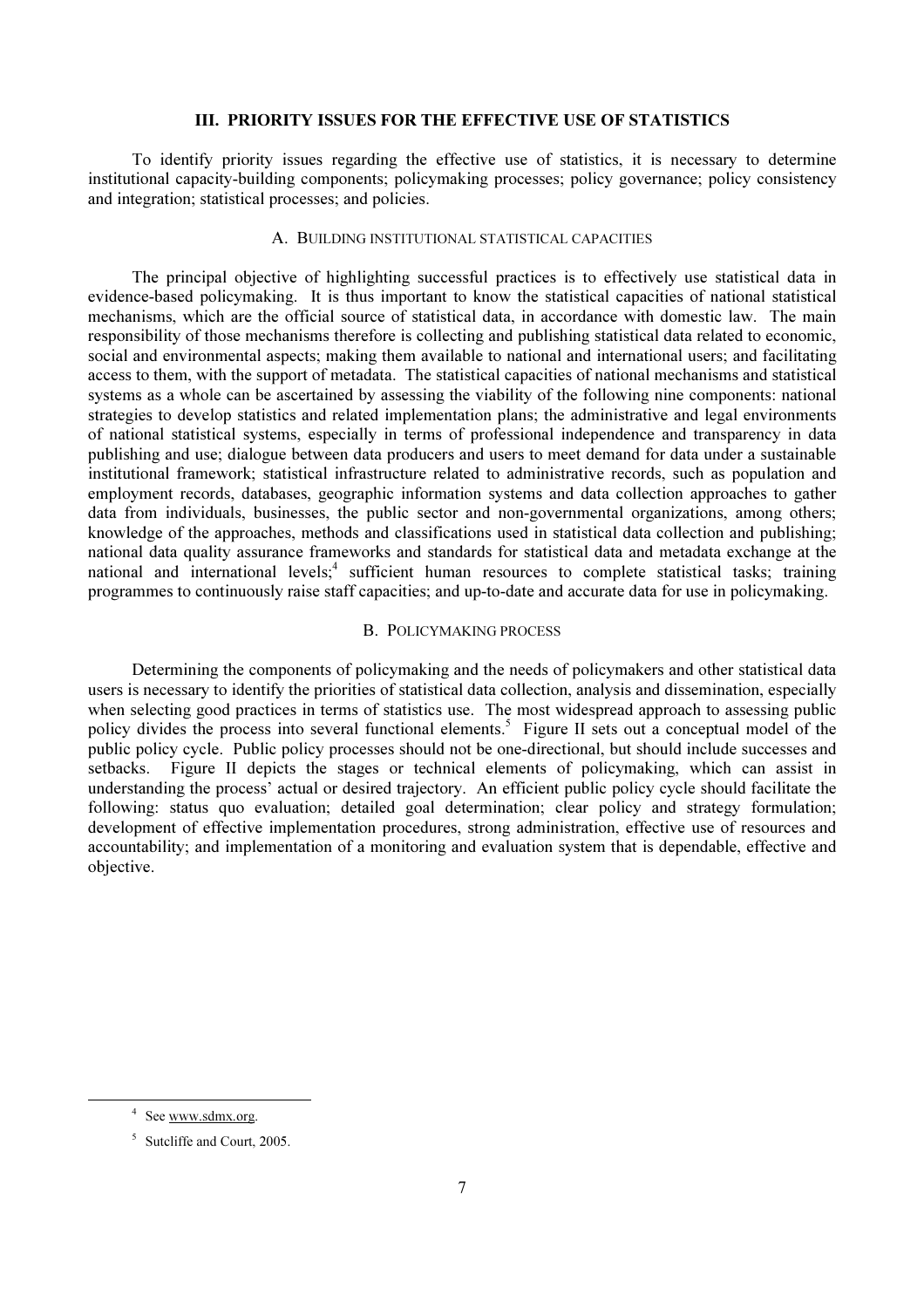



Source: Sutcliffe and Court, 2005.

It is possible to simplify the public policy cycle and its distribution by dividing it into the following stages:

 (a) *Identify the issue*: problems and related social, economic and environmental dimensions must be identified. It is then possible to determine problems and challenges that are in need of solutions and identify the objectives of data analyses. It is therefore necessary to know the number of underprivileged families in a certain area; the demographic, social and economic characteristics of those families; the reasons why some families are underprivileged and others are better off in the light of the analyses, and to conceptualize the reasons behind those problems;

 (b) *Policy analyses*: the policy analyses stage includes establishing working groups for data collection and policy discussion. Several points should be taken into account at this stage, including a preliminary explanation of the issue under discussion followed by a detailed explanation; and developing a general model followed by a specific model for a policy. Statistical inputs should be determined by analysing the availability of statistics from all sources and gathering information through consultative mechanisms. Figure III sets out statistical inputs in a public policy cycle.



Figure III. Statistical inputs in a public policy cycle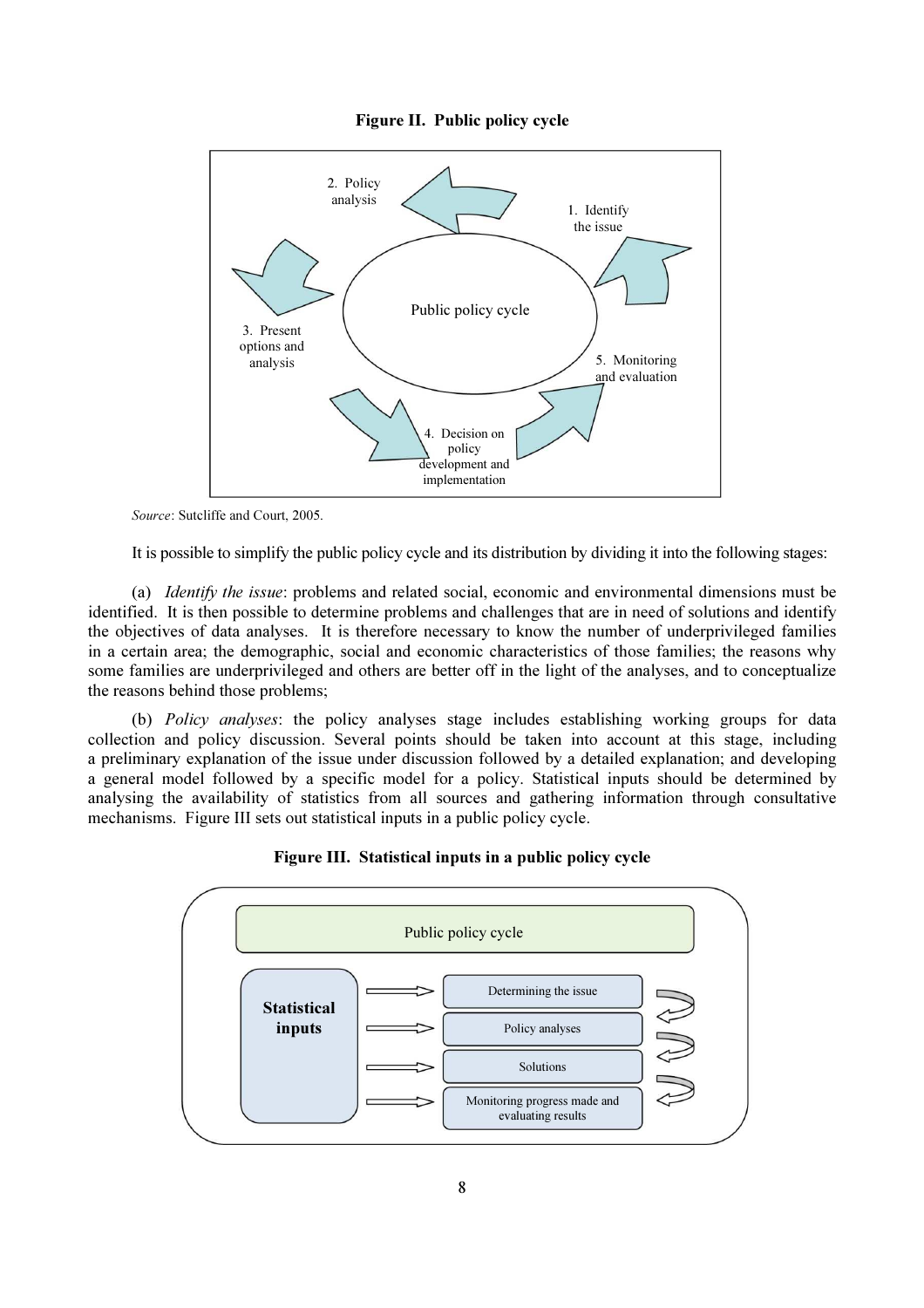The following approaches can be used to simplify analytical methods:

 (a) *Statistical graphics*: give a direct and simplified picture of an issue by distributing data in groups and identifying relationships among those groups. Several types of statistical graphics can be used to represent data, including simplified frequency tables that assist in understanding the nature of issues presented for analyses;

 (b) *Statistical measures*: can be used for policy analyses, including percentages, averages and standard deviations;

 (c) *Spatial distributions and maps*: can assist in the effective use of data, providing decision-makers with simple methods to facilitate policymaking;

 (d) *Presenting and analysing options*: policies are formulated at this stage by developing and analysing options and reviewing their effects on target groups. Special focus should be placed on practical evidence to improve initiative efficiency, conduct analysis, acquire practical skills, undertake research and develop programmes to assess operational projects. Issues under consideration should not be viewed in isolation from other relevant issues. The following questions should be taken into account when preparing conclusions and results: What are the key conclusions and results? Can those conclusions and results be justified statistically? Are those conclusions realistic? What alternative solutions are available? Did the results differ from preliminary expectations?

 (e) Monitoring progress and evaluating policy results: the main aim at this stage is to establish an effective system to monitor the implementation of projects and the preparation of reports on the progress achieved by those projects, by developing a group of performance indicators to measure success. The evaluation should cover the effectiveness of policy implementation and the improvement of future policymaking fundamentals.

### C. POLICY GOVERNANCE

 Policy governance is founded on a comprehensive group of integrated principles that, if consistently applied, could assist in ensuring the accountability of governing councils. Policy governance sets out the fundamental reasons for the existence of governing councils and determines the nature of their authority. The International Policy Governance Association identifies the following 10 fundamental principles that need to be applied to ensure the success of a Government.<sup>6</sup>

#### 1. *Ownership*

 Government council responsibility and authority are linked to owners who have moral responsibility for institutions, unless they are legal owners, and who consider that the role of governing councils is to manage the workload and serve their interests and those of the institutions. In terms of model policy governance, "owners" do not represent all stakeholders but rather those who are in a similar situation to shareholders who own ordinary shares. Staff and customers therefore do not count as owners.

### 2. *Governance situation*

 Governing councils form a special link in the authority chain or in moral responsibility. Their role is to give orders not guidance. They exercise power and build the capacities of others, they bear full and direct responsibility for the governance process and its results and are held accountable for any task or responsibility delegated to others.

<sup>&</sup>lt;sup>6</sup> See www.policygovernanceassociation.org.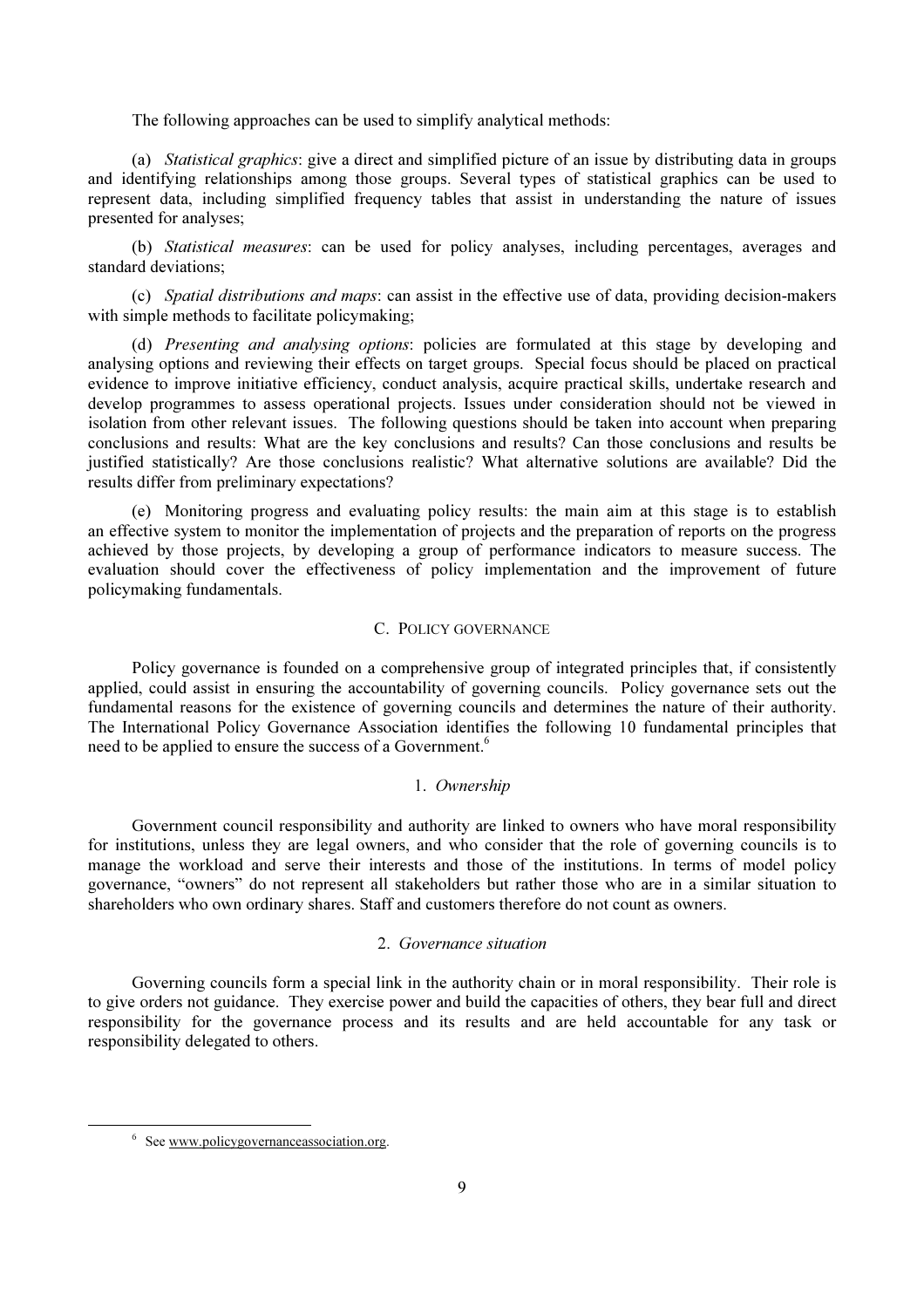#### 3. *Governing council comprehensiveness*

 Governing councils take decisions implemented by administrations, the councils themselves, their members and their committees, given that they are comprehensive and integrated bodies, which means that their authority is collective rather than a collection of individual authorities.

#### 4. *Policy objectives*

 Governing councils determine in writing the desired results, changes and benefits; target groups and beneficiaries; priorities; and expenses. Achieving those benefits is the main objective of organizations and reflects their success.

### 5. *Specific policies for governing council methods*

 Councils set out in writing their practices, conduct, added value, systems, performance, relationships with sub-components and executive bodies in organizations in terms of delegation and responsibility. Given that their decisions are not ends in themselves, they are therefore referred to as "methods" to differentiate them from staff purposes and methods. Council conduct, decisions and documents must be consistent. In governance policy terms, documents and texts only containing council decisions are categorized as the governing process and administration delegation. However, councils can label the process as they please as long as the meaning is preserved.

#### 6. *Specific policies for executive limitations*

 Councils decide the methods and procedures of their functional bodies through prevention or prohibition, so as to avoid specifying methods and circumvent more lenient restrictions. In terms of policy governance, documents that only contain such decisions are categorized as executive limitations. However, councils can label the process as they please as long as the meaning is preserved.

### 7. *Policy measurements*

 Council decision-making processes linked to objectives, governance, administrative delegation and executive limitations begin at the broadest and most comprehensive level. They then move to more specific levels to narrow interpretation so as to reach a clear and unified level. These documents are thorough and are used by councils to refer to institutions' missions, visions, ideology, values, strategies and budgets. They are labelled as "policies" in the policy governance language but councils can label the process as they please as long as the meaning is preserved.

#### 8. *Delegation of authority*

 If councils choose to delegate authority to high-level executives, their roles and responsibilities are clear given that they are the only link between governance and administration. Councils do not delegate the same authority or responsibility in more than one issue.

#### 9. *Good interpretation*

 Regarding the delegation of decisions not contained in council policies, the person delegated has the right to adopt any rational interpretation of those policies. Concerning objectives and executive limitations, a high-level executive, if one exists, would fulfil that role. In terms of policy governance and administrative delegation, delegates are also primarily responsible for the governance process, unless a council assigns such responsibility to another of its members or committees.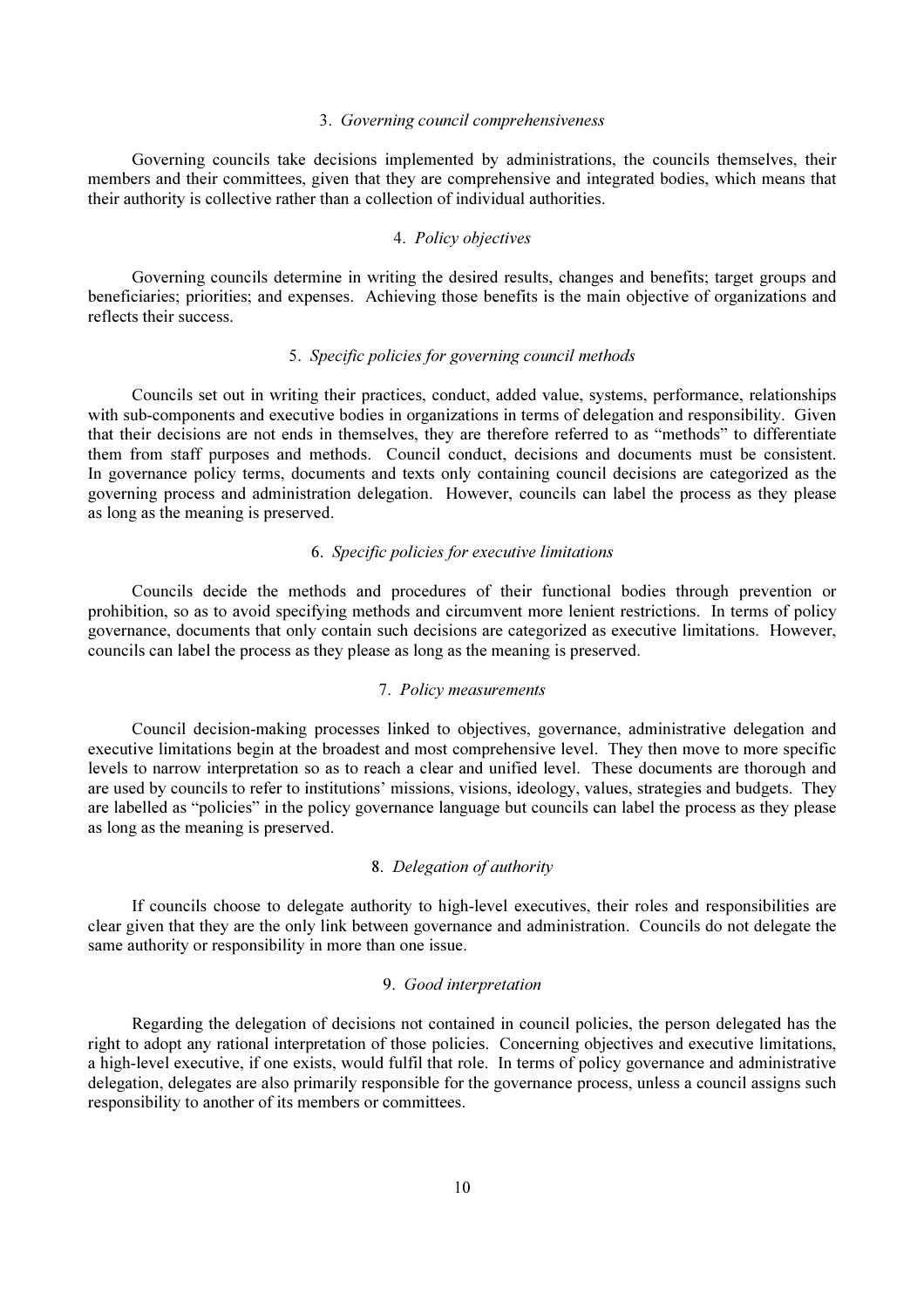### 10. *Oversight*

 Councils monitor organizational performance through a methodological and fair evaluation of the interpretation of policy objectives, within the limits of good interpretation of executive limitation policies. It is the responsibility of high-level executives, if they exist, to carry out such evaluations.

#### Box 1. Fundamental premises of the National Strategy for Poverty Reduction in Iraq

- 1. Government commitment to all aspects of the Strategy.
- 2. The Strategy forms the general framework for national efforts to achieve the Millennium Development Goals and to develop short and medium-term policies for national resource allocation and for galvanizing required international support.
- 3. The Strategy is linked to the Five-Year National Development Plan and annual budgets.
- 4. It considers poverty to be a multifaceted phenomenon.
- 5. The Strategy must be formulated in accordance with Iraqi needs, specificities and social and economic characteristics, so as to realize poverty reduction priorities, goals and solutions.
- 6. The Strategy is an opportunity to discuss and understand economic development and its link to poverty reduction.
- 7. Parliament should participate in all stages of Strategy preparation.
- 8. Collaboration with civil society institutions and the private sector is vital.
- 9. It is necessary to start from a perspective that strikes a balance between immediate assistance to eradicate poverty and reducing the number of poor persons in the long-run.
- 10. Eliminating the charity mentality and replacing it with the notion of empowering the poor to help themselves.

#### D. POLICY COHERENCE AND INTEGRATION

 Policies must be consistent with the Millennium Development Goals and must not contradict other policies. The Organization for Economic Cooperation and Development (OECD) has compiled a check list of principles that outline policy criteria, on the basis of several countries' successful experiences with longterm sustainable development governance,<sup>7</sup> notably achieving the maximum degree of internal coherence through policy integration; stakeholder participation to avoid conflicting views and achieve consensus on a single trajectory; and improving the management of scientific knowledge to raise awareness of the importance of sustainable development within and outside Governments. Principles linked to the improvement of policy coherence and integration for sustainable development can be summarized as follows: developing a standardized concept of sustainable development; ensuring commitment and leadership; providing an institutional mechanism for integration; adjusting conditions to manage sustainable development integration; and ensuring the good management of varied knowledge and scientific input. Figure IV shows some on the fundamental elements for the evaluation of institutional practices and sustainable development decision-making.

<sup>7</sup> OECD, 2002a.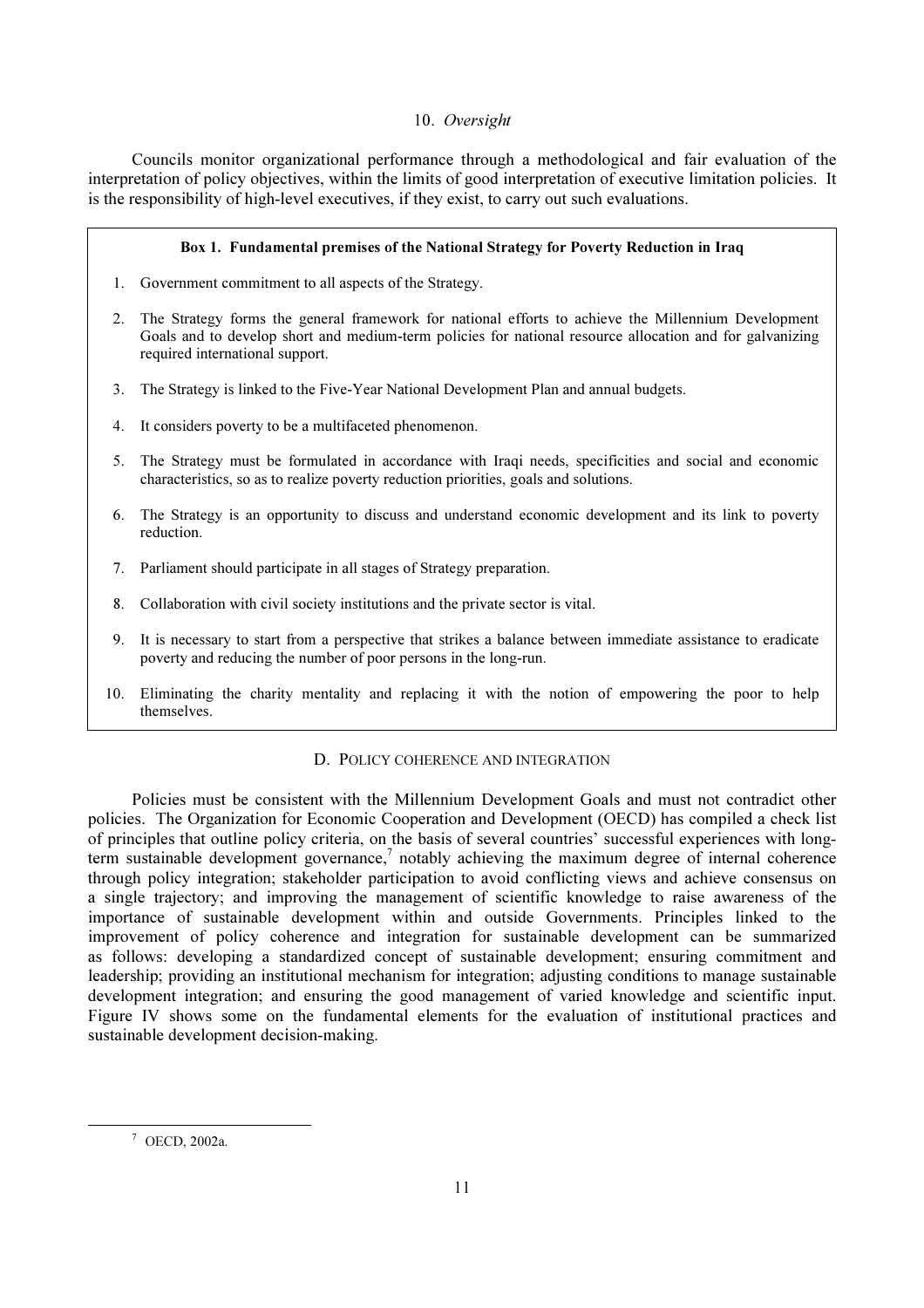

Figure IV. Decision-making for sustainable development: Institutional set-up

Source: OECD, 2002b.

#### E. ROLE OF STATISTICS IN POLICY DEVELOPMENT

 The effective use of statistics depends on several issues related to the statistical process itself, in particular the availability of necessary statistical data; access to data from statistical mechanisms; and the accuracy and quality of such data and their suitability for development issues handled by data users and decision-makers, especially researchers, academics and the media. Statistical mechanisms publish statistical data in various ways, including multivariate statistical tables. Statistical indicators are issued in functional sets as indicators of sustainable human development and for achievement of the Millennium Development Goals. The majority of Arab countries have prepared reports on the progress made in achieving those eight Goals, using such indicators to measure achievements and assess what remains to be completed to realize the Goals by 2015 in compliance with the Millennium Declaration.

 Arab countries use such indicators in the form of rates, percentages, averages and absolute values to assess the progress made in reaching the Goals by establishing national databases on the Goals. Several countries have developed applications for interactive databases using the DevInfo software in the monitoring process.

 The effective use of statistics in policymaking and evaluation requires the use of statistical analysis methods to ascertain the reasons behind various phenomena, such as rises in illiteracy rates in some parts of a city but not others or an increase in poverty among workers in certain industries. Employing statistical analysis methods assists decision-makers in determining the reasons behind such phenomena; finding appropriate solutions to problems; and resource allocation and distribution. The following are some of the challenges faced by Arab national statistical mechanisms.

### 1. *Statistical data availability*

 Statistical mechanisms in the Arab region face several challenges related to data provision, with everincreasing user demand. Decision-makers and civil society organizations are increasingly recognizing the importance of statistics. The great cost of data collection hampers their provision and publication in userfriendly ways. The data and indicator publication cycle linked to monitoring development phenomena, such as the Millennium Development Goals, is given special attention by countries. Categorizing data and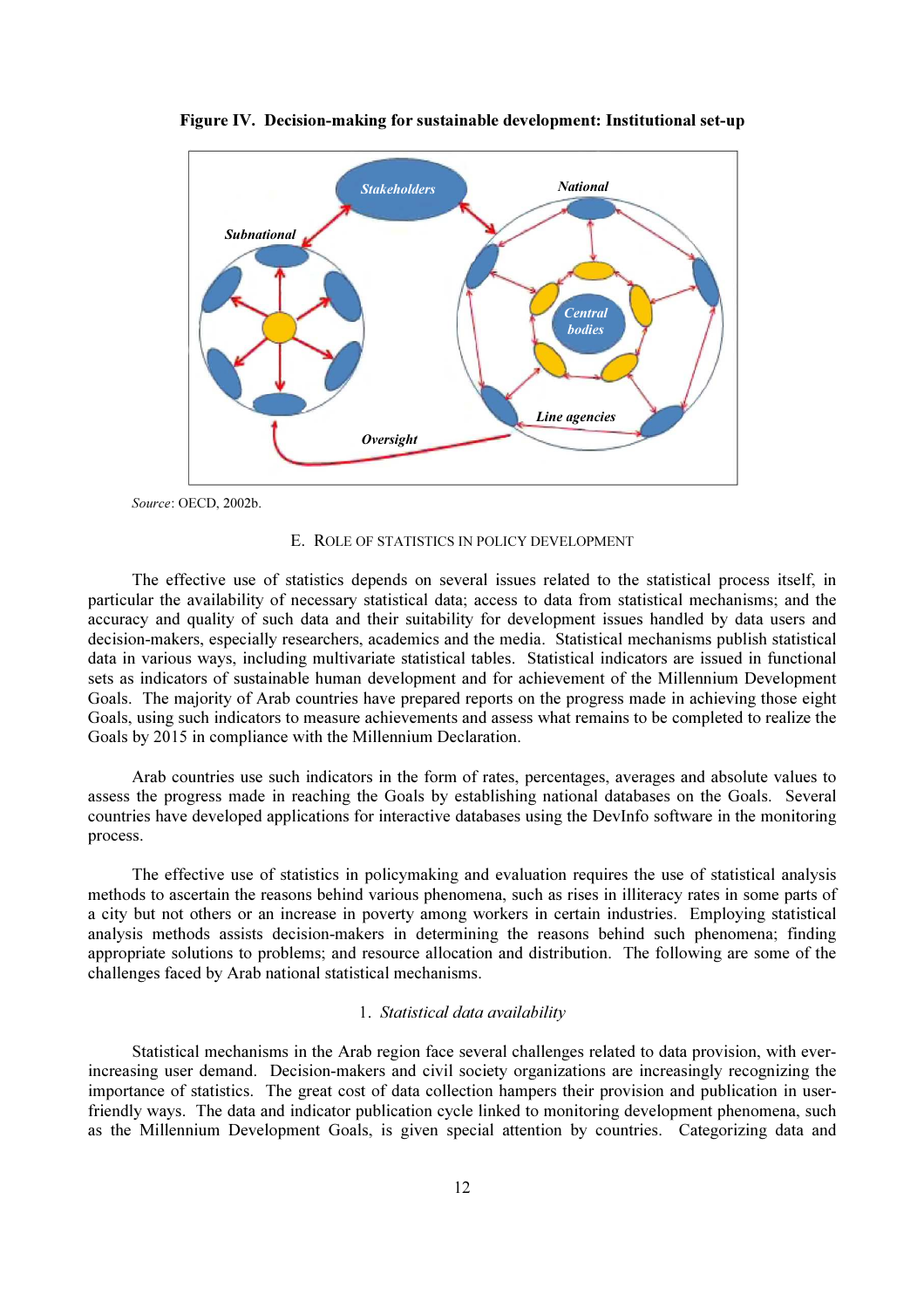indicators by variables, such as gender and geographical distribution, increases their effectiveness and assists policymakers in taking decisions related to woman empowerment and rural development programmes.

### 2. *Statistical activity classification*

 The Classification of International Statistical Activities was prepared in October 2009 to classify official statistics by domain and is being used to establish an international database; as part of the Statistical Data and Metadata Exchange; and in the majority of international statistical initiatives. There is a difference between this Classification and other international standard statistical classifications used in statistical data collection and publication, such as the International Standard Industrial Classification and the 2011 International Standard Classification of Education (ISCED). The main components of statistical activity categorization have been divided into the following five domains: demographic and social statistics; economic statistics; environment and multi-domain statistics; methodology of data collection, processing, dissemination and analysis; and strategic and managerial issues of official statistics at the national and international levels.

### 3. *Commitment to the Family of International Statistical Classifications*

 There are several international statistical classifications used by countries and international organizations to collect, publish and evaluate data. In general, countries adapt those classifications to meet national specificities, while maintaining the possibility of international comparisons. The Expert Group on International Statistical Classifications, which undertakes research on such classifications and monitors their progress, held a meeting from 18 to 20 May 2011 to discuss classification issues, including the Group's mandate and working mechanism, and review progress made in several classifications. It agreed on the phrase "Family of International Statistical Classifications" to define statistical classifications. The quality of gathered, published and used data is influenced by the commitment to using revised statistical classifications to arrive at conclusions that reflect reality. It is necessary to follow developments related to the continuous revision of such classifications. Over the period of two years, the UNESCO Institute for Statistics, in collaboration with its partners, completed the revision of ISCED. ESCWA countries must establish a working group to monitor statistical classifications, offer suggestions thereon and encourage best practices in national classification development on the basis of international classifications. Moreover, the United Nations Statistics Division developed a website setting out the majority of classifications and statistical concepts.<sup>8</sup>

# 4. *Statistical data sources*

 There are various statistical data sources, including population and economic censuses, household and establishment surveys and all types of administrative records:

 (a) *Population and economic censuses*: are considered a fundamental source of statistical data on inhabitant numbers, growth, characteristics and geographical distribution; they are part of an integrated national statistical system. The United Nations Statistics Division called upon countries to conduct at least one census every 10 years. Censuses provide a great amount of data that can be used in policy analysis and formulation and in Millennium Indicators. They also act as a departure point for population projections that can be used when examining development requirements in the medium and long-term, by identifying service needs in health, education, housing, transport and communication;

 (b) *Household surveys*: are conducted by statistical mechanisms, including health, social, demographic and workforce surveys, in addition to income and expenditure surveys that produce important data used in estimating poverty levels, in accordance with the first Millennium Development Goal on

<sup>8</sup> http://unstats.un.org/unsd/class/family/default.asp.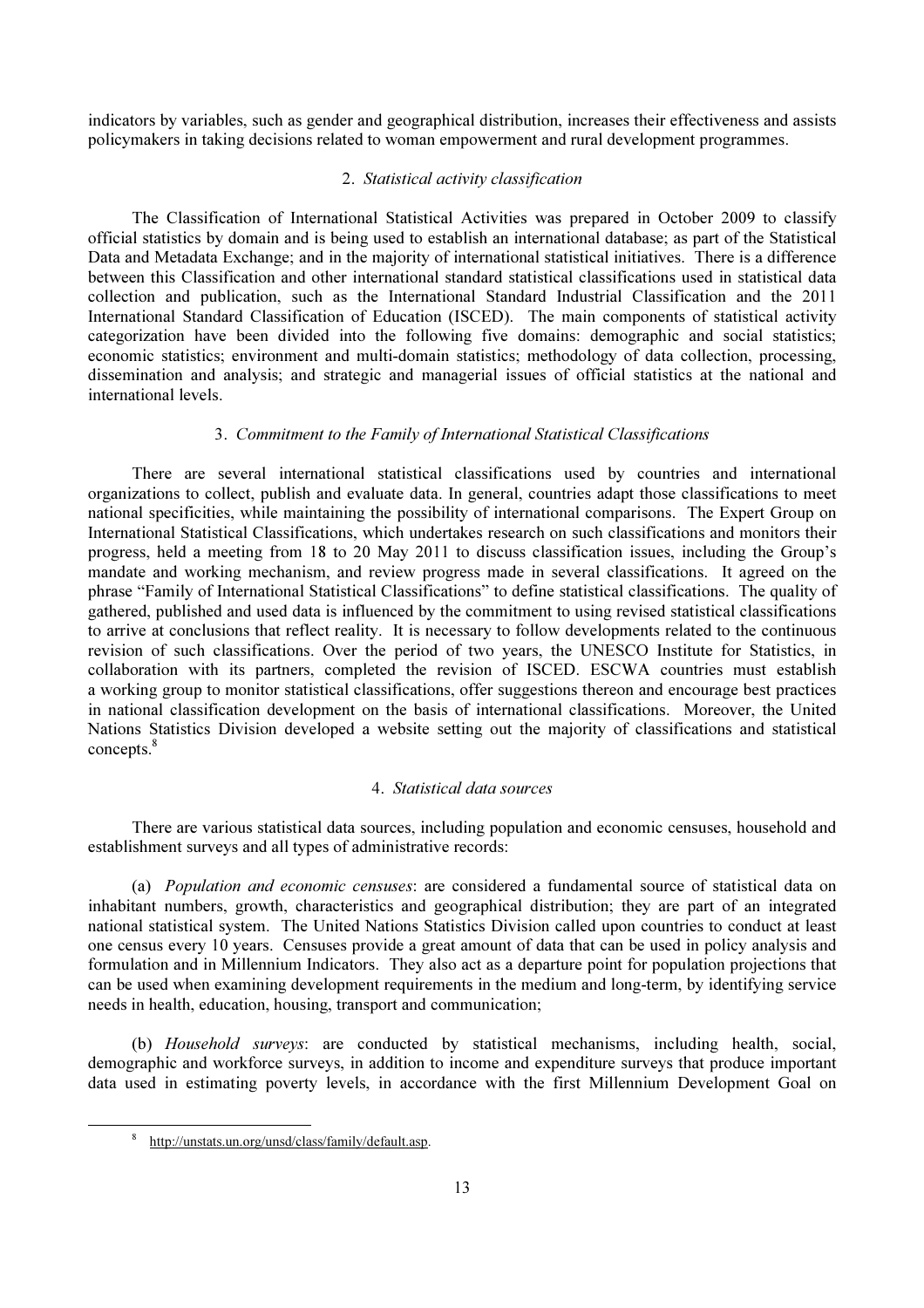eradicating extreme poverty and hunger. Unemployment rates indicated through workforce surveys are used in labour market policymaking and decent work indicators, as requested by the International Labour Organization;

 (c) *Establishment surveys*: are a vital tool for gathering data on prices, market indexes and gross domestic product (GDP) rates for use as evidence in economic policy analysis;

 (d) *Administrative records*: the process of extracting statistical data from administrative records remains weak in most Arab countries because they have not yet been fully computerized. Strengthening administrative infrastructure therefore improves the quality and periodicity of statistical data;

 (e) *Publishing statistical data*: the statistical process is not complete before data are published and made available for use in applications and research. Rapid developments in information and communication technology, especially databases, have allowed statistical mechanisms to store and access data easily and have provided the necessary tools for the establishment of interactive databases; although such applications are still nascent in the Arab region. Undoubtedly, progress in data publication will enhance their use in policymaking;

 (f) *Data coherence*: statistical data are gathered from various sources. For example, graduation data can been gathered from administrative records and household surveys, although such sources are generally at odds. It is therefore necessary to unify concepts and definitions related to phenomena by developing data collection approaches that provide coherent data to facilitate policymaking;

 (g) *Data analysis*: national statistical mechanisms should especially focus on data analysis to arrive at conclusions and results. Nevertheless, this process remains weak within national statistical mechanisms, as are relations between those mechanisms and research centres and universities. Statistical mechanisms should therefore provide data to researchers and academics and facilitate data analysis so as to produce results that assist the policymaking process;

 (h) *Data quality*: refers to whether data are valid for use in policymaking and analysis and in decision-making. To assess data accuracy, there compliance with the following eight institutional and regulatory quality requirements must be evaluated: relevance to an the issue under consideration; accuracy in describing the phenomenon; timeliness; ease of access; openness to interpretation; coherence; validity of the data collection approach; and data integrity;

 (i) *Cooperation between data producers and users*: several experiences have shown that cooperation between statistical data producers and users benefits statistical systems and allows national statistical mechanisms to identify priorities in data collection, publication and analyses. This cooperation improves the quality of statistical data and reduces inconsistencies. Continuous consultations with users therefore strengthen data collection methods and processes. Several ESCWA member States have taken practical steps to institutionalize the consultation process by establishing high-level advisory councils representing government ministries and departments and private sector institutions, among others, which has brought together stakeholders, helped determine their data needs and provided support to national statistical mechanisms;

 (j) *Adopting the Fundamental Principles of Official Statistics*: the success of data experiences depends on the adoption of the Fundamental Principles of Official Statistics issued by the United Nations Statistical Division in 1994, especially considering that those Principles cover the ethical guidelines for statistical practice. Data should therefore reflect those official ethical guidelines, in particular the data privacy of individuals and businesses. The Fundamental Principles of Official Statistics are set out in annex III to the present report.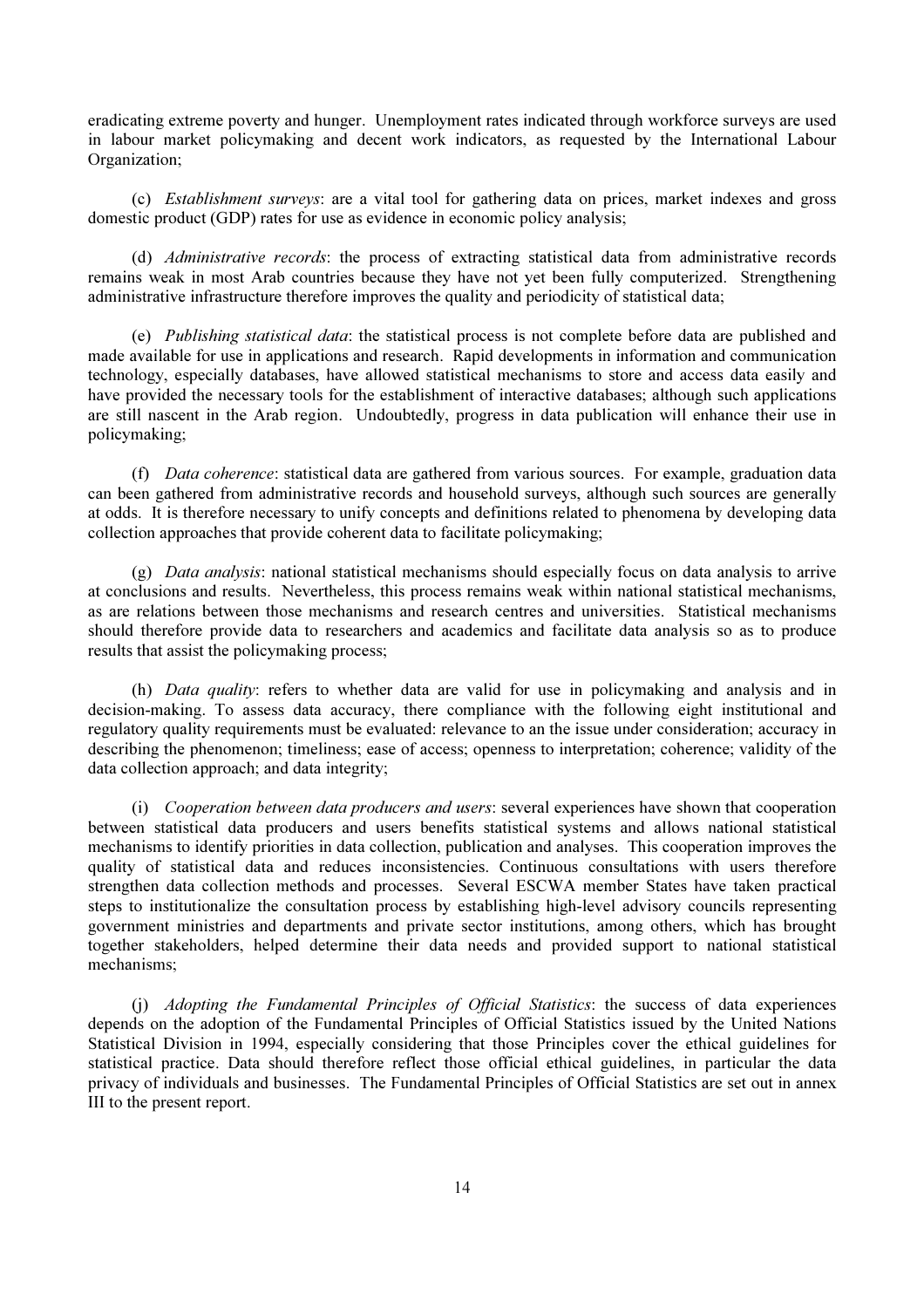Figure V represents the cycle for statistical data management and production required for decisionmaking and economic, social and environmental policymaking and analysis. Data collection is based on the demand of potential users in the public and private sectors. The first stage begins when the potential beneficiary submits a request for data. A related survey is then designed and data is collected from households in accordance with agreed standards and concepts. Data are then processed and results are reached within a determined timeframe. Subsequently, data are analysed and the conclusions required by decision-makers are reached. At the end of the cycle, data are used in decision-making, policymaking, as well as in the evaluation and the monitoring of their implementation and results. The monitoring and evaluation process begins when a statistical project is launched.





Source: Gardner, 2010.

#### Box 2. Cooperation between data producers and users in Egypt to prepare human development reports

 The team tasked with preparing human development reports at the Egyptian Institute of Planning was able to establish human development indicators, in collaboration with data producers represented by the Central Agency for Public Motivation and Statistics, and data users represented by the Institute of Planning. Human development indicators were used as tools for monitoring annual human development levels in Egyptian governorates to arrange them by development level and to link those levels to poverty indicators. This was achieved by identifying the following main characteristics of poverty:

- 1. Poverty is concentrated in governorates with the lowest human development levels.
- 2. Poverty is concentrated in tribal governorates.
- 3. Rural areas record higher poverty rates than urban areas.
- 4. The poor live in large families where the number of dependents affects their consumer needs and their ability to meet those needs.
- 5. Fertility levels are high among the poor leading to high numbers of dependents.
- 6. Child labour rates are high among the poor, leading to low school attendance rates either because they refrain from enrolling or because they drop out.
- 7. Families headed by women are poorer that those headed by men.
- 8. The head of the household's education level affects a family's poverty level.
- 9. The poor contribute less to the economy than their wealthier peers.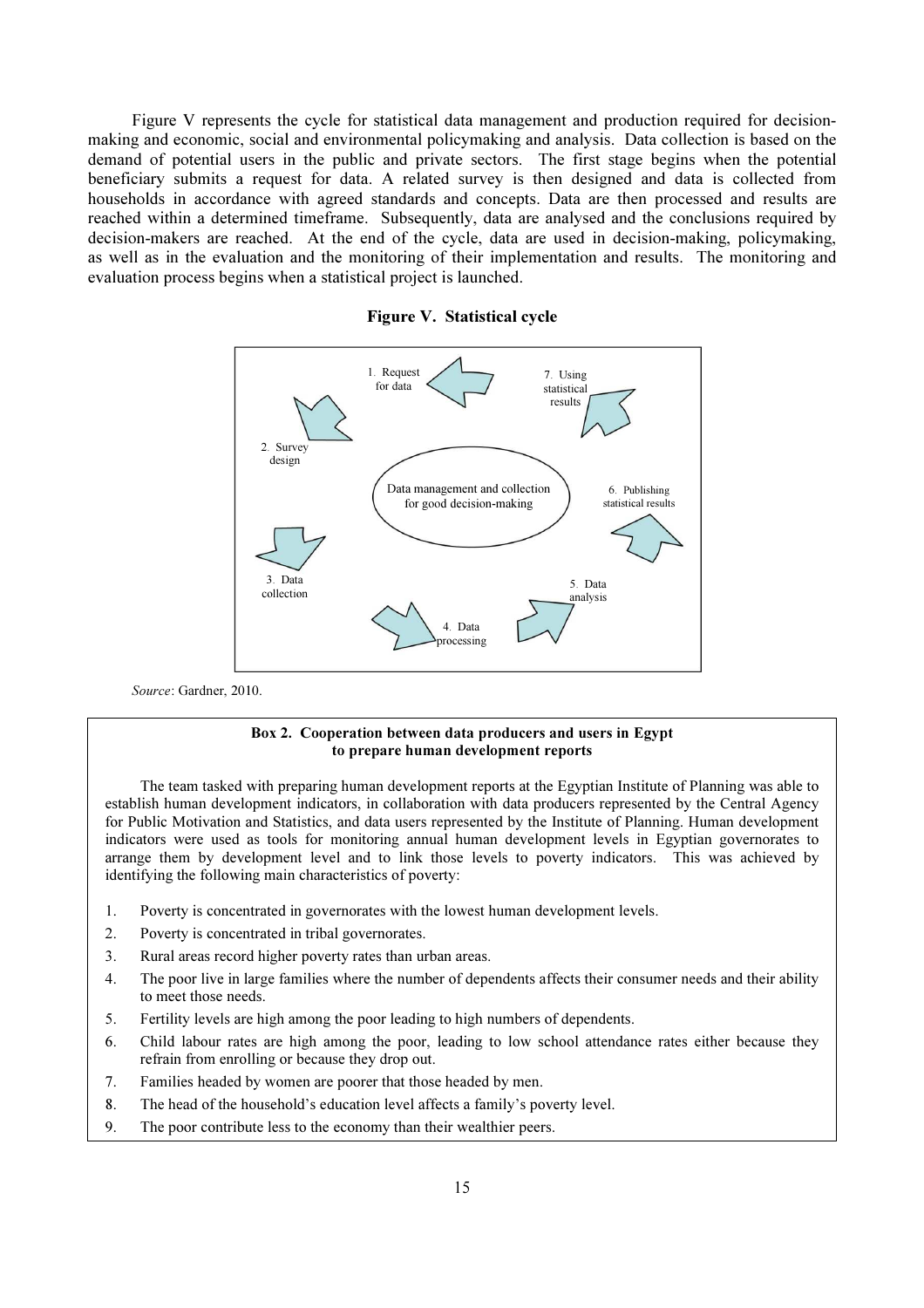### IV. CONDUCTING RESEARCH, POLICYMAKING AND DECISION-MAKING

#### A. RESEARCH

 More focus is being placed on research for good evidence-based decision-making. Research bodies have begun to respond to the needs of individuals, institutions and policymakers by conducting relevant research. With regard to social research, an approach labelled "research to action" has been adopted. The importance of this approach lies in that the application of research conclusions realizes the desired objectives of conducting and funding such research. That is the case in the participatory approach that allows persons to identify social problems and present solutions to them.<sup>9</sup> Several Governments<sup>10</sup> allocate resources for conducting varied research aimed at developing a knowledgebase containing field expertise so as to guarantee good decision-making and evidence-based policymaking.

 Research can be described as "the process of regularly collecting and publishing information". Policy research offers societies and decision-makers realistic recommendations and procedures to tackle particular challenges. There are several types of research, including the following:

 (a) *Available research*: whose conclusions and results are periodically reviewed and discussed by experts and stakeholders;

 (b) *Secondary analysis*: entails examining databases and using statistical methods to describe them and present them in the form of statistical graphics;

 (c) *Field tests*: assess the effectiveness of strategies in tackling problems by collecting data related to the achieved change and analysing them to determine the effect of supposed evidence-based strategies;

 (d) *Descriptive methods*: entail collecting and analysing non-digital information to identify problems and find solutions to them;

 (e) *Surveys*: are used to collect data on the reasons behind problems through personal interviews or various types of paper or digital questionnaires. Opinion polls are a kind of survey whose results are used for evidence-based decision-making;

 (f) *Case studies*: entail recording and analysing the practical expertise of institutions or society regarding a certain issue. They also assist in determining performance and other variables concerning a certain problem or social issue, and generally clarify the complexities of an issue;

 (g) *Analysing expenses, gains and benefits*: consists of a number of methods used by researchers to compare social issues and the expenses and gains of certain options.

#### B. FRAMEWORK FOR ANALYSING DECISION-MAKING PROCESSES

 Developing a preliminary framework to analyse decision-making assists in identifying shortfalls in decision-makers' abilities to understand interrelationships in the various policymaking fields, and facilitates the preparation of research agendas aimed at determining the best options, leading to the identification of significant outputs and factor models that could assist in developing statistical indicators on health and the environment.<sup>11</sup> Figure VI shows the institutional measures for conducting health research at the national level, in accordance with a general conceptual framework. The aim is to determine the situation of research institutions and their relationships with decision-makers in the health sector.

 $\ddot{\phantom{a}}$ 

<sup>&</sup>lt;sup>9</sup> Dukeshire and Thurlow, 2002.

 $10$  Qatar allocates financial resources (around 2.8 per cent of its annual GDP) to support scientific research in several fields, with the aim of establishing a solid knowledge and expertise base for sound evidence-based decision-making. Moreover, Qatar has prepared a national research strategy, which is an important addition to its National Development Strategy 2011-2016.

 $11$  Pattanayak and others, 2006.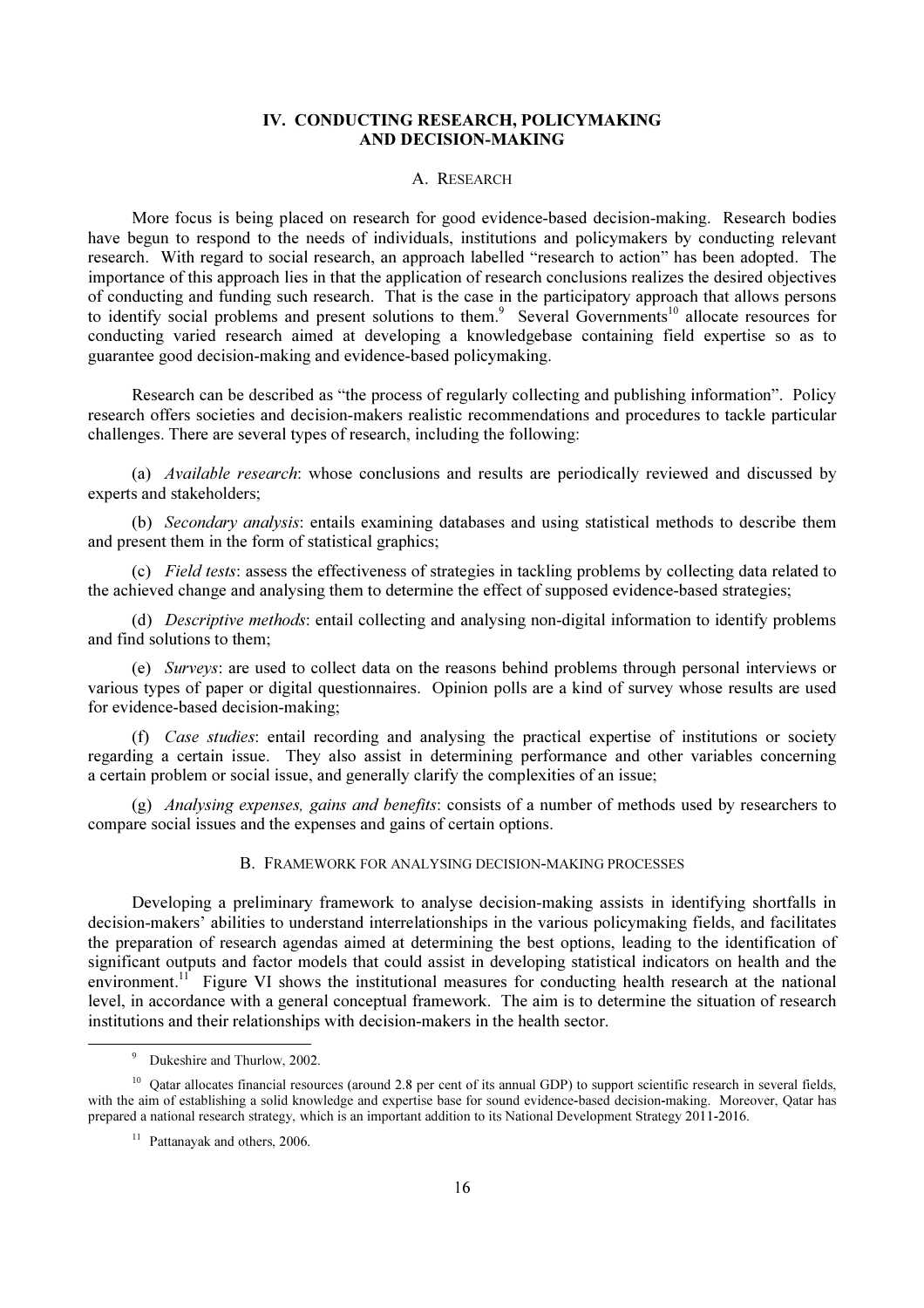

Figure VI. General conceptual framework considering health research as an integral part of institutional work

Source: Alliance for Health Policy and Systems Research, April 2012.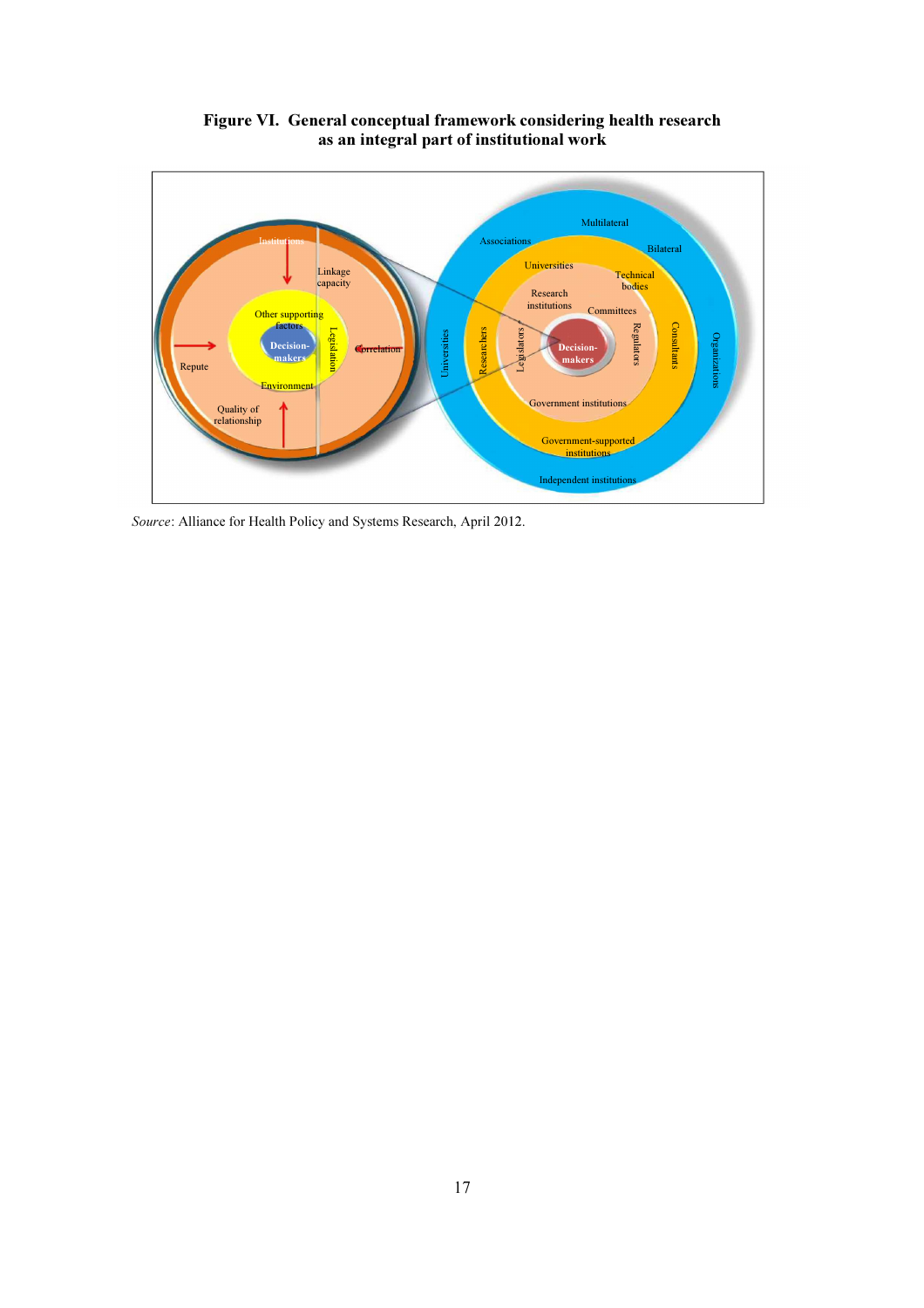### V. POLICY MONITORING AND EVALUATION

#### A. MONITORING

 Policy evaluation is an ongoing process through which stakeholders receive regular comments and opinions on progress made.<sup>12</sup> The monitoring process is not only limited to reviewing progress made, but also entails achieving the desired results, thus assisting in selecting the correct path for realizing those objectives. OECD sees monitoring as a regular process for collecting data on a specific indicator so as to provide stakeholders with the necessary information for preparing interventions, noting the use of allocated resources and the progress made in achieving goals. In other words, monitoring determines the extent to which the work undertaken is helping achieve goals. All stages of the monitoring process should include the following: periodically reviewing the extent to which desired results are being reached; tackling obstacles to achieving those results; assessing whether expected outputs are being achieved within the agreed timeframe and whether they contribute to achieving desired results; reviewing partnership strategies (this may require the development of new partnerships to achieve results faster); and benefitting from lessons learned and developing a knowledgebase for broader partnerships (this requires the use of acquired knowledge and its detailed assessment to guarantee desired results).

#### B. EVALUATION

 The United Nations Development Programme (UNDP) states that evaluation is a thorough, rigorous and independent process applied to completed and ongoing activities to determine the extent to which they have reached objectives and assisted in decision-making. As is the case with monitoring, many issues undergo evaluation, including activities, projects, programmes, strategies, sectors and organizations. The main difference between monitoring and evaluation is that the latter is carried out independently to prepare objective reports indicating whether managers and staff are on the right track. Evaluation processes also have more thorough procedures, designs and approaches, and include more detailed assessments. However, the objectives of monitoring and evaluation are very similar; they both aim to provide information to improve decision-making and performance and to achieve desired results.

 Each monitoring and evaluation unit at every level must have its own clear reference framework that specifies its role and responsibilities, including the following: developing methodological monitoring frameworks and preparing evaluation plans; holding regular meetings with stakeholders to evaluate progress; assuming joint field monitoring and evaluations to estimate successes and shortfalls; extracting good lessons and practices; determining the success levels of results achieved in terms of gender issues and the interests and rights of marginalized and weak groups; and identifying additional capacities that stakeholders and partners need to build.

 Moreover, it is necessary to report regularly to advisors and consultative entities on specified results and take opportunities to influence policymaking and decision-making; guarantee quality monitoring and evaluation and offer relevant guidelines when necessary; and regularly assess the suitability of monitoring and evaluation frameworks leading to new development priorities or a change in circumstances.

#### C. RESULTS-BASED MONITORING AND EVALUATION

 Results-based monitoring and evaluation aims to continuously improve results by following the performance of government institutions in implementing development goals, collecting and analysing information for indicator development, and comparing the results of those steps with expected results. Simply put, monitoring processes entail overseeing changes in indicator values until goals are achieved. Evaluation, however, has a broader dimension, given that it does not only take into account progress towards achieving desired goals, but also the practical steps to that end.

 $12$  UNDP, 2009.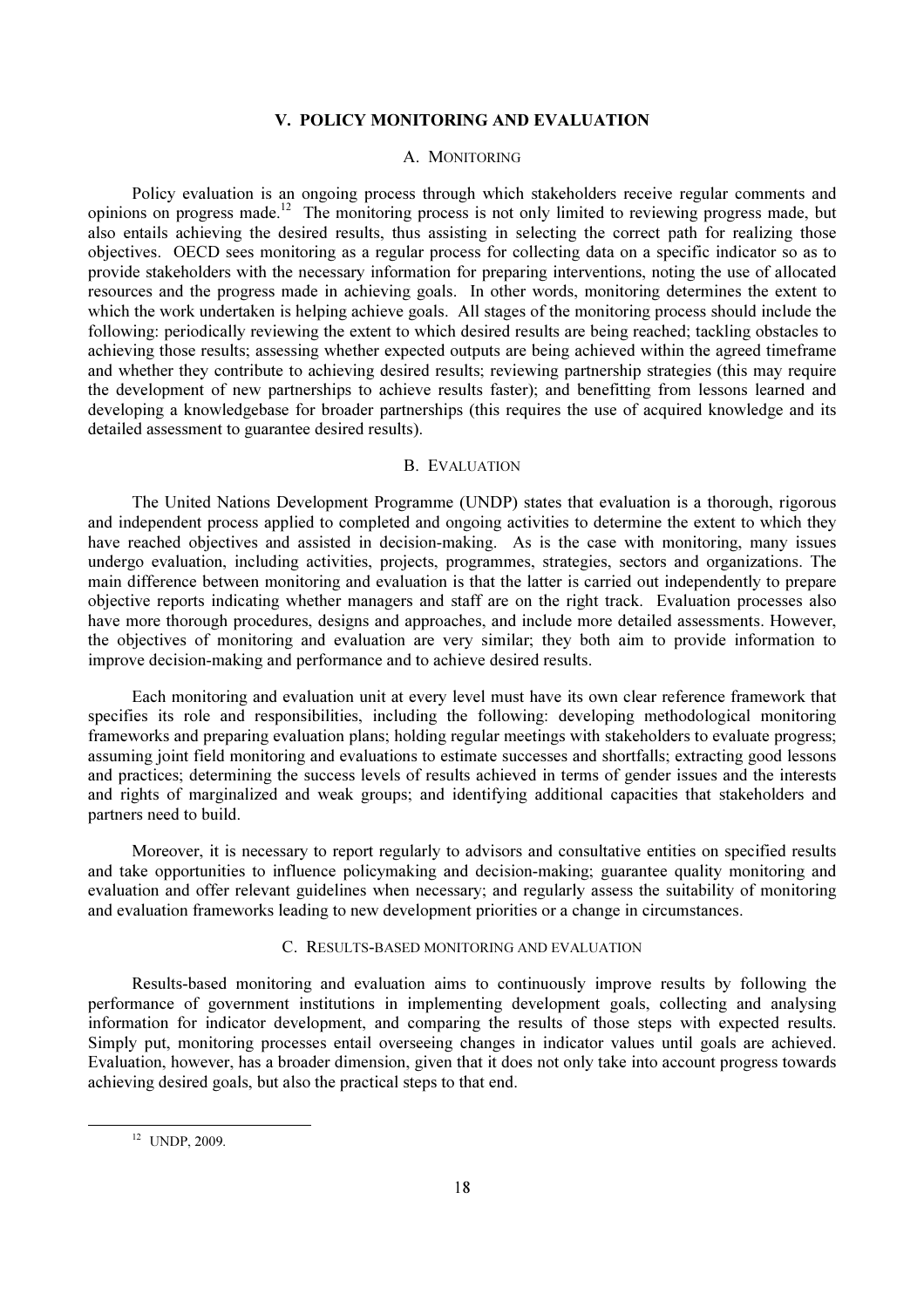Results can be evaluated and presented using a logic framework that shows the types of information and data used at each stage. The logic model in figure VII shows the sequential results related to each stage of a particular policy or project. This example covers health policies aimed at orally tackling dehydration in children, leading to positive results, including a reduction in the mortality rate of children under 5. This framework is derived from a training manual prepared by the United Nations Children's Fund (UNICEF) indicating the sequential monitoring and evaluation steps to arrive at the desired results.<sup>13</sup> This model can be used for several programmes, especially if the expected result is manifold as is the case with the Millennium Development Goals.



# Figure VII. Logic model for describing the implementation stages of a national development goal

Source: Farrel, 2009.

### D. DEVELOPING AND ACTIVATING A RESULTS-BASED MONITORING AND EVALUATION MECHANISM

 International initiatives guide Arab countries in implementing their development goals with the support of evidence-based mechanisms. The main initiatives are the Millennium Development Goals aimed at reducing poverty, improving living standards and realizing other development goals by 2015. It is possible to gauge the extent to which those Goals have been achieved using measurement indicators. Figure VIII shows the necessary steps to develop an evidence-based monitoring and evaluation mechanism.

<sup>13</sup> Farrell, 2009.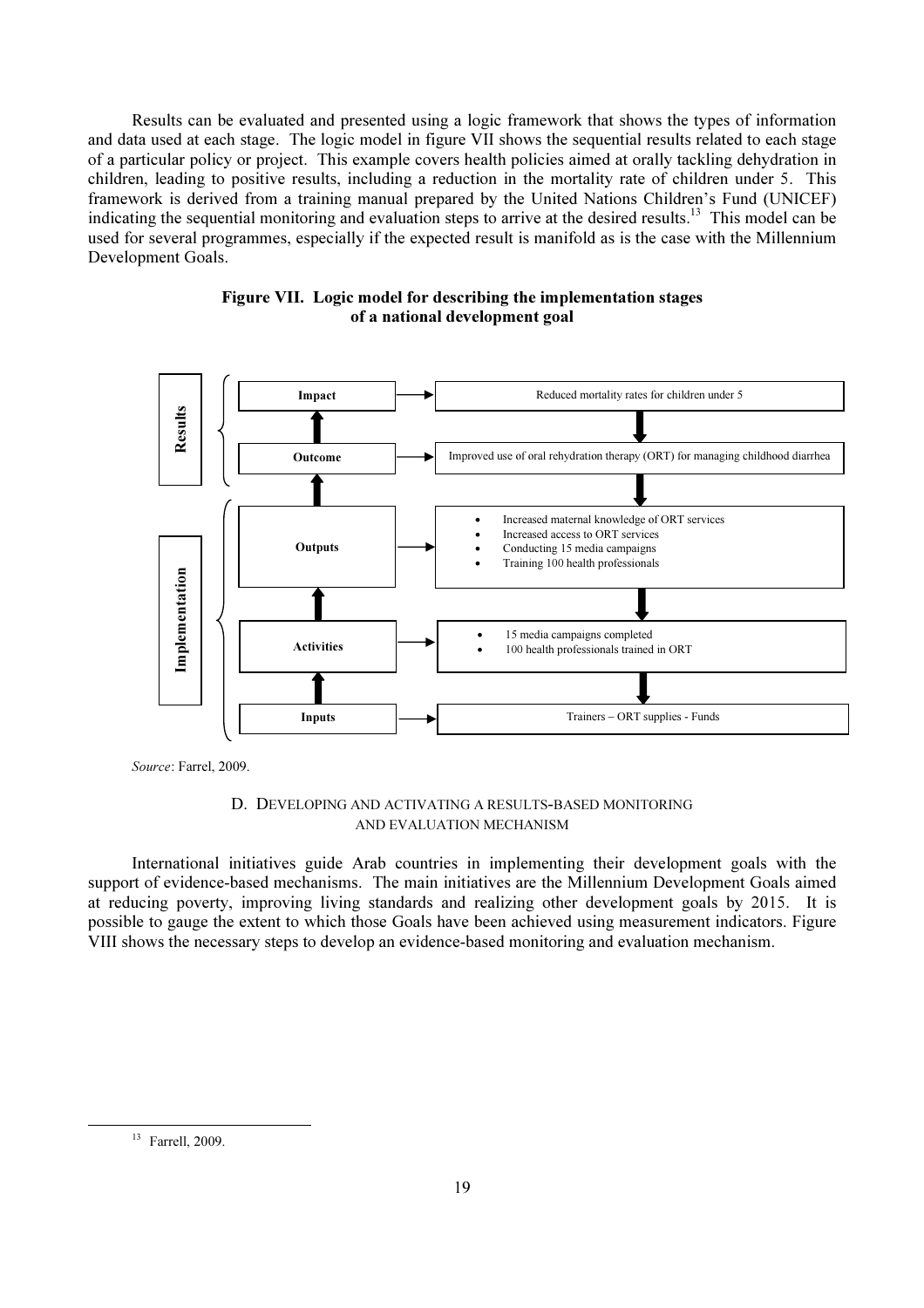

# Figure VIII. Developing and activating an evidence-based monitoring and evaluation mechanism

Source: Kusek, 2004.

 In terms of the Millennium Development Goals, evidence-based monitoring and evaluation systems and mechanisms can be developed for several sectors and policies. Figure VIII indicates the logical steps that a monitoring system takes before arriving at results, preparing reports thereon and using them in decision-making.<sup>14</sup> This does not mean that a specific trajectory needs to be followed or that several activities cannot be implemented at once.

 (a) *Assessing willingness and readiness*: aims to determine the ability of Governments and development partners to establish evidence-based monitoring and evaluation mechanisms and their willingness to do so;

 (b) *Agreeing results for monitoring and evaluation*: entails agreeing on the achievement of specific strategic results and allocating resources and undertaking government development activities on that basis;

<sup>14</sup> Kusek, 2004.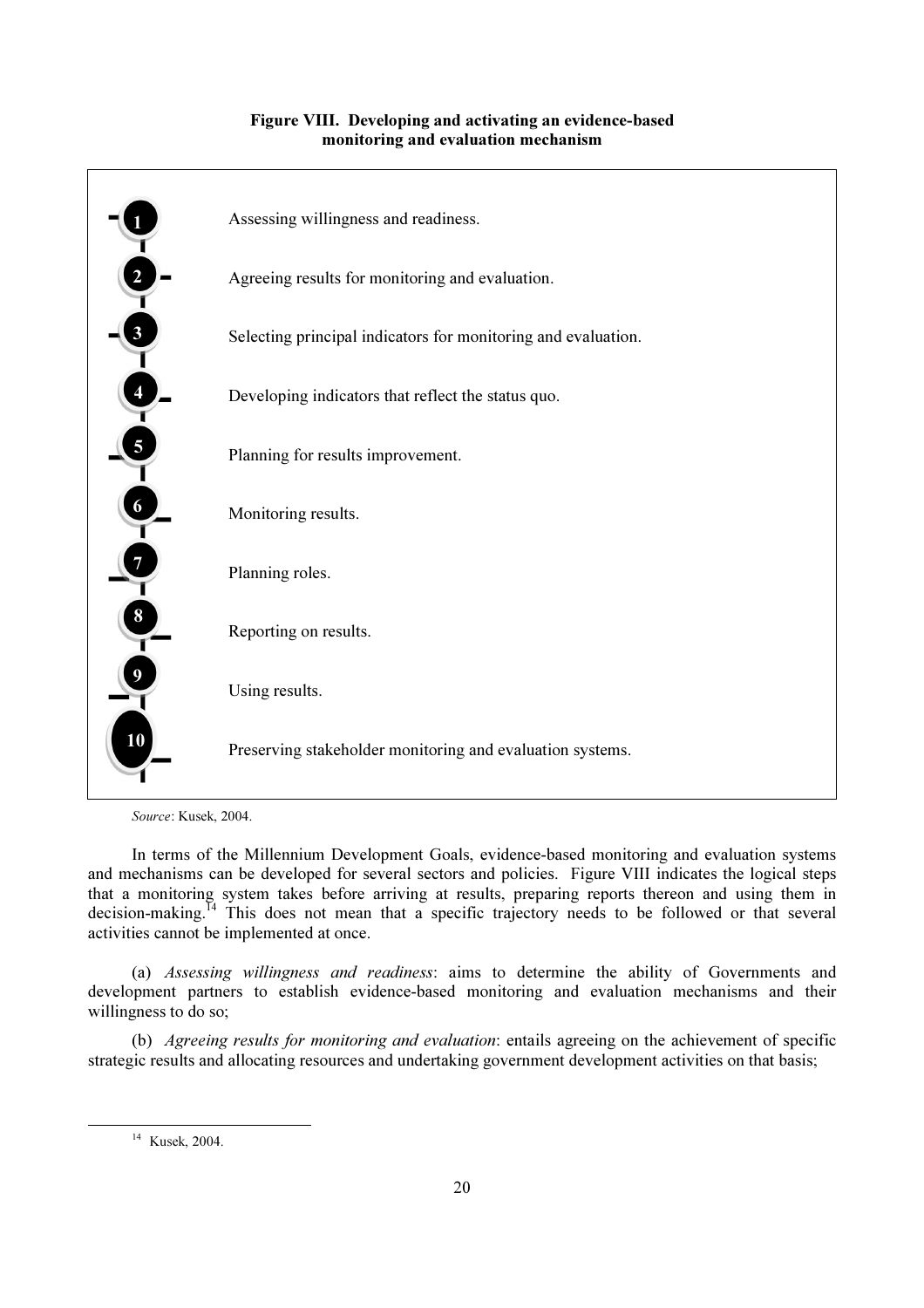(c) *Selecting principal indicators for monitoring and evaluation*: this is a key step for evaluating achieved results and developing monitoring and development mechanisms that guide all data collection, analysis and reporting processes;

 (d) *Collecting primary data on indicators*: entails measuring indicators first. Results are then measured by describing and measuring the initial result conditions;

 (e) *Planning for improvement and to identify realistic goals*: the development of temporary goals to measure the necessary progress to achieve a specific result within a specified timeframe;

 (f) *Results follow-up*: at this stage, guidelines are developed for data collection, analysis and reporting; to identify those responsible for activities; establish quality control methods; specify a timeframe; and determine costs;

 (g) *Evaluating information to support decision-making*: focusing on the role of evaluation studies and analysis in assessing results to ensure their full realization;

 (h) *Evaluating results and preparing reports thereon*: by identifying results that will be reported and by determining the form of those reports and their deadlines;

 (i) *Using results*: the aim is not to produce evidence-based information only, but for that information to reach relevant users in a timely manner so that they can be taken into consideration by Governments or organizations;

 (j) *Guaranteeing the continuity of monitoring and evaluation systems within Governments*: this requires the development of sustainable mechanisms that meets several key standards, including demand, structuring, merit, confidence, information accuracy, accountability, incentives and capacity.



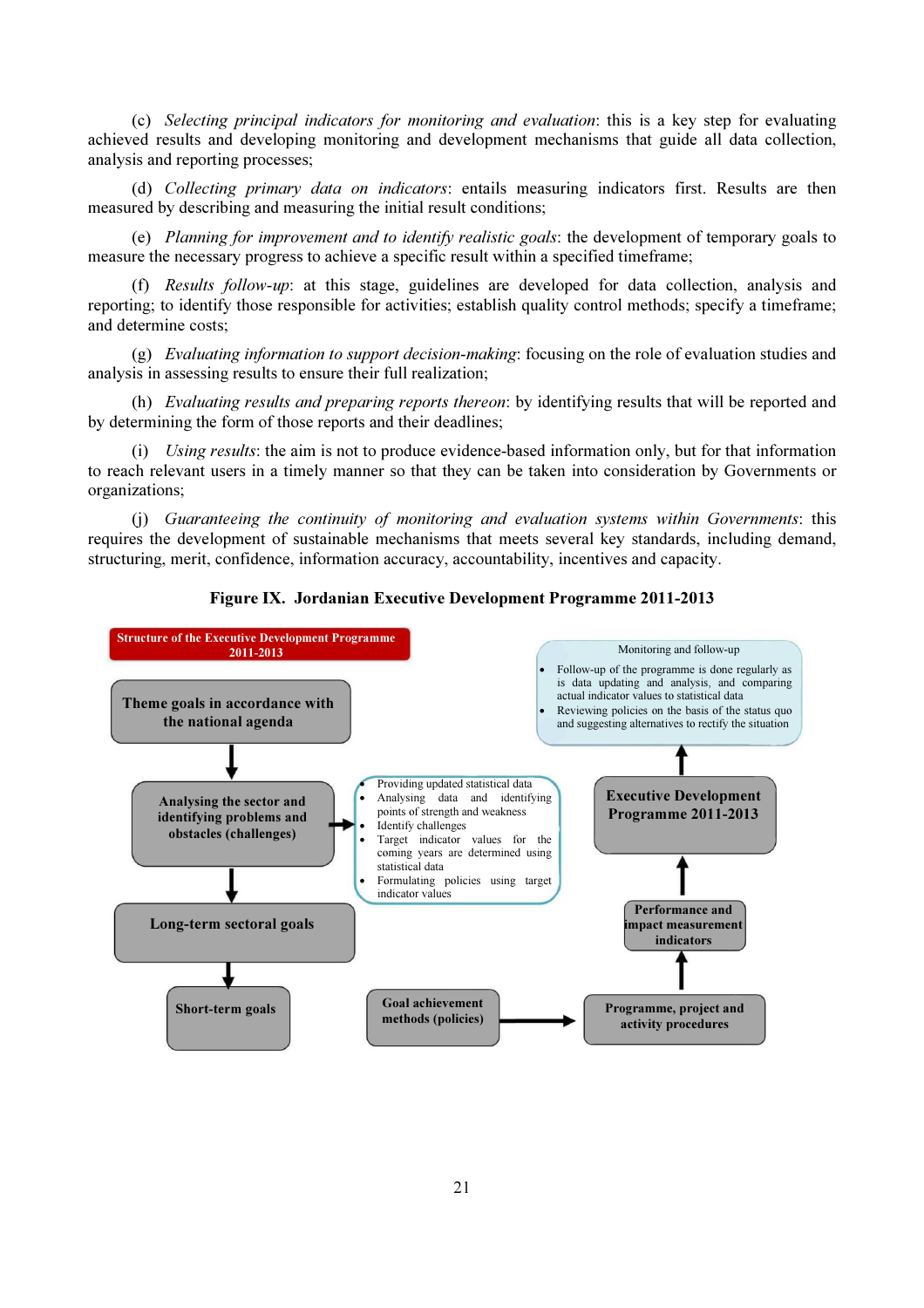### VI. DEVELOPMENT POLICIES AND THE MILLENNIUM DEVELLOPMENT GOALS

#### A. MILLENNIUM DEVELOPMENT GOALS

 The Millennium Development Goals are internationally agreed development goals, which represent the outcomes of various summits organized by the United Nations over the last decade, including summits on sustainable development, human settlements, women, populations and social development. These Goals are global, quantitative and have a specific timeframe for their achievement. They were developed to eradicate extreme poverty, hunger and disease, and to increase gender equality, particularly in education. They enshrine several inalienable human rights, including the right to health, education and housing. The eighth Goal on developing a global partnership for development reaffirms a commitment to all forms of development assistance, debt reduction, strengthening trade and providing new technologies.<sup>15</sup>

 Over the last decade, the Millennium Declaration and Goals led to several commitments and the establishment of unprecedented partnerships, which were reaffirmed in several summits and meetings, including the International Conference on Financing for Development (Monterrey, Mexico, 2002), the World Summit on Sustainable Development (Johannesburg, 2002) and the World Summit (New York, 2005). Populations and Governments face new unexpected challenges, some linked to specific countries or regions, whereas others are global such as the food and the financial crises witnessed over the past few years. Today, the challenge lies in agreeing on a workplan to achieve the Goals. Although only three years remain before reaching the deadline for their achievement in 2015, they might not be realized because of lack of commitment. The Goals offer a historical framework to ensure accountability in development, tackle the potentially devastating effects of climate change and eradicate extreme poverty.

 United Nations country development teams have prepared a framework to accelerate the implementation of the Goals at the national level, which provides Governments and their partners with an approach to identify and overcome the main obstacles to realizing the Goals and make progress with their targets. The framework begins by determining the targets that remain elusive. Governments and their partners should then tackle them through the following four steps:<sup>16</sup> identifying priority interventions by country; determining and sorting the main obstacles and the key interventions that must be implemented to overcome those obstacles; specifying solutions to be implemented by several partners; and planning to implement those solutions and monitor their implementation.

 This approach is flexible, allowing its application at the national and regional levels. It also assists in developing public and sectoral strategies and supports the implementation of existing strategies. The framework also allows for the development of a plan to hasten the implementation of national and sectoral goals. UNDP and country development teams tested a framework to accelerate the implementation of the Goals in 10 countries, including Jordan in the ESCWA region. The framework was adopted in December  $2010.<sup>17</sup>$ 

#### B. CAPACITY-BUILDING

 The United Nations Statistics Division, in collaboration with ESCWA and the African Development Fund, organized a regional workshop in Amman, from 10 to 13 July 2011, on using the Statistical Data and Metadata Exchange (SDMX) initiative to exchange statistical data and metadata collected from monitoring the Goals. The workshop included practical training on using the initiative and on converting Goal databases to a format that can be stored on DevInfo. The workshop recommended the development of strategies to improve coordination within national statistical mechanisms and between them and government

<sup>&</sup>lt;sup>15</sup> General Assembly, 2010.

<sup>16</sup> UNDP, 2011.

<sup>&</sup>lt;sup>17</sup> See www.undg.org/index.cfm?p=1505.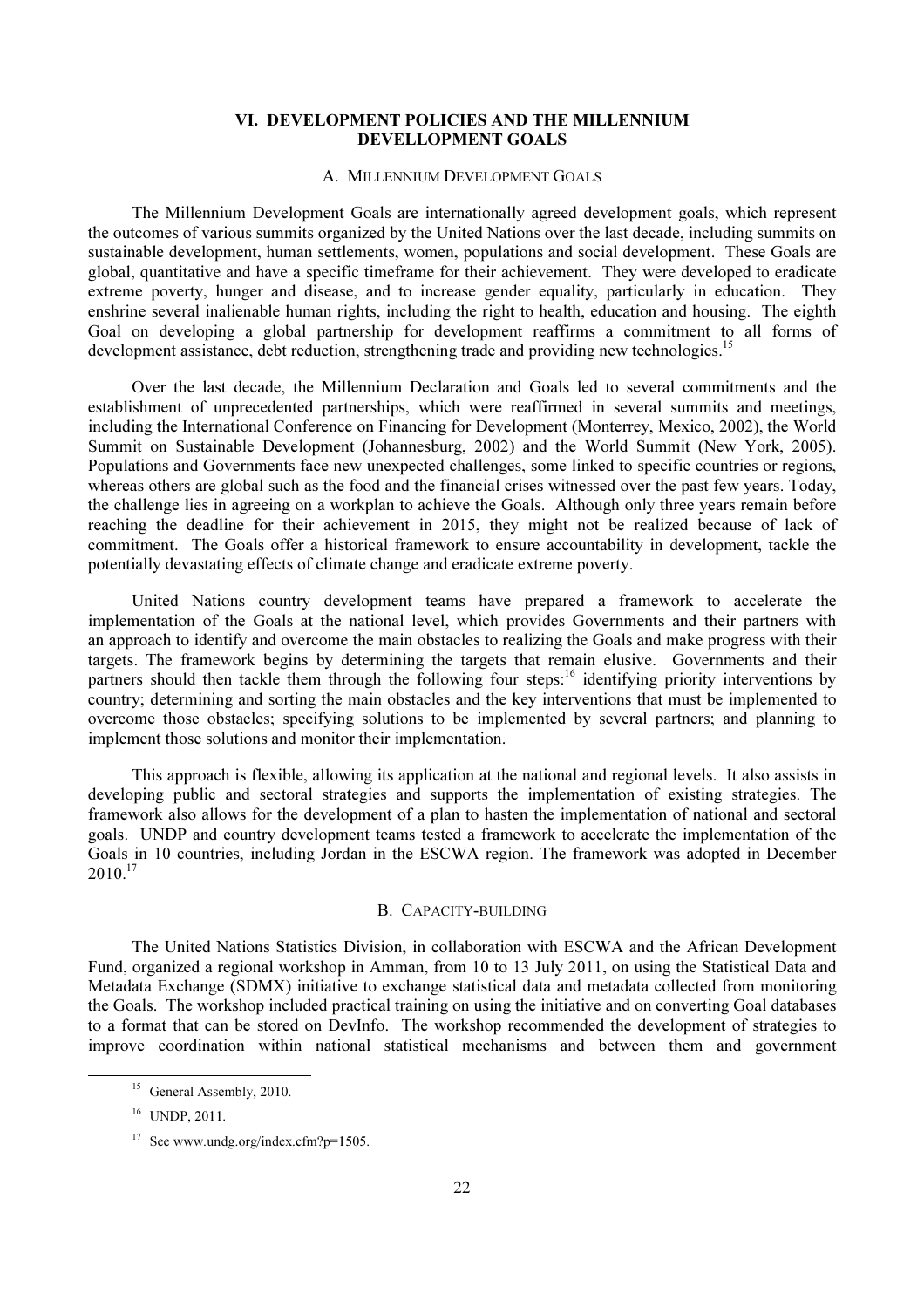mechanisms. Participants were shown the benefits of using the initiative to report metadata and metainformation at the national and international levels, so as to reduce data disparities and costs; limit the burden of preparing reports; and improve coordination within national statistical mechanisms.

 At the workshop, countries expressed their desire to adopt a data and metadata exchange standard for the Goals. They requested ESCWA to organize additional training sessions for national statistical mechanisms and ministries to strengthen their relevant skills. They also requested the Statistics Division to organize an international workshop to build the capacities of the most developed countries to exchange data and metadata on the Goals. They expressed their support for an interface to store information on the Goals using DevInfo. To benefit from lessons learned at the workshop, the Statistics Division will adapt its training material to meet the needs of developing countries in other regions and include that material in future workshops on the initiative.

 The definition of the Goal data structure, developed by the SDMX Expert Group, underwent several assessments over the past few years. The results highlighted shortfalls in the first draft, including duplication and incomplete definitions and explanations. The Statistics Division thoroughly revised the definition to improve its performance. The revision was presented at the twentieth session of the Inter-Agency and Expert Group, held in Manila in October 2011, and was added to the Millennium Indicators website.<sup>18</sup>

#### Box 3. Programme summary on assessing development strategies to achieve the Millennium Development Goals in Morocco (the Maquette for Millennium Development Goal Simulations (MAMS) as a tool for analysing the Goals)

 The Moroccan High Commission for Planning implemented a programme to assess development strategies to achieve the Millennium Development Goals in Morocco, with technical and financial support from the United Nations Development Programme (UNDP) and the World Bank. Since the launch of the National Human Development Initiative in 2005 and the realization of various social and economic programmes, Morocco has increased its efforts to achieve most of the Goals by 2015. It adopted a comprehensive approach to assess the impact of its achievements and the interaction between Goals. Morocco consulted UNDP and World Bank experts to develop a more holistic and accurate approach to the existing UNDP approach. The High Commission then prepared a comprehensive approach based on the application of a dynamic economic model to simulate the Goals.

 The main aims of the programme were to evaluate its impact on factor markets and, in turn, on the economy; to assess employment, investment, commodity and service needs in all sectors related to the Goals; highlight the link between achieving the Goals and an increase in economic resources by strengthening labour markets, raising income and increasing long-term investment; and identify expected results to adopt various scenarios so as to avoid resource competition between service sectors related to the Goals and other sectors.

 MAMS contains several modules, including those on poverty, health, education, water and sanitation. It describes the mechanisms through which the Goals interact in a way that explains complementarities between expenses. One module tackles social factors and variables and the indicators used to follow progress made in achieving the Goals.

 UNDP, World Bank and High Commission experts oversaw the trial. The ministries of education and health provided the necessary statistics to complete the trial. Preparing and adapting the Moroccan model took almost three years (from the end of 2007 to March 2010). The trial represented a simulation of public policy effects on the Goals and an evaluation of the effects of the global financial crisis on their achievement. The programme resulted in the development of a database from statistical research conducted by the High Commission and relevant government sectors over the period 2007-2010.

 Following the success of the trial, it was adopted as a good practice. During the biennium 2011-2012, it was implemented in several areas, including retirement; the High Commission suggested several scenarios to solve problems in the Moroccan retirement system in the future.

<sup>&</sup>lt;sup>18</sup> Statistical Commission, 2012.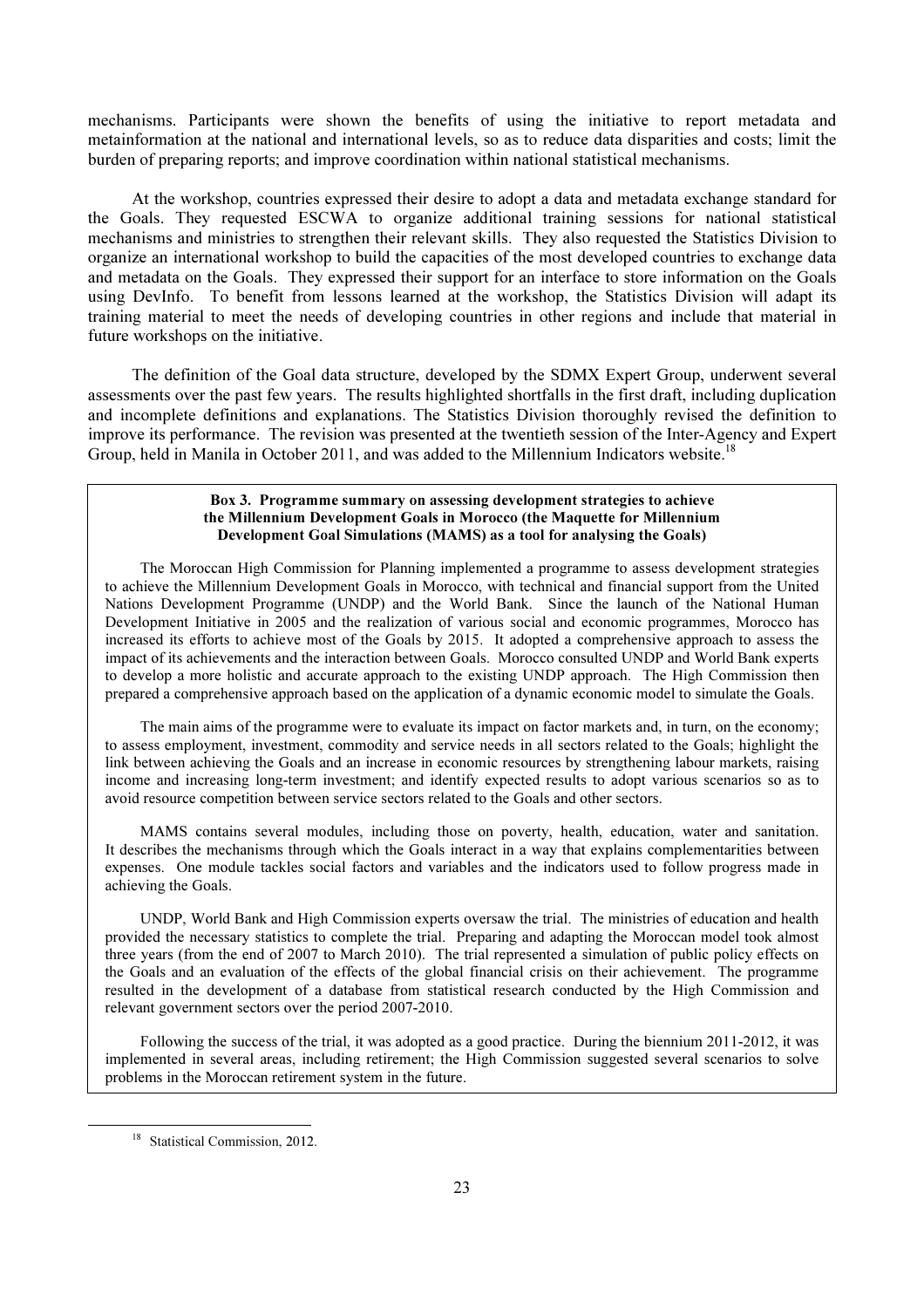### VII. RAISING AWARENESS ON THE IMPORTANCE OF STATISTICAL DATA

#### A. AWARENESS RAISING

 Raising awareness on the importance of statistical data is a process undertaken by a group of individuals, aimed at affecting public policy to change the policies of institutions, civil society organizations and the media; increasing the awareness of individuals and empowering them to carry out activities requiring the use of statistical data in policy formulation, monitoring and implementation; and raising awareness among stakeholders on the importance of using statistics to develop plans and make evidence-based decisions.

 A distinction must be made between raising awareness on the importance of statistics and other concepts, such as data publication and consultations and communication on data. In Arab countries, national strategies must be developed to improve statistics and produce the necessary data to plan for development. Those strategies should include programmes and activities aimed at upgrading the entire national statistical process; information on human and institutional statistical capacity-building at the national level; and the relationship between statistical outputs and national development. The implementation of such programmes and activities will provide a set of Millennium Indicators and poverty reduction strategy indicators.

 Awareness-raising programmes should include activities that promote each Goal to galvanize support and influence decision-makers to develop programmes that guarantee Goal achievement. The success of such awareness-raising and advocacy campaigns relies on a strong relationship between campaign leaders, decision-makers and stakeholders.

### B. ENGINES OF CHANGE

 In 2000, the international community agreed on the Millennium Development Goals as an international development framework and called for the adoption of necessary procedures for their achievement by 2015. At the national level, political and administrative institutions, civil society organizations and individuals were called upon to work together to achieve those Goals. Awareness-raising and advocacy strategies in the field of statistics support efforts by those driving change and progress in national statistical mechanisms and statistical systems

### C. DEVELOPING A STRATEGIC PLAN FOR AWARENESS-RAISING AND ADVOCACY IN THE FIELD OF STATISTICS

 Suggested methods to develop awareness-raising strategies on the importance of statistics include organizing workshops to exchange ideas and identify the following elements: required changes contained in strategies; social, political and economic institutions and statistical mechanisms capable of initiating change and driving progress; individuals and institutions involved in guiding change and its necessary stimulants; best advocacy methods; and ways to deliver messages to target groups. The following table contains a practical example of a mechanism to raise awareness on the importance of statistical data and their use.

 The publication *Advocating for the National Strategy for the Development of Statistics* indicates that awareness-raising strategies must include an action plan that covers the following activities: forming a team to plan the strategy; indentifying key elements in all stages of activity implementation; preparing a plan and budget; providing the necessary awareness-raising material and funding; and specifying a timeframe for implementing activities.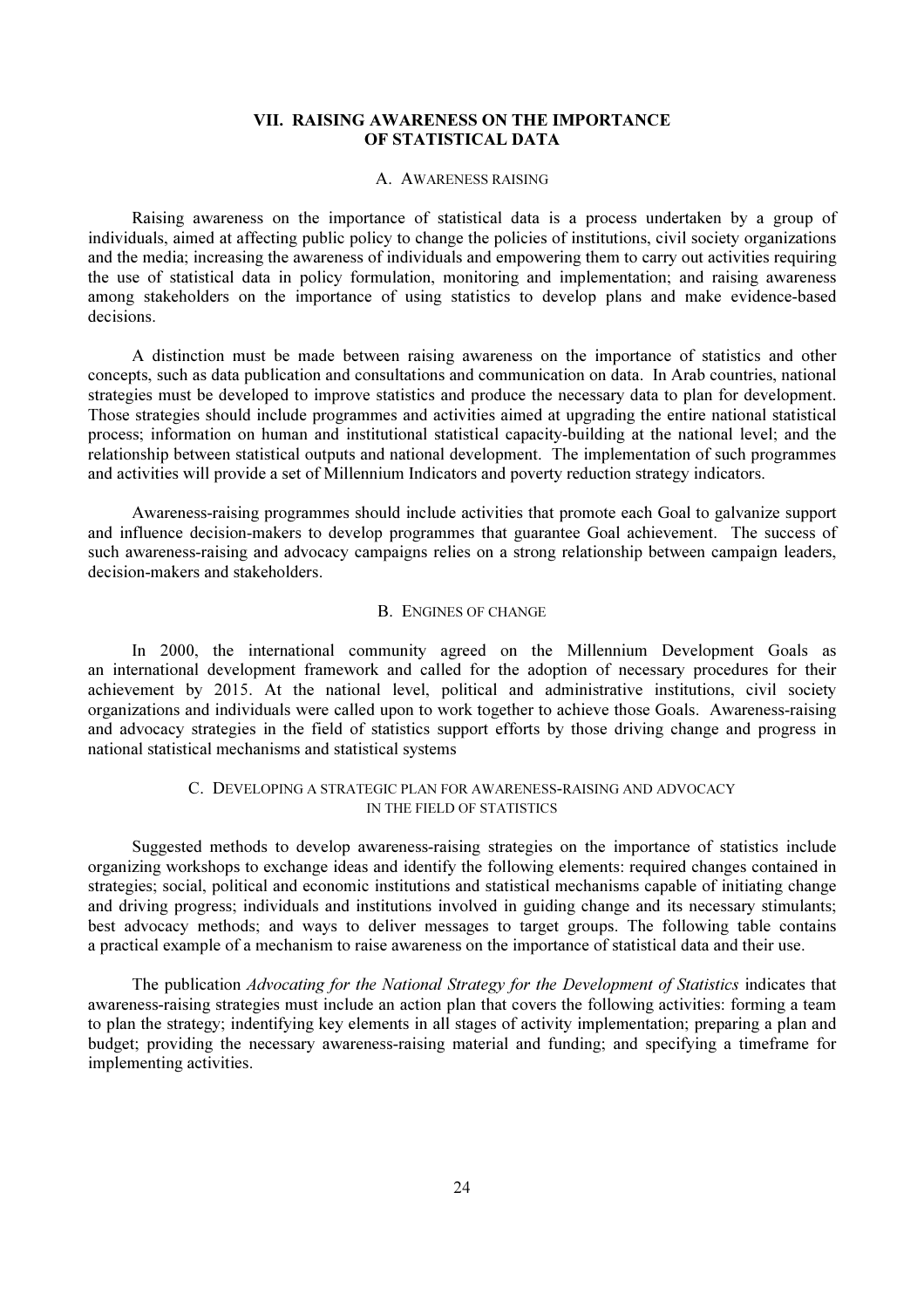| Awareness-raising                                                                                   | Awareness-raising                                                        |                                                                                          |                                                                                                  | Advocacy                                                                                                                                           |
|-----------------------------------------------------------------------------------------------------|--------------------------------------------------------------------------|------------------------------------------------------------------------------------------|--------------------------------------------------------------------------------------------------|----------------------------------------------------------------------------------------------------------------------------------------------------|
| aims<br>What are the aims of                                                                        | stakeholders                                                             | Key messages                                                                             | Advocacy material<br>What are the                                                                | approaches<br>What are the best                                                                                                                    |
| the awareness-raising                                                                               | Who is raising<br>awareness? For                                         | What are the key<br>messages that must                                                   | advocacy materials                                                                               | approaches to                                                                                                                                      |
| campaign?                                                                                           | whom? Who is                                                             | be disseminated by                                                                       | that assist in                                                                                   | achieve campaign                                                                                                                                   |
|                                                                                                     | achieving the<br>objectives?                                             | campaign leaders?                                                                        | achieving the<br>advocacy objective?                                                             | objectives?                                                                                                                                        |
| Improving and<br>strengthening the use<br>of statistical data in<br>awareness-raising for<br>change | The media                                                                | • Behind every<br>figure is a story<br>• What cannot be<br>measured cannot<br>be managed | Press conference data<br>and articles published<br>in newspapers                                 | Adopting direct<br>approaches<br>targeting the media                                                                                               |
|                                                                                                     | Civil society<br>organizations                                           | Count on us because<br>we will count on you                                              | School materials, text<br>messages, music and<br>radio programmes<br>and writing<br>competitions | • Developing radio<br>programmes for<br>young people and<br>awarding prizes<br>• Adopting indirect<br>methods, such as<br>pamphlet<br>distribution |
|                                                                                                     | Government<br>decision-makers                                            | • Providing<br>qualitative data                                                          | Holding seminars and<br>working groups                                                           | Adopting direct<br>approaches                                                                                                                      |
|                                                                                                     |                                                                          | • Developing more<br>effective plans                                                     |                                                                                                  |                                                                                                                                                    |
|                                                                                                     |                                                                          | • Achieving<br>successful<br>development                                                 |                                                                                                  |                                                                                                                                                    |
|                                                                                                     | • Business<br>community                                                  | Understanding the<br>markets                                                             | • PowerPoint<br>presentations                                                                    | Adopting direct<br>approaches                                                                                                                      |
|                                                                                                     | • Young people<br>• Research centres<br>• Universities and<br>institutes |                                                                                          | • Preparing reports,<br>publishing booklets<br>and holding<br>meetings and<br>conferences        |                                                                                                                                                    |

### AWARENESS-RAISING MECHANISM ON THE IMPORTANCE OF STATISTICAL DATA

Source: Paris 21, 2010.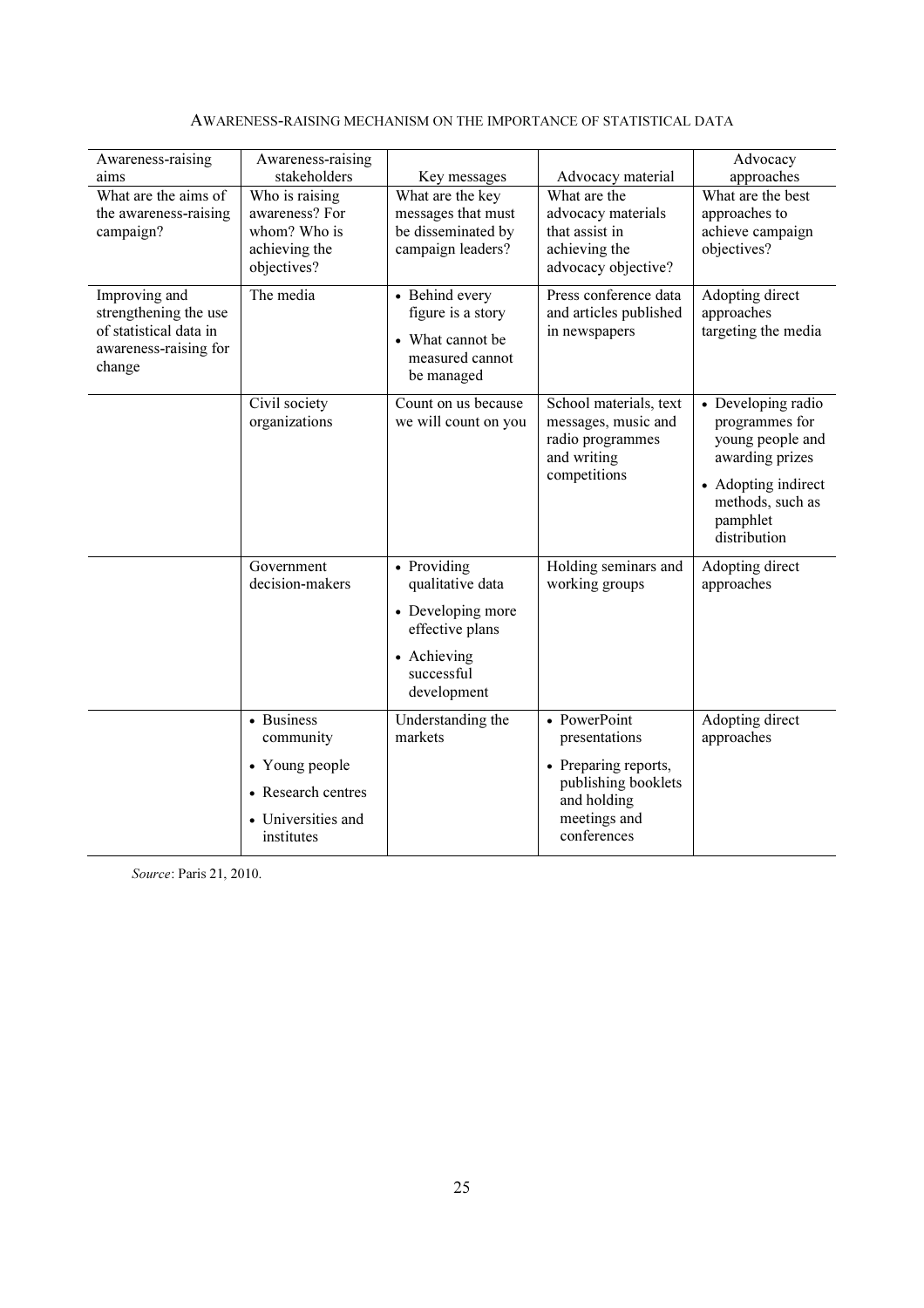### VIII. GUIDING PRINCIPLES FOR DETERMINING BEST PRACTICES

### A. CRITERIA FOR SELECTING GOOD PRACTICES

 Key criteria for selecting good practices include the following: practices must generate a measurable improvement; provide a successful solution to a specific statistical problem; statistical data users and producers must participate in their development; they should be possible to repeat, develop and adapt; their objectives, procedures and results should be clear and easy to understand; and the data used in them must be innovative and sustainable.

#### B. DOCUMENTING BEST PRACTICES

 Documenting best practices entails recording the lessons that institutions have learned from their experiences, so as to tackle their future challenges and to share this information with other institutions to find solutions to similar problems. Documentation must include detailed descriptions of the methods used to develop solutions; analyses of issues and challenges; and an explanation of options and conducive circumstances leading to success. Documentation must therefore not simply be a narration of events and facts. Herein lies the importance of developing guiding principles that assist stakeholders in identifying successful practices for adoption.

#### C. FACTORS FOR DETERMINING BEST PRACTICES

Guiding principles for identifying good practices include the following components.

#### 1. *Identifying the issue or the challenge*

 It is necessary to accurately describe problems whose solutions are achievable through the effective use of statistical data. These problems could be linked to issues such as poverty, unemployment, illiteracy, school dropout rates, women empowerment and social protection. Successful trials could employ statistical surveys or develop a set of additional indicators to find solutions to obstacles hampering the achievement of the Millennium Development Goals.

 In 2000, over 170 Heads of State adopted the Goals, which form an international development agenda that must be fulfilled by 2015. The process must be integrated into national development processes so the Goals become an indivisible part of local and national development strategies. Herein lies the importance of countries that have successfully used statistics to nationalize the Goals to document and exchange their experiences. Innovative uses of statistics form good practices, including using data from general population and housing censuses to develop a master plan or spatial planning for cities; supplying geographic information systems; or solving transport problems. A manual prepared by the British Royal Statistical Society<sup>19</sup> shows the use of statistics in communication is a good practice and sets out key principles for documenting such experiences, including the following:

 (a) Explaining the use of statistical data to achieve public relations objectives to raise awareness in general, inform decision-makers of specific issues or influence public behaviour;

 (b) Identifying the reasons for using statistics, confirming that statistical data reflect reality and are used to measure policy effects;

- (c) Specifying statistics that should be used in public relations;
- (d) Analysing survey results or statistics uses in communication;
- (e) Preparing reports on data collection approaches;
- (f) Identifying indicators for development to better understand issues under consideration;
- (g) Determining data shortfalls.

<sup>&</sup>lt;sup>19</sup> Garrett and Penrose, 2010.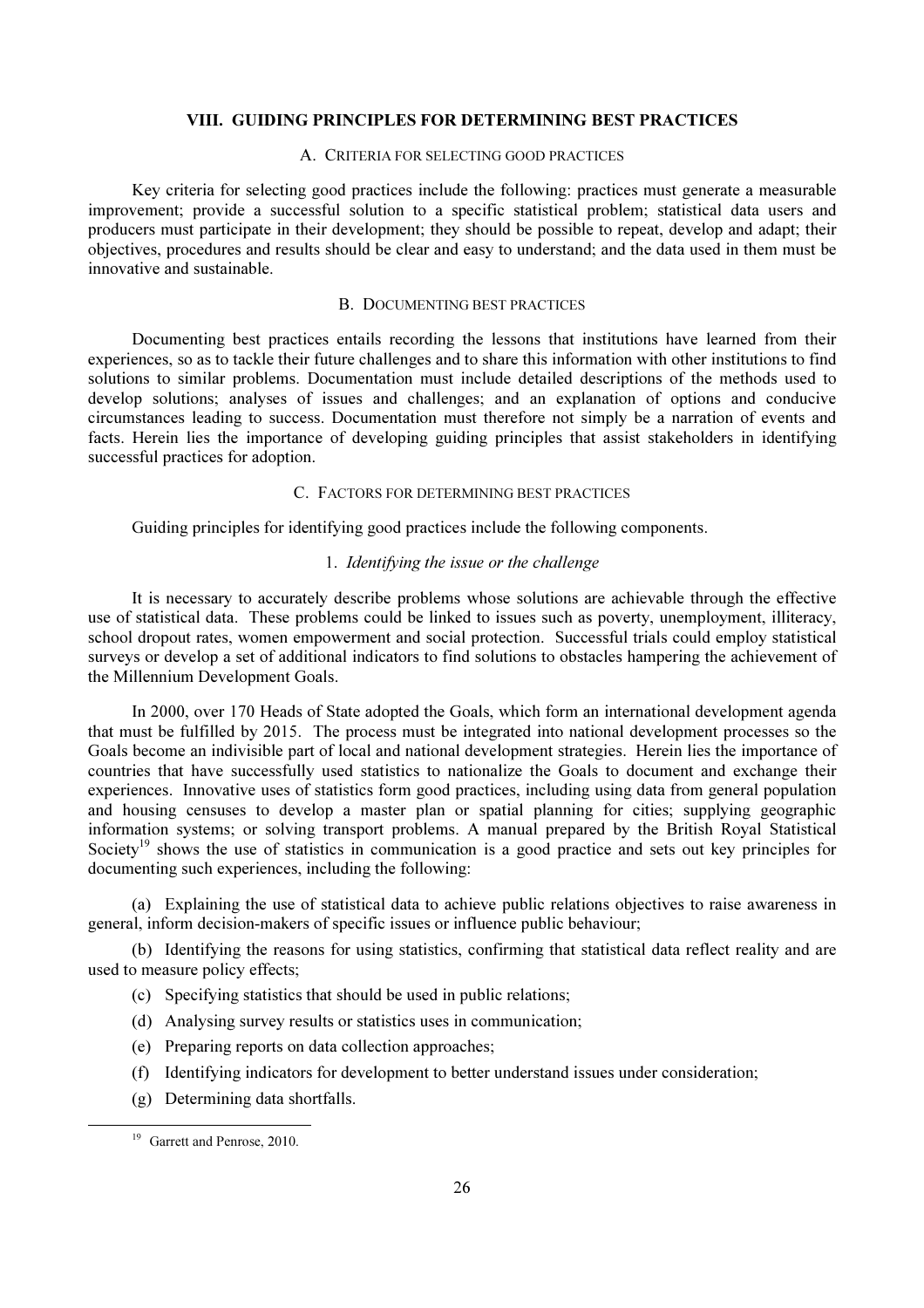### 2. *Specifying results*

 Identifying good practices in the effective use of statistics includes determining the changes that occur as a result of those practices and their effects; and presenting the approach for measuring and evaluating such changes. This may result in establishing a database on poverty that could assist in formulating strategies to eradicate poverty; developing a system to monitor and evaluate gender mainstreaming in development programmes to increase the number of women in positions of power; carrying out statistical surveys to produce data to identify underprivileged households; establishing a database that includes indicators on national energy for energy production, transfer, export and consumption; or developing policies on energy, the environment and sustainable development. Such changes could occur at the visual, attitude or conceptual levels as a result of the effective use of statistical data that guide the change process. Related indicators of achievement and baselines should be mentioned when identifying results.

#### 3. *Trial or practice details*

Details should include the objectives of a trial or practice and its geographical location; implementation methods; executors; partners, including their full names and addresses; timeframe; start date; performance indicators; approved budget; adopted mechanism; and monitoring and evaluation mechanism.

#### 4. *Success factors*

 Government and non-governmental bodies that collaborated to provide statistical data or assisted in developing appropriate solutions could set out success factors.

#### 5. *Challenges and solutions*

 Challenges include fundamental issues that hampered the success of a trial or practice. Solutions include the methods used to overcome those challenges, the quality of data used and the data collection and evaluation approach.

### 6. *Recommendations*

 Recommendations indicate the minimum requirements for a trial or practice to succeed and the lessons learned and good practices whose exchange would be beneficial to all involved, despite that the success of such practices is linked to spatial and temporal conditions and specific circumstances. A practice could therefore succeed in one country but not in another, or in one part of a country but not in another.

### 7. *Identifying future plans and sustainability*

 This entails determining the bullet points of plans aimed at ensuring the sustainability of good successful practices and the necessary financial and human resources; and the suggested mechanisms to ensure the sustainability of statistical data provision and improve their quality.

### 8. *Beneficiary opinions and responses*

 The opinions and responses of decision-makers, professionals and all those who participated in a successful trial, in addition to the opinions of researchers and experts who did not participate.

### 9. *Supporting documents*

 Documents supporting good practices are annexed to the reports thereon. Any information considered necessary by those who developed the practices can also be added, including references used in implementing practices, and information on committees tasked with ensuring their success and on persons who participated in that success.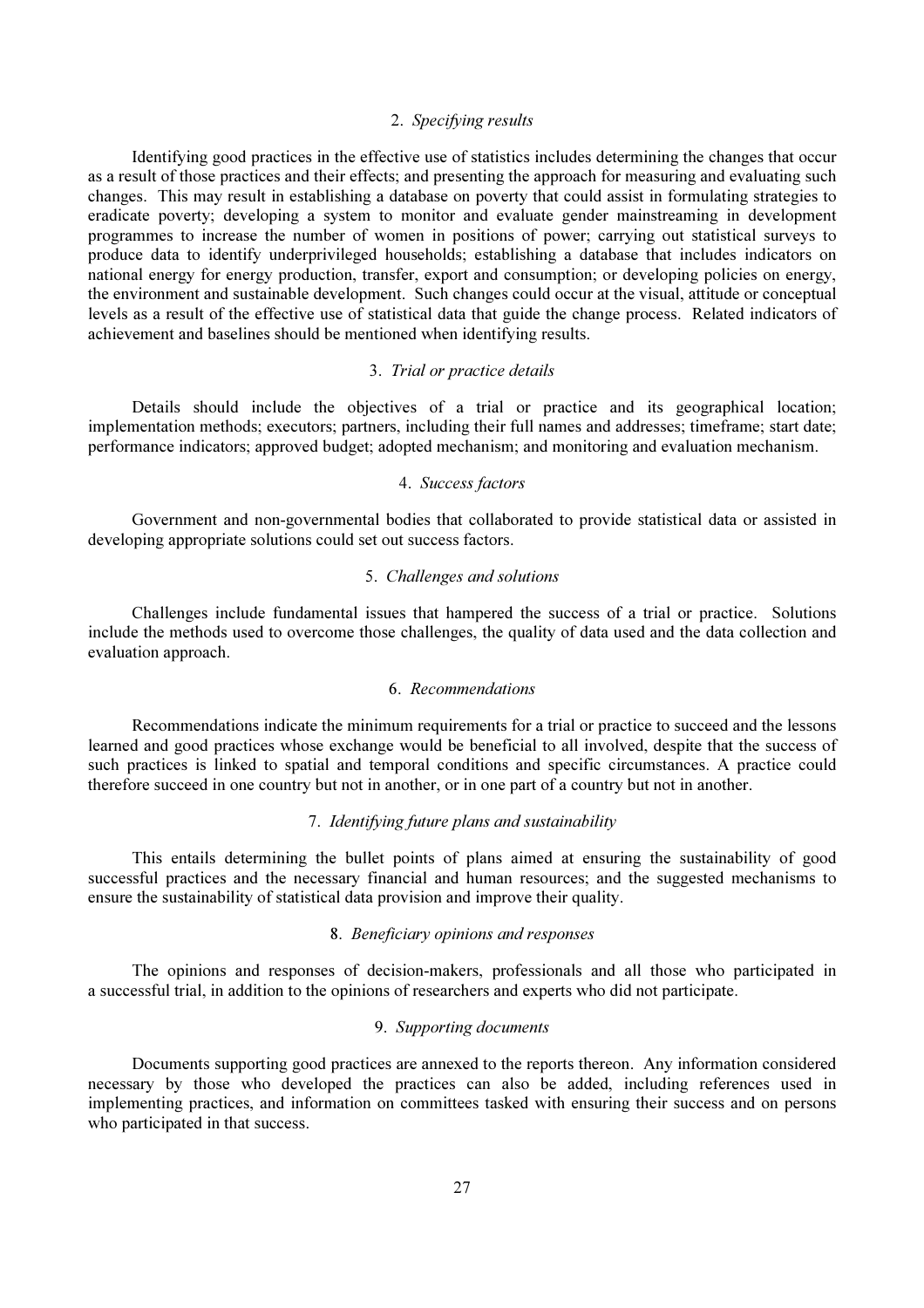# IX. CONCLUSION

Determining and documenting good practices and successful experiences in the effective use of statistical data in policymaking is a vital tool that statistical mechanisms in the ESCWA region can benefit from and build upon to tackle statistical challenges. The aim of the present conceptual framework is to encourage analytical thought, self-education and mutual learning; stimulate serious research to develop solutions for existing problems; and meet statistical data and information needs so as to achieve national development goals and strengthen individual and institutional participation in establishing an information base to improve the effective use of statistical data.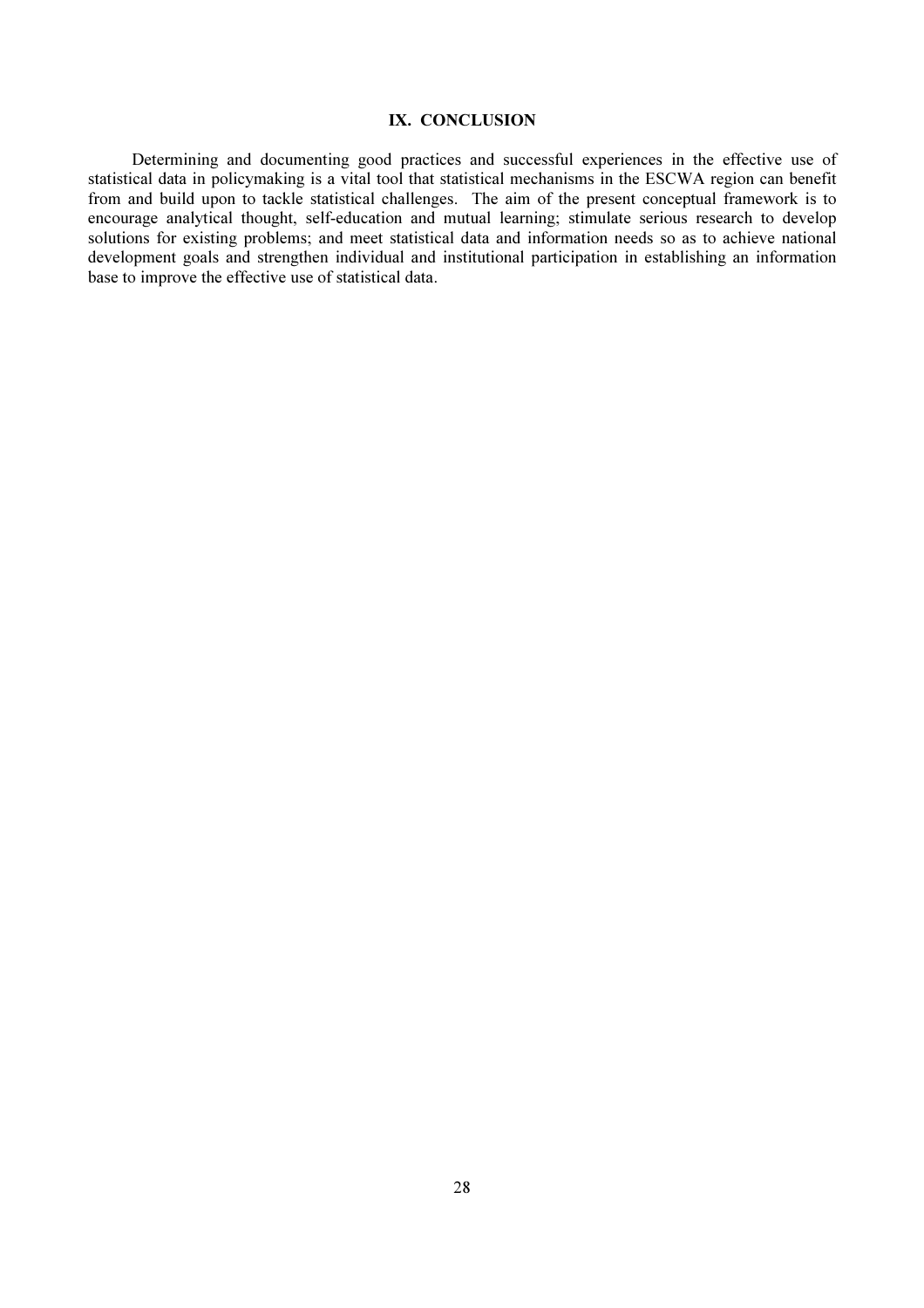#### BIBLIOGRAPHY

الأمانة العامة للتخطيط التنموي. استر اتيجية التنمية الوطنية لدولة قطر ٢٠١١-٢٠١٦. نحو رؤية قطر الوطنية ٢٠٣٠.

المجلس الاقتصادي والاجتماعي، مؤشرات التنمية لرصد الأهداف الإنمائية للألفية \_ تقرير الأمين العام \_

- Alliance for Health Policy and Systems Research (2012). *Health Policy and Systems Research: A Methodology Reader*. World Health Organization.
- Australian Bureau of Statistics (2010). *A guide for using statistics for evidence based policy*. Available from www.abs.gov.au/understanding statistics.
- Australian Evaluation Society (2006). *Evaluating policy with modified "policy cycle"- the NSW Healthy School Canteen Strategy*.
- Banks, Gary (2009). *Challenges of evidence-based policy-making*. Australian Government, Australian Public Service Commission.
- Born, Alice and Kaveri Mechands (2011). *Classification of statistical activities- proposed revisions*. United Nations: Department of Economic and Social Affairs, Statistics Division.
- Brown, Denise (2009). *Good practice guidelines for indicator development and reporting*. Statistics New Zealand.
- Chartered Institute of Public Relations and others (2010). *Best practice guide for using statistics in communications*. Available from www.rss.org.uk/uploadedfiles/userfiles/files/CIPR-MRS-RSSguidelines-for-using-statistics-in-communications.pdf.
- Department of Economic and Social Affairs (2011). *Final Report of the Meeting of the Expert Group on International Economic and Social Classifications*. United Nations.
- Dukeshire, Steven and Jennifer Thurlow. (2002). *Understanding the link between research and policy*. Rural Communities Impacting Policy.
- Economic and Social Commission for Asia and the Pacific (2011). *Handbook: Promoting the Use of Statistical Data for Policy Analysis and Advocacy: Building on Success*. United Nations.
- Edmunds, Roger and Tim Marchant (2008). *Official Statistics and Monitoring and Evaluation Systems In Developing Countries: Friends Or Foes?* Paris 21.
- Farrell, Glen (2009). *Results-based monitoring and evaluation at the Commonwealth of Learning: A handbook.* Commonwealth of Learning, Vancouver, Canada.
- Gardner, Jessica (2010). *Why relevant MDG-related data may not be reaching policy and decision-makers?* Daejeon, Korea, 18-20 October 2010. United Nations: ESCAP.
- Garrett, Andrew and Adrian Penrose (2010). *Using Statistics in Communications*. CIPR.
- General Assembly (2010). *Keeping the promise a forward-looking review to promote an agreed action agenda to achieve the Millennium Development Goals.* A/64/665, New York.
- Koon, Adam and others (2012). *Embedding of research into decision-making processes*. Health Research Policy and Systems.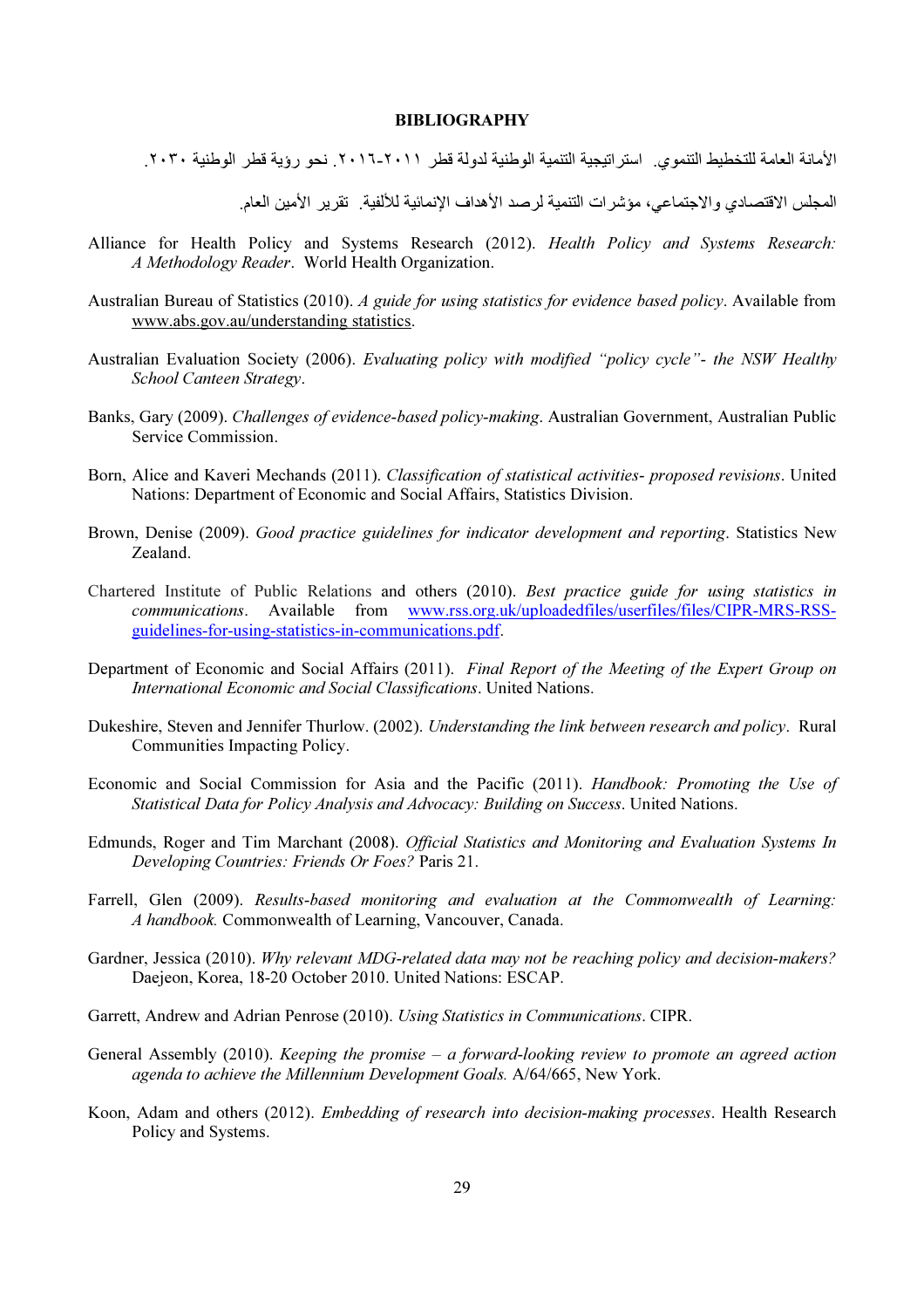- Kusek, Jody and Ray Rist (2004). *Ten steps to a results–based monitoring and evaluation system*. World Bank.
- Nutley, Sandra and others (2002). *Evidence based policy and practice: cross sector lessons from the UK*. Research Unit for Research Utilisation, Department of Management, University of St Andrews, Working Paper 9.
- Organization for Economic Cooperation and Development (2002a). *Improving policy coherence and integration for sustainable development: a checklist.* Policy Brief.
- OECD (2002b). *Governance for Sustainable Development. Five OECD Case Studies.* OECD: Paris.
- Othman, Aziz (2005). *The role of statistics in factual-based policy-making*. Department of Statistics, Malaysia.
- Paris 21 (2010). *Advocating for the National Strategy for the Development of Statistics: Country-level Toolkit*. Available from http://paris21.org/sites/default/files/advocacytoolkit.pdf.
- Pattanayak, Subhrendu and others (2006). *Deforestation, malaria and poverty: a call for transdisciplinary research to support the design of cross-sectoral policies*. Sustainability: Science, Practice and Policy.
- Statistical Commission (2012). *Development indicators for monitoring the Millennium Development Goals*. E/CN.3/2012/29.
- Sutcliffe, Sophie and Julius Court (2005). *Evidence-based policymaking: What is it? How does it work? What relevance for developing countries?* Overseas Development Institute.
- UNDP (2010). *Unlocking Progress: MDG Acceleration on the Road to 2015.* New York.
- UNDP (2011). *MDG Acceleration Framework: Technical Note* (October).
- United Nations Economic Commission for Europe (2009). Making Data Meaningful. Available from www.unece.org/stats/documents/writing/.
- UNICEF (2004). *Bridging the Gap: The Role of Monitoring and Evaluation in Evidence-based Policy Making*. United Nations.
- United Nations Development Programme (UNDP) (2002). *Handbook on Monitoring and Evaluating for Results.* New York.
- UNDP (2009). *Handbook on Planning, Monitoring and Evaluating for Development results.* New York.
- UNDP (2011). *MDG Acceleration Framework: Operational Note*. New York.
- World Health Organization. Evidence-informed policy-making. Available from www.who.int/rpc/evipnet/en/ index.html.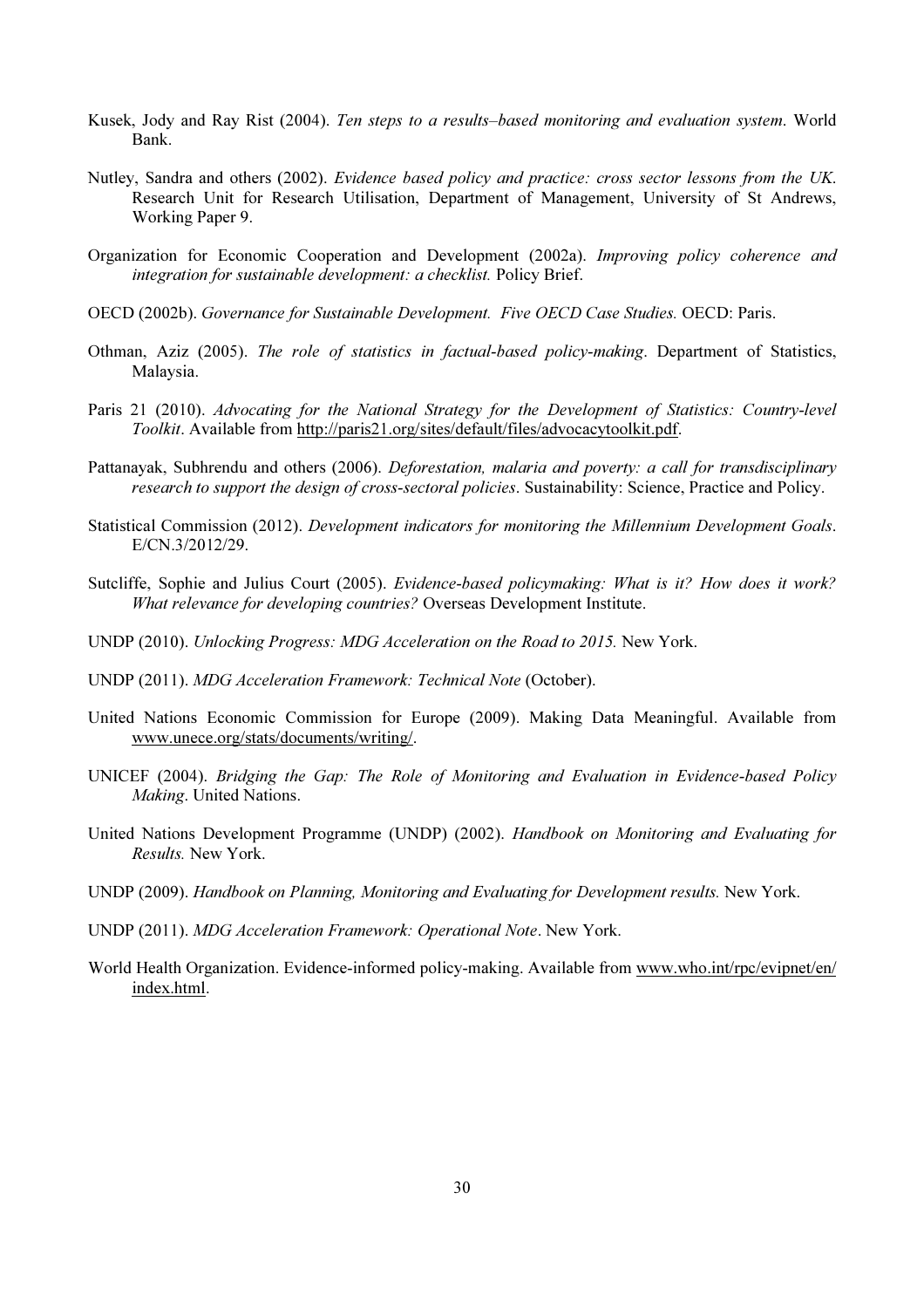### Annex I

### OFFICIAL LIST OF MILLENNIUM DEVELOPMENT GOAL INDICATORS

Millennium Development Goals (MDGs) Goals and targets (from the Millennium Declaration)  $\vert$  Indicators for monitoring progress Goal 1: Eradicate extreme poverty and hunger Target 1.A: Halve, between 1990 and 2015, the proportion of people whose income is less than one dollar a day 1.1 Proportion of population below \$1 (PPP) per day<sup>al</sup> 1.2 Poverty gap ratio 1.3 Share of poorest quintile in national consumption Target 1.B: Achieve full and productive employment and decent work for all, including women and young people 1.4 Growth rate of GDP per person employed 1.5 Employment-to-population ratio 1.6 Proportion of employed people living below \$1 (PPP) per day 1.7 Proportion of own-account and contributing family workers in total employment Target 1.C: Halve, between 1990 and 2015, the proportion of those suffering from hunger 1.8 Prevalence of underweight children under-five years of age 1.9 Proportion of population below minimum level of dietary energy consumption Goal 2: Achieve universal primary education Target 2.A: Ensure that, by 2015, children everywhere, boys and girls alike, will be able to complete a full course of primary schooling 2.1 Net enrolment ratio in primary education 2.2 Proportion of pupils starting grade 1 who reach last grade of primary education 2.3 Literacy rate of 15-24 year-olds, women and men Goal 3: Promote gender equality and empower women Target 3.A: Eliminate gender disparity in primary and secondary education, preferably by 2005, and in all levels of education no later than 2015 3.1 Ratios of girls to boys in primary, secondary and tertiary education 3.2 Share of women in wage employment in the non-agricultural sector 3.3 Proportion of seats held by women in national parliament Goal 4: Reduce child mortality Target 4.A: Reduce by two-thirds, between 1990 and 2015, the under-five mortality rate 4.1 Under-five mortality rate 4.2 Infant mortality rate 4.3 Proportion of 1 year-old children immunised against measles Goal 5: Improve maternal health Target 5.A: Reduce by three quarters, between 1990 and 2015, the maternal mortality ratio 5.1 Maternal mortality ratio 5.2 Proportion of births attended by skilled health personnel Target 5.B: Achieve, by 2015, universal access to reproductive health 5.3 Contraceptive prevalence rate 5.4 Adolescent birth rate 5.5 Antenatal care coverage (at least one visit and at least four visits) 5.6 Unmet need for family planning

(*All indicators should be disaggregated by sex and urban/rural as far as possible*)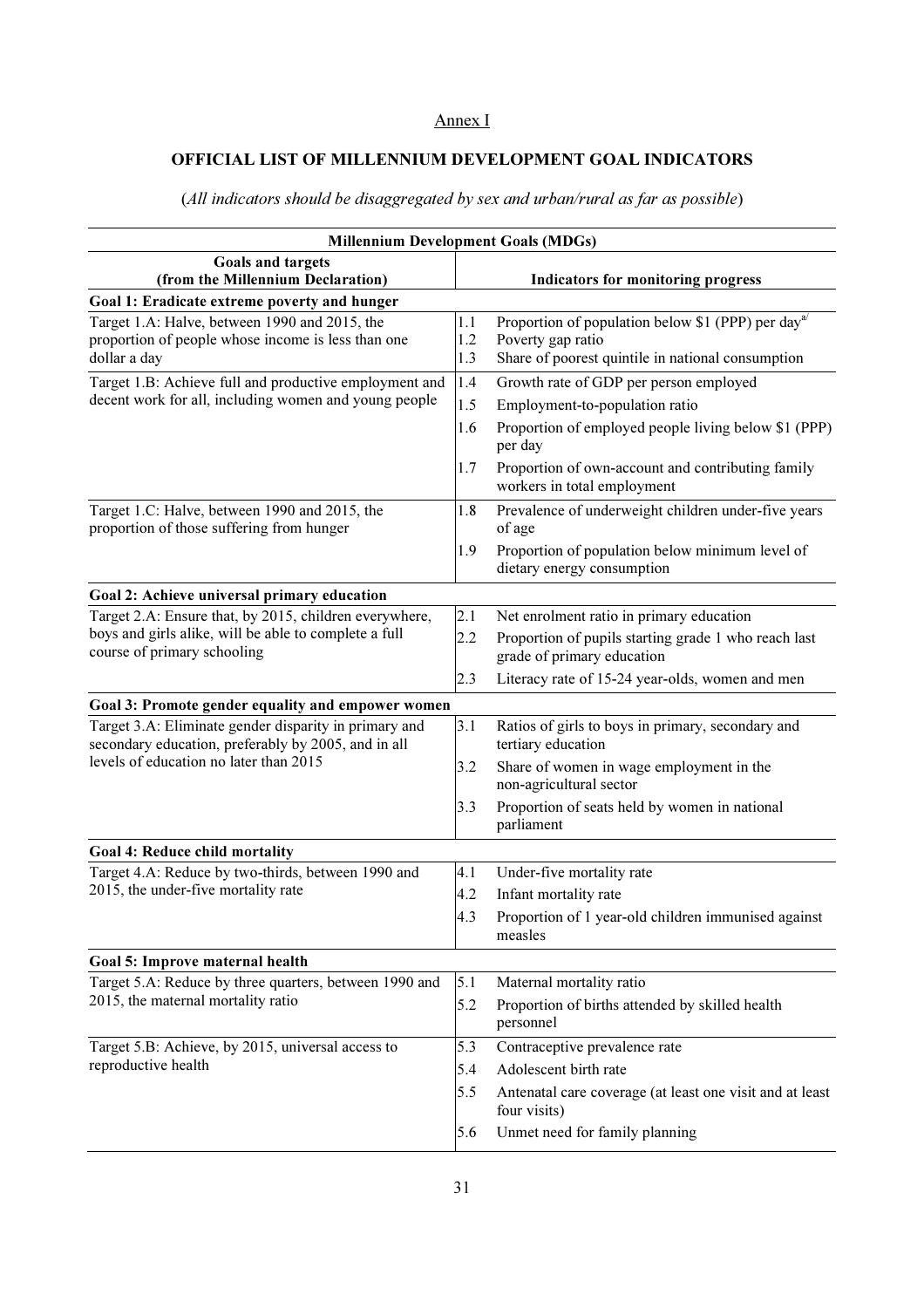| <b>Millennium Development Goals (MDGs)</b>                                                                                                                                       |                                                                                                                                                                                            |                                                                                                                                                                                       |  |  |
|----------------------------------------------------------------------------------------------------------------------------------------------------------------------------------|--------------------------------------------------------------------------------------------------------------------------------------------------------------------------------------------|---------------------------------------------------------------------------------------------------------------------------------------------------------------------------------------|--|--|
| Goals and targets<br>(from the Millennium Declaration)                                                                                                                           | Indicators for monitoring progress                                                                                                                                                         |                                                                                                                                                                                       |  |  |
| Goal 6: Combat HIV/AIDS, malaria and other diseases                                                                                                                              |                                                                                                                                                                                            |                                                                                                                                                                                       |  |  |
| Target 6.A: Have halted by 2015 and begun to reverse                                                                                                                             | 6.1                                                                                                                                                                                        | HIV prevalence among population aged 15-24 years                                                                                                                                      |  |  |
| the spread of HIV/AIDS                                                                                                                                                           | 6.2                                                                                                                                                                                        | Condom use at last high-risk sex                                                                                                                                                      |  |  |
|                                                                                                                                                                                  |                                                                                                                                                                                            | Proportion of population aged 15-24 years with<br>comprehensive correct knowledge of HIV/AIDS                                                                                         |  |  |
|                                                                                                                                                                                  |                                                                                                                                                                                            | Ratio of school attendance of orphans to school<br>attendance of non-orphans aged 10-14 years                                                                                         |  |  |
| Target 6.B: Achieve, by 2010, universal access to<br>treatment for HIV/AIDS for all those who need it                                                                            | 6.5                                                                                                                                                                                        | Proportion of population with advanced HIV infection<br>with access to antiretroviral drugs                                                                                           |  |  |
| Target 6.C: Have halted by 2015 and begun to reverse                                                                                                                             | 6.6                                                                                                                                                                                        | Incidence and death rates associated with malaria                                                                                                                                     |  |  |
| the incidence of malaria and other major diseases                                                                                                                                | 6.7                                                                                                                                                                                        | Proportion of children under 5 sleeping under<br>insecticide-treated bednets                                                                                                          |  |  |
|                                                                                                                                                                                  | 6.8                                                                                                                                                                                        | Proportion of children under 5 with fever who are<br>treated with appropriate anti-malarial drugs                                                                                     |  |  |
|                                                                                                                                                                                  | 6.9                                                                                                                                                                                        | Incidence, prevalence and death rates associated with<br>tuberculosis                                                                                                                 |  |  |
|                                                                                                                                                                                  | 6.10                                                                                                                                                                                       | Proportion of tuberculosis cases detected and cured<br>under directly observed treatment short course                                                                                 |  |  |
| Goal 7: Ensure environmental sustainability                                                                                                                                      |                                                                                                                                                                                            |                                                                                                                                                                                       |  |  |
| Target 7.A: Integrate the principles of sustainable                                                                                                                              | 7.1                                                                                                                                                                                        | Proportion of land area covered by forest                                                                                                                                             |  |  |
| development into country policies and programmes and<br>reverse the loss of environmental resources                                                                              | 7.2                                                                                                                                                                                        | $CO2$ emissions, total, per capita and per \$1 GDP<br>(PPP)                                                                                                                           |  |  |
|                                                                                                                                                                                  | 7.3                                                                                                                                                                                        | Consumption of ozone-depleting substances                                                                                                                                             |  |  |
|                                                                                                                                                                                  | 7.4                                                                                                                                                                                        | Proportion of fish stocks within safe biological limits                                                                                                                               |  |  |
|                                                                                                                                                                                  | 7.5                                                                                                                                                                                        | Proportion of total water resources used                                                                                                                                              |  |  |
| Target 7.B: Reduce biodiversity loss, achieving, by<br>7.6                                                                                                                       |                                                                                                                                                                                            | Proportion of terrestrial and marine areas protected                                                                                                                                  |  |  |
| 2010, a significant reduction in the rate of loss                                                                                                                                | 7.7                                                                                                                                                                                        | Proportion of species threatened with extinction                                                                                                                                      |  |  |
| Target 7.C: Halve, by 2015, the proportion of people<br>7.8<br>without sustainable access to safe drinking water and                                                             |                                                                                                                                                                                            | Proportion of population using an improved drinking<br>water source                                                                                                                   |  |  |
| basic sanitation                                                                                                                                                                 | 7.9                                                                                                                                                                                        | Proportion of population using an improved sanitation<br>facility                                                                                                                     |  |  |
| Target 7.D: By 2020, to have achieved a significant<br>improvement in the lives of at least 100 million slum<br>dwellers                                                         |                                                                                                                                                                                            | 7.10 Proportion of urban population living in slums <sup>b/</sup>                                                                                                                     |  |  |
| Goal 8: Develop a global partnership for development                                                                                                                             |                                                                                                                                                                                            |                                                                                                                                                                                       |  |  |
|                                                                                                                                                                                  | Some of the indicators listed below are monitored<br>separately for the least developed countries (LDCs), Africa,<br>landlocked developing countries and small island<br>developing States |                                                                                                                                                                                       |  |  |
| Target 8.A: Develop further an open, rule-based,                                                                                                                                 |                                                                                                                                                                                            | Official development assistance (ODA)                                                                                                                                                 |  |  |
| predictable, non-discriminatory trading and financial system<br>with a commitment to good governance, development and<br>poverty reduction - both nationally and internationally | 8.1                                                                                                                                                                                        | Net ODA, total and to the least developed countries,<br>as percentage of OECD/DAC donors' gross national<br>income                                                                    |  |  |
| Target 8.B: Address the special needs of the least<br>developed countries                                                                                                        | 8.2                                                                                                                                                                                        | Proportion of total bilateral, sector-allocable ODA of<br>OECD/DAC donors to basic social services (basic<br>education, primary health care, nutrition, safe water<br>and sanitation) |  |  |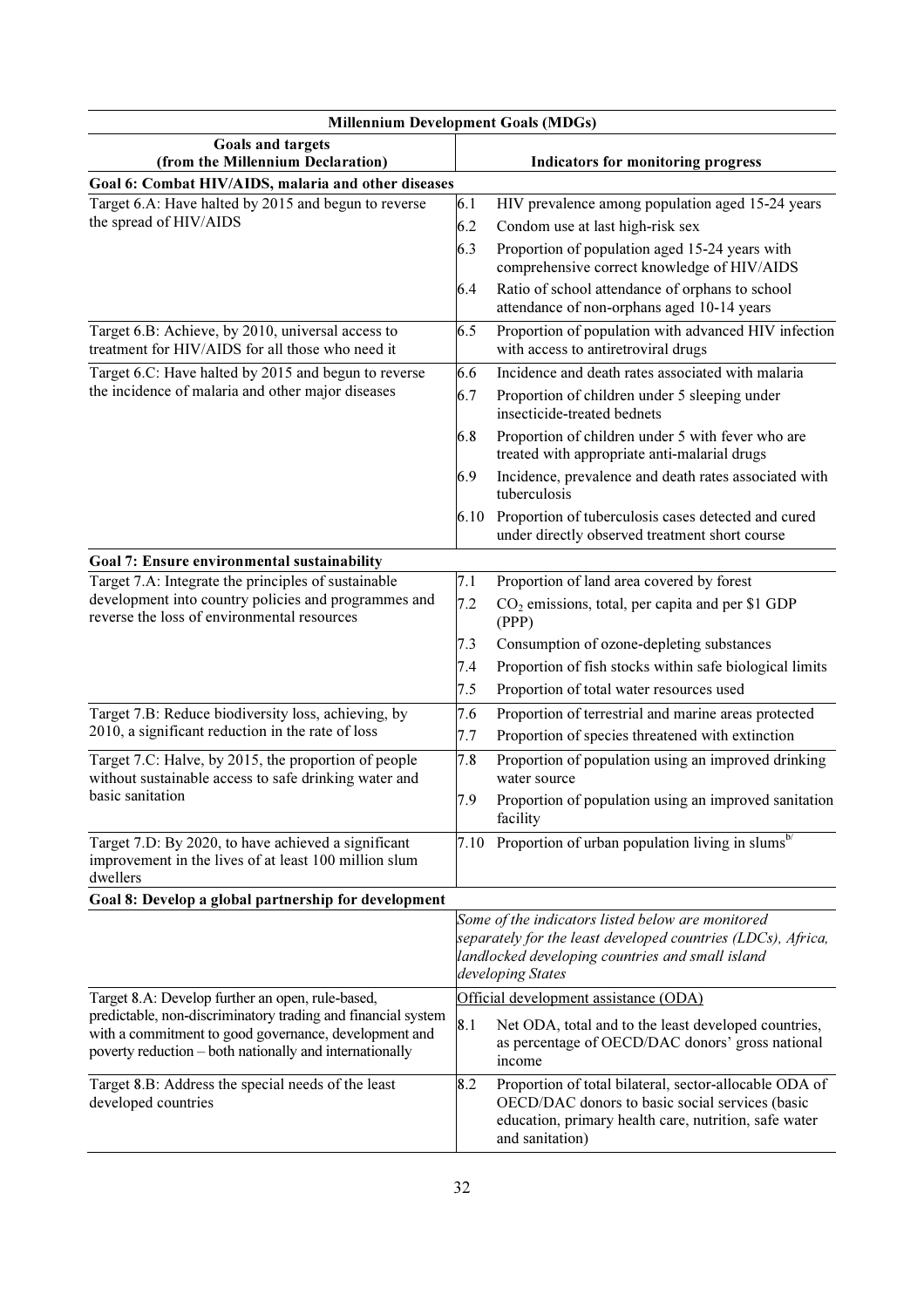| <b>Millennium Development Goals (MDGs)</b>                                                                                                                                  |              |                                                                                                                                                                  |  |
|-----------------------------------------------------------------------------------------------------------------------------------------------------------------------------|--------------|------------------------------------------------------------------------------------------------------------------------------------------------------------------|--|
| <b>Goals and targets</b><br>(from the Millennium Declaration)                                                                                                               |              | <b>Indicators for monitoring progress</b>                                                                                                                        |  |
| Includes: tariff and quota-free access for the least<br>developed countries' exports; enhanced programme of<br>debt relief for heavily indebted poor countries (HIPC) and   | 8.3          | Proportion of bilateral official development assistance<br>of OECD/DAC donors that is untied                                                                     |  |
| cancellation of official bilateral debt; and more generous<br>ODA for countries committed to poverty reduction                                                              | 8.4          | ODA received in landlocked developing countries as<br>a proportion of their gross national incomes                                                               |  |
|                                                                                                                                                                             | 8.5          | ODA received in small island developing States as<br>a proportion of their gross national incomes                                                                |  |
| Target 8.C: Address the special needs of landlocked<br>developing countries and small island developing States                                                              |              | Market access                                                                                                                                                    |  |
| (through the Programme of Action for the Sustainable<br>8.6<br>Development of Small Island Developing States and the<br>outcome of the twenty-second special session of the |              | Proportion of total developed country imports (by<br>value and excluding arms) from developing countries<br>and least developed countries, admitted free of duty |  |
| General Assembly)                                                                                                                                                           | 8.7          | Average tariffs imposed by developed countries on<br>agricultural products and textiles and clothing from<br>developing countries                                |  |
|                                                                                                                                                                             | 8.8          | Agricultural support estimate for OECD countries as<br>a percentage of their gross domestic product                                                              |  |
|                                                                                                                                                                             | 8.9          | Proportion of ODA provided to help build trade<br>capacity                                                                                                       |  |
| Target 8.D: Deal comprehensively with the debt<br>problems of developing countries through national and                                                                     |              | Debt sustainability                                                                                                                                              |  |
| international measures to make debt sustainable in the<br>long term                                                                                                         | 8.10         | Total number of countries that have reached their<br>HIPC decision points and number that have reached<br>their HIPC completion points (cumulative)              |  |
|                                                                                                                                                                             | 8.11         | Debt relief committed under HIPC and MDRI<br>Initiatives                                                                                                         |  |
|                                                                                                                                                                             |              | 8.12 Debt service as a percentage of exports of goods and<br>services                                                                                            |  |
| Target 8.E: In cooperation with pharmaceutical<br>companies, provide access to affordable essential drugs<br>in developing countries                                        | 8.13         | Proportion of population with access to affordable<br>essential drugs on a sustainable basis                                                                     |  |
| Target 8.F: In cooperation with the private sector, make<br>available the benefits of new technologies, especially<br>information and communications                        | 8.14<br>8.15 | Fixed-telephone subscriptions per 100 inhabitants<br>Mobile-cellular subscriptions per 100 inhabitants<br>8.16 Internet users per 100 inhabitants                |  |

a/ For monitoring country poverty trends, indicators based on national poverty lines should be used, where available.

 b/ The actual proportion of people living in slums is measured by a proxy, represented by the urban population living in households with at least one of the four characteristics: (1) lack of access to improved water supply; (2) lack of access to improved sanitation; (3) overcrowding (three or more persons per room); and (4) dwellings made of non-durable material.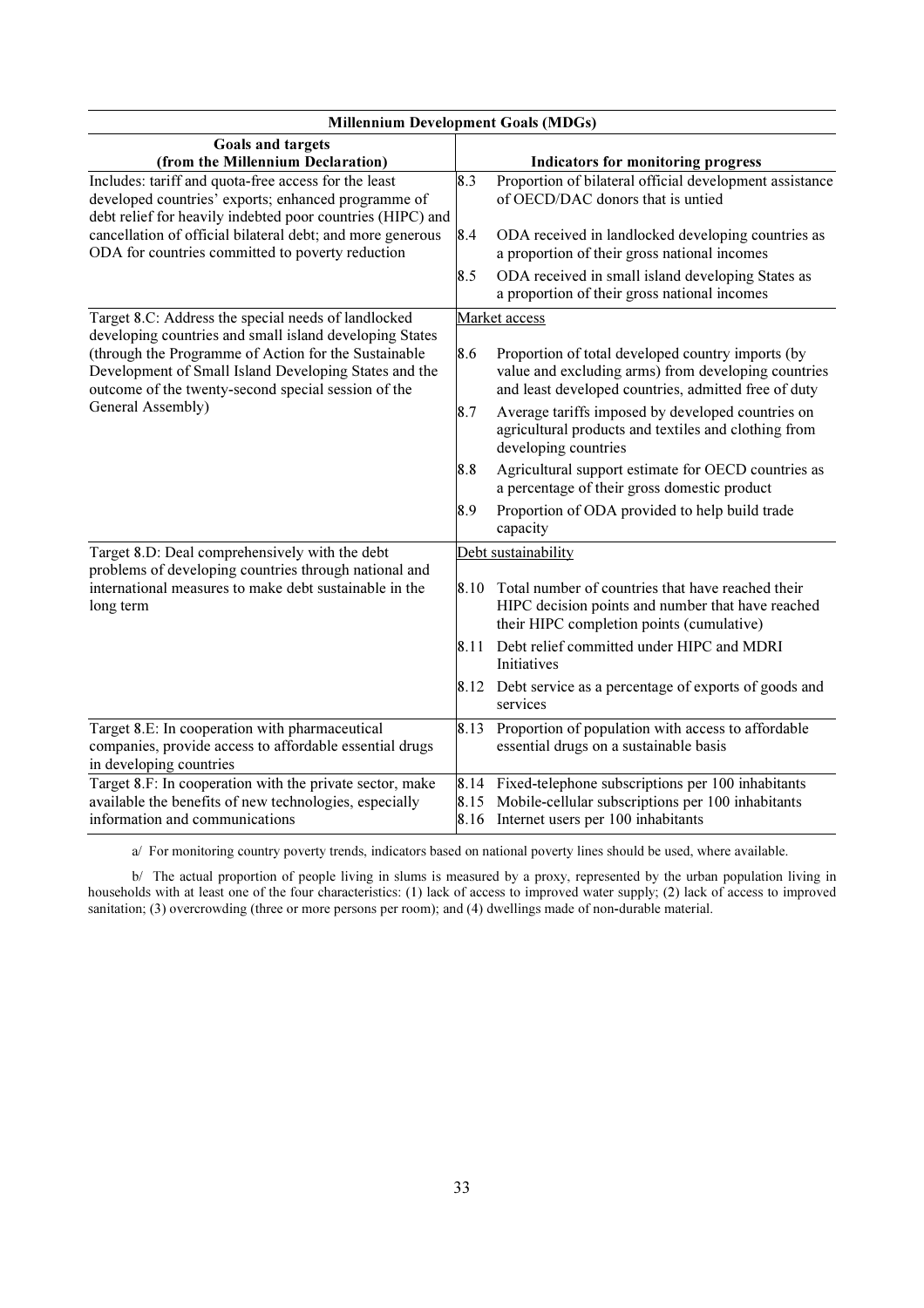# Annex II

# CLASSIFICATION OF STATISTICAL ACTIVITIES

Domain 1: Demographic and social statistics

- 1.1 Population and migration
- 1.2 Labour
- 1.3 Education
- 1.4 Health
- 1.5 Income and consumption
- 1.6 Social protection
- 1.7 Human settlements and housing
- 1.8 Justice and crime
- 1.9 Culture
- 1.10 Political and other community activities
- 1.11 Time use

Domain 2: Economic statistics

- 2.1 Macroeconomic statistics
- 2.2 Economic accounts<br>2.3 Business statistics
- **Business statistics**
- 2.4 Sectoral statistics
	- 2.4.1 Agriculture, forestry, fisheries
	- 2.4.2 Energy
	- 2.4.3 Mining, manufacturing, construction
	- 2.4.4 Transport
	- 2.4.5 Tourism
	- 2.4.6 Banking, insurance, financial statistics
- 2.5 Government finance, fiscal and public sector statistics
- 2.6 International trade and balance of payments
- 2.7 Prices
- 
- 2.8 Labour cost<br>2.9 Science, tecl Science, technology and innovation

Domain 3: Environment and multi-domain statistics

- 3.1 Environment
- 3.2 Regional and small area statistics
- 3.3 Multi-domain statistics and indicators
	- 3.3.1 Living conditions, poverty and cross-cutting social issues
	- 3.3.2 Gender and special population groups
	- 3.3.3 Information society
	- 3.3.4 Globalisation
	- 3.3.5 Indicators related to the Millennium Development Goals
	- 3.3.6 Sustainable development<br>3.3.7 Entrepreneurship
	- **Entrepreneurship**
- 3.4 Yearbooks and similar compendia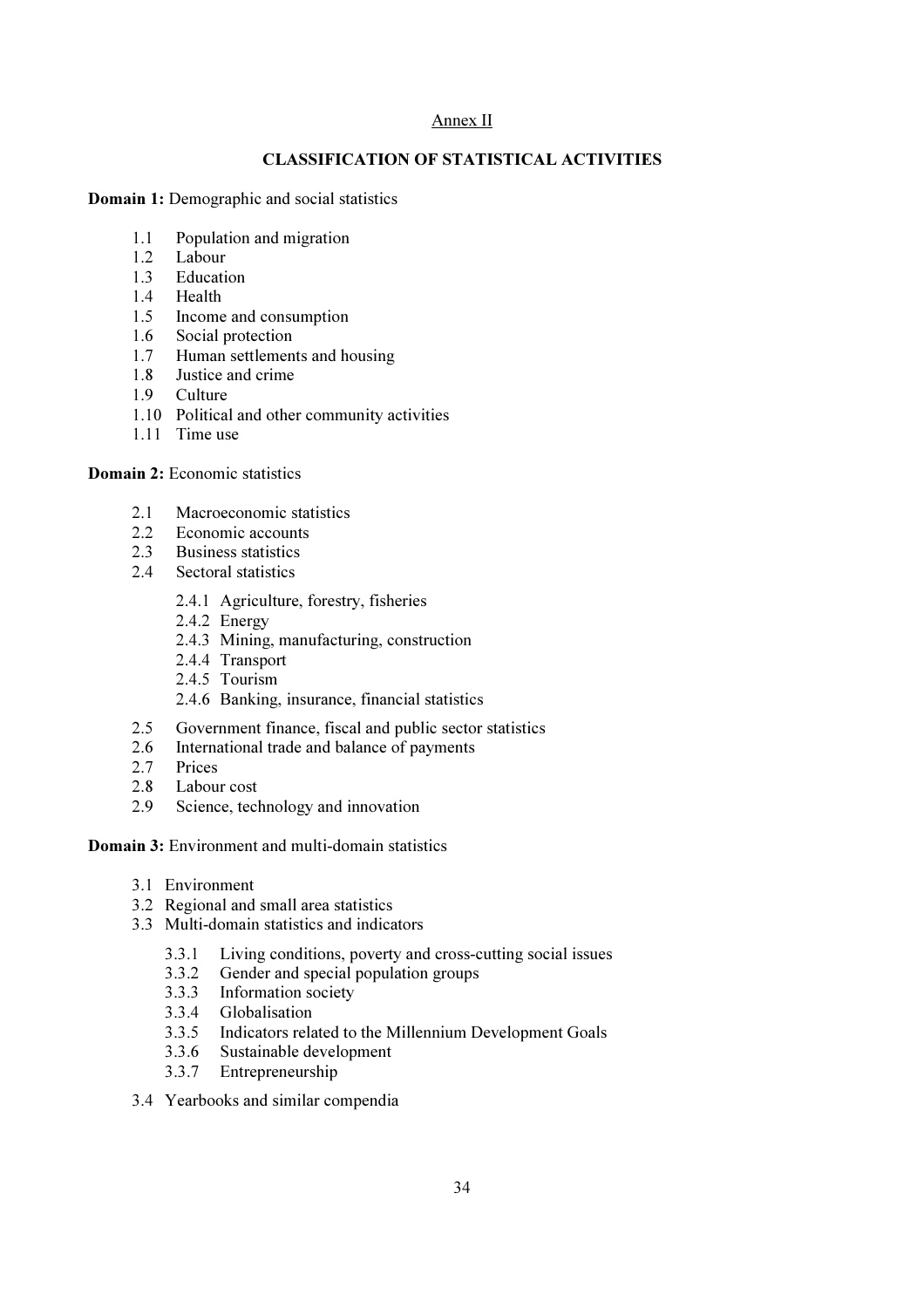Domain 4: Methodology of data collection, processing, dissemination and analysis

- 4.1 Metadata
- 4.2 Classifications
- 4.3 Data sources
	- 4.3.1 Population and housing censuses; registers of population, dwellings and buildings
	- 4.3.2 Business and agricultural censuses and registers<br>4.3.3 Household surveys
	- Household surveys
	- 4.3.4 Business and agricultural surveys
	- 4.3.5 Other administrative sources
	- 4.4.6 Data editing and data linkage
- 4.4 Dissemination, data warehousing
- 4.5 Statistical confidentiality and disclosure protection
- 4.6 Data analysis

Domain 5: Strategic and managerial issues of official statistics

- 5.1 Institutional frameworks and principles; role and organization of official statistics
- 5.2 Statistical programmes; coordination within statistical systems
- 5.3 Quality frameworks and measurement of performance of statistical systems and offices
- 5.4 Management and development of human resources
- 5.5 Management and development of technological resources (including standards for electronic data exchange and data sharing)
- 5.6 Coordination of international statistical work
- 5.7 Technical cooperation and capacity building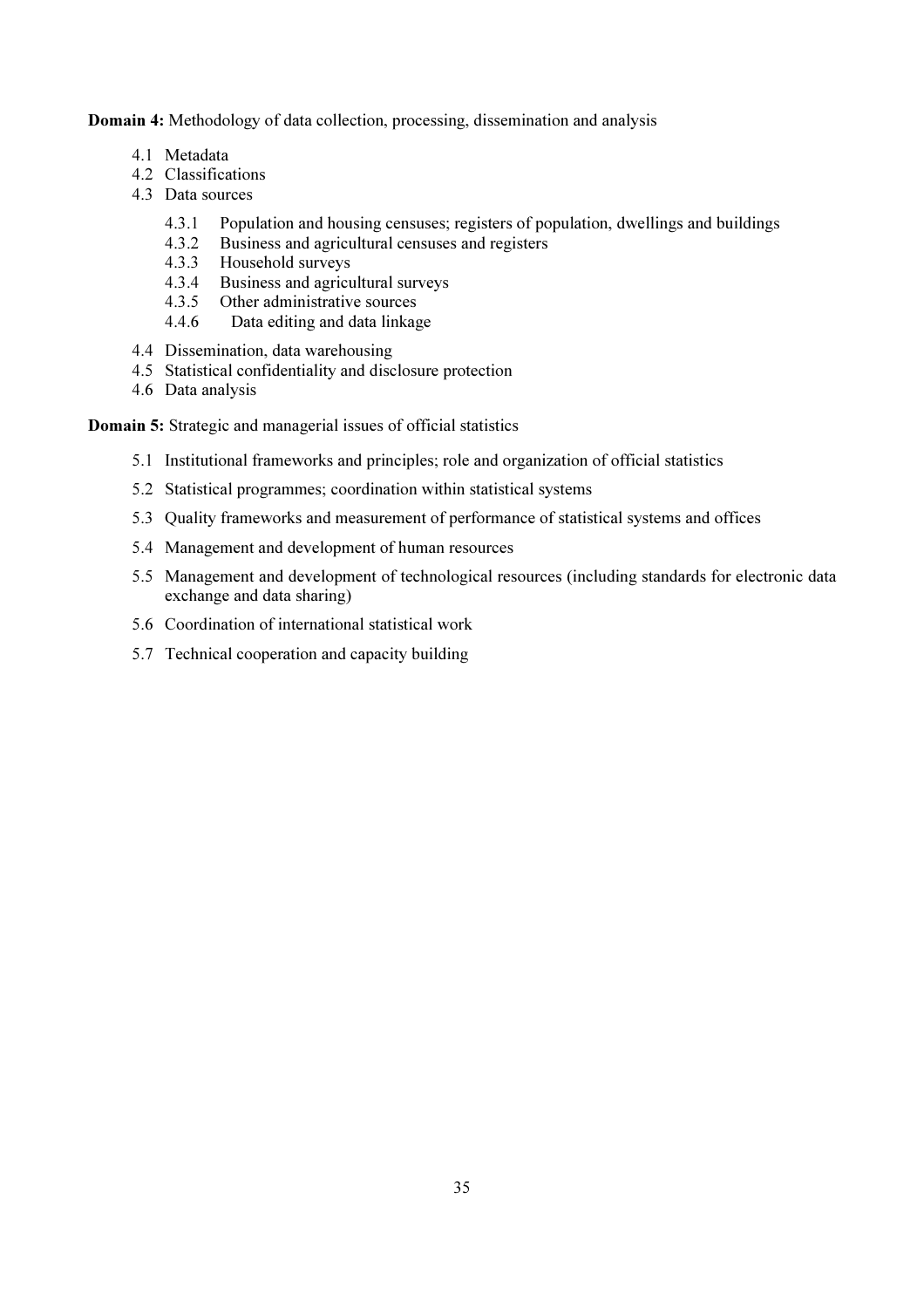### Annex III

### FUNDAMENTAL PRINCIPLES OF OFFICIAL STATISTICS

#### *The Economic and Social Council*

 *Recalling* recent resolutions of the General Assembly and the Economic and Social Council highlighting the fundamental importance of official statistics for the national and global development agenda,

 *Bearing in mind* the critical role of high-quality official statistical information in analysis and informed policy decision-making in support of sustainable development, peace and security, as well as for mutual knowledge and trade among the States and peoples of an increasingly connected world, demanding openness and transparency,

 *Bearing in mind also* that the essential trust of the public in the integrity of official statistical systems and confidence in statistics depend to a large extent on respect for the fundamental values and principles that are the basis of any society seeking to understand itself and respect the rights of its members, and in this context that professional independence and accountability of statistical agencies are crucial,

*Stressing* that, to be effective, the fundamental values and principles that govern statistical work have to be guaranteed by legal and institutional frameworks and be respected at all political levels and by all stakeholders in national statistical systems,

 *Endorses* the Fundamental Principles of Official Statistics set out below, as adopted by the Statistical Commission in 1994 and reaffirmed in 2013, and recommends them further to the General Assembly for endorsement.

### Fundamental Principles of Official Statistics

**Principle 1:** Official statistics provide an indispensable element in the information system of a democratic society, serving the Government, the economy and the public with data about the economic, demographic, social and environmental situation. To this end, official statistics that meet the test of practical utility are to be compiled and made available on an impartial basis by official statistical agencies to honour citizens' entitlement to public information.

**Principle 2:** To retain trust in official statistics, the statistical agencies need to decide according to strictly professional considerations, including scientific principles and professional ethics, on the methods and procedures for the collection, processing, storage and presentation of statistical data.

**Principle 3:** To facilitate a correct interpretation of the data, the statistical agencies are to present information according to scientific standards on the sources, methods and procedures of the statistics.

 Principle 4: The statistical agencies are entitled to comment on erroneous interpretation and misuse of statistics.

 Principle 5: Data for statistical purposes may be drawn from all types of sources, be they statistical surveys or administrative records. Statistical agencies are to choose the source with regard to quality, timeliness, costs and the burden on respondents.

**Principle 6:** Individual data collected by statistical agencies for statistical compilation, whether they refer to natural or legal persons, are to be strictly confidential and used exclusively for statistical purposes.